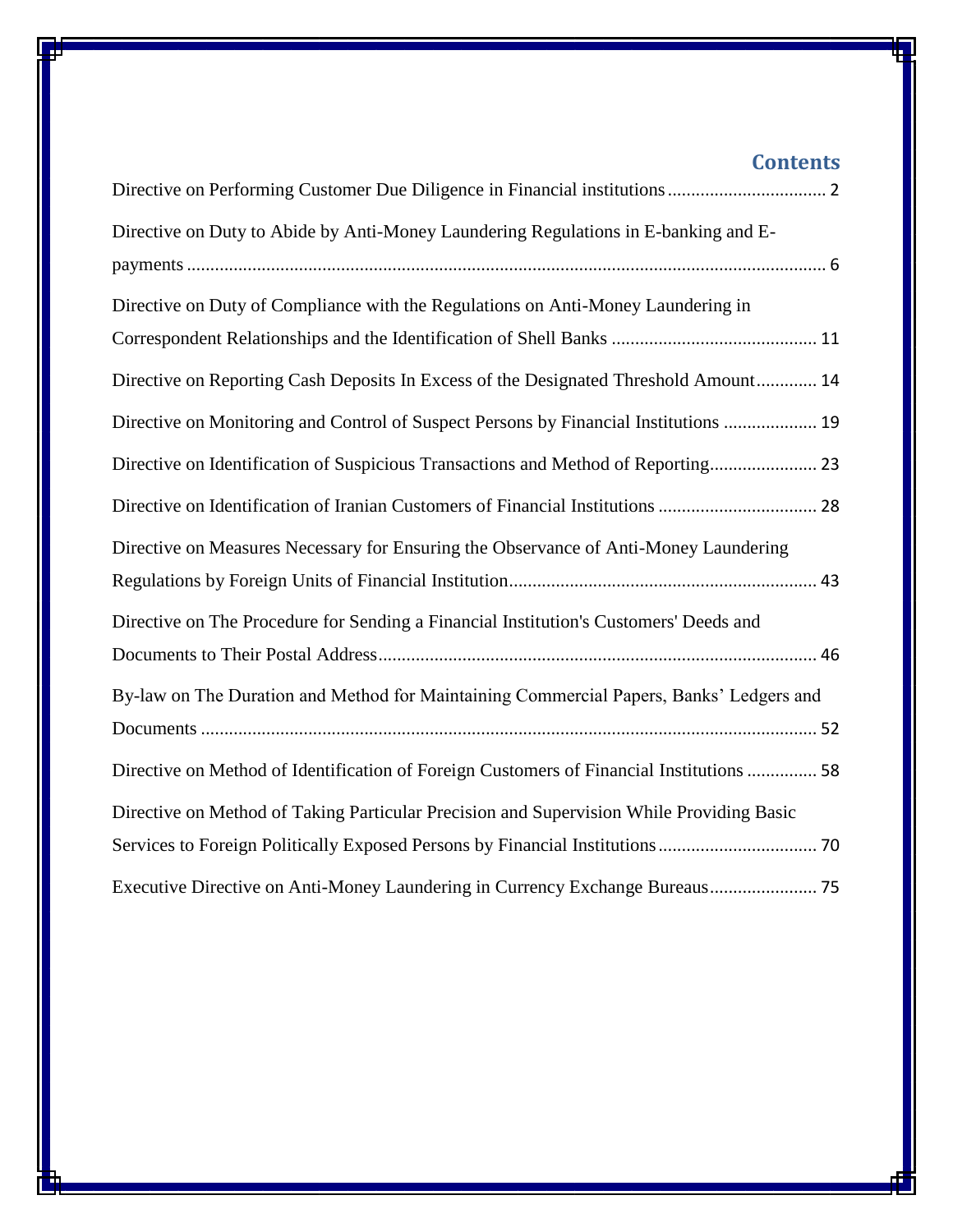# <span id="page-1-1"></span><span id="page-1-0"></span>**Performing Customer Due Diligence in Financial institutions**

#### **Purpose**

In order to combat money laundering and prevent financing of terrorism and in the effective implementation of the Anti-Money Laundering Act (adopted by the Islamic Consultative Assembly on the 22 January 2008) and the Executive By-Law of the Anti-Money Laundering Act, subject of By-Law No. 181434/T 43182K of 5 December 2009 issued by the Ministers member of the Work Group for the Adoption of By-Laws of the Anti-Money Laundering Act, this Directive on "Performing Customer Due Diligence in Financial Institutions" is hereby notified.

## **Definitions**

Article 1- The terms and phrases used in this Directive have the following definitions:

1-1- Central Bank: Central Bank of the Islamic Republic of Iran;

1-2- Financial institutions: means banks (including Iranian banks and branches and representative offices of foreign banks based in the Islamic Republic of Iran), non-bank financial institutions, credit cooperatives, interest-free loan funds.

Note: A financial institution includes a branch or representative office existing in the free trade and industrial zones and the special economic zones of the Islamic Republic of Iran.

1-3- Customer:

- a natural or legal person who has an account in a financial institution, or a bank account is opened by or on behalf of that person;
- any natural or legal person who is in another banking or credit service relation with the financial institution (or other beneficiary or beneficiaries) and from whom various risks, especially risks to reputation and operations, may arise for the financial institution.

1-4- Full Identification: means precise identification of customer at the time of providing basic services as described in the Directive on Identification of Customers in Financial institutions.

1-5- Basic Services: banking and credit services which, according to regulations, are considered to be pre-requisite and required for providing other services by the financial institutions after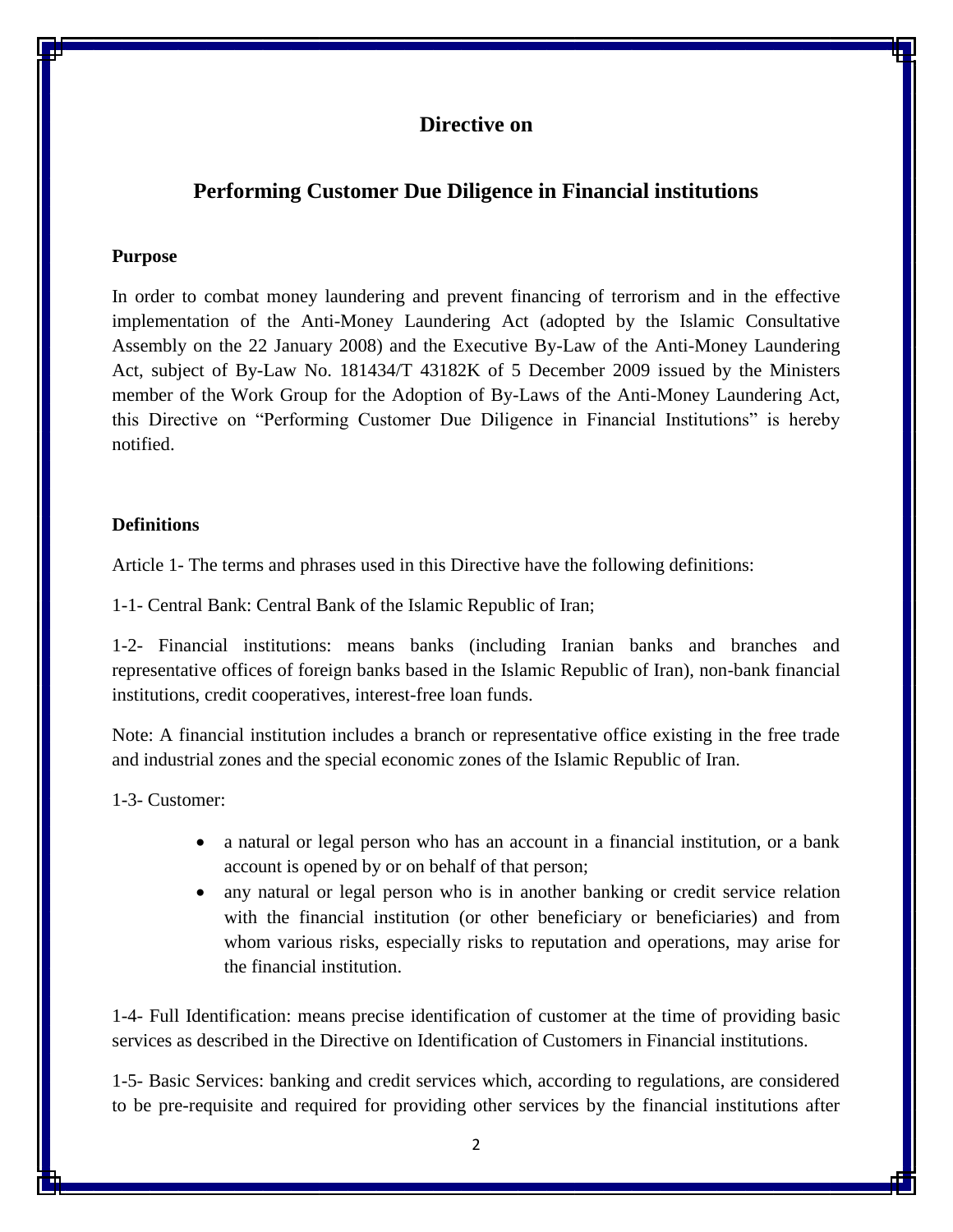which customers call on the financial institutions to receive frequent and continuous services. Basic services include:

- Opening any type of bank accounts;
- Providing facilities and leasing transactions;
- Transactions relating to letters of credit;
- Issuance of all kinds of bank guarantees and endorsements;
- Buying debt, reception or discounting of commercial and banking documents (including promissory notes, checks and bills of exchange) and endorsements thereof;
- Renting of safe deposit boxes;
- Issuance of various withdrawal and payment cards;

1-6- Financial Intelligence Unit: (FIU) a national, centralized and independent financial unit that has the responsibility to receive, analyze and refer the reports about suspicious transactions to the competent authorities (as specified in article 38 of the Executive By-Law of the Anti-Money Laundering Act).

#### **Performing Due Diligence for Natural Persons**

Article 2- If a natural person requesting basic services is not a known customer of the financial institution, that person's due diligence shall be performed by self statement in the relevant forms and according to the following documents by the financial institution.

Note 1: The financial institution shall verify the truth and validity of the person's proclamations by checking them against one or more of the following documents (as the case may be):

- For government employees, the latest certified salary and benefits statement, or a verification of the latest insurance list sent to credible insurance companies;
- The person's account turnover report in another financial institution that is under the supervision of the Central Bank (containing the stamp of the financial institution);
- The person's latest tax statement;
- The latest value added tax statement.

Note 2: For accounts that are opened by introduction from government organizations and public institutions in order to deposit their employees' salaries, the financial institution can accept the letter of introduction from the said organization or institution, or the employment notice of that person as one of the accepted documents. For accounts opened by private corporations for the deposit of their employees' salaries, the financial institution may accept the introduction letter provided by the corporation on the condition that the process of identification of the corporation has already been fully carried out. It is also necessary that the said letter of introduction contain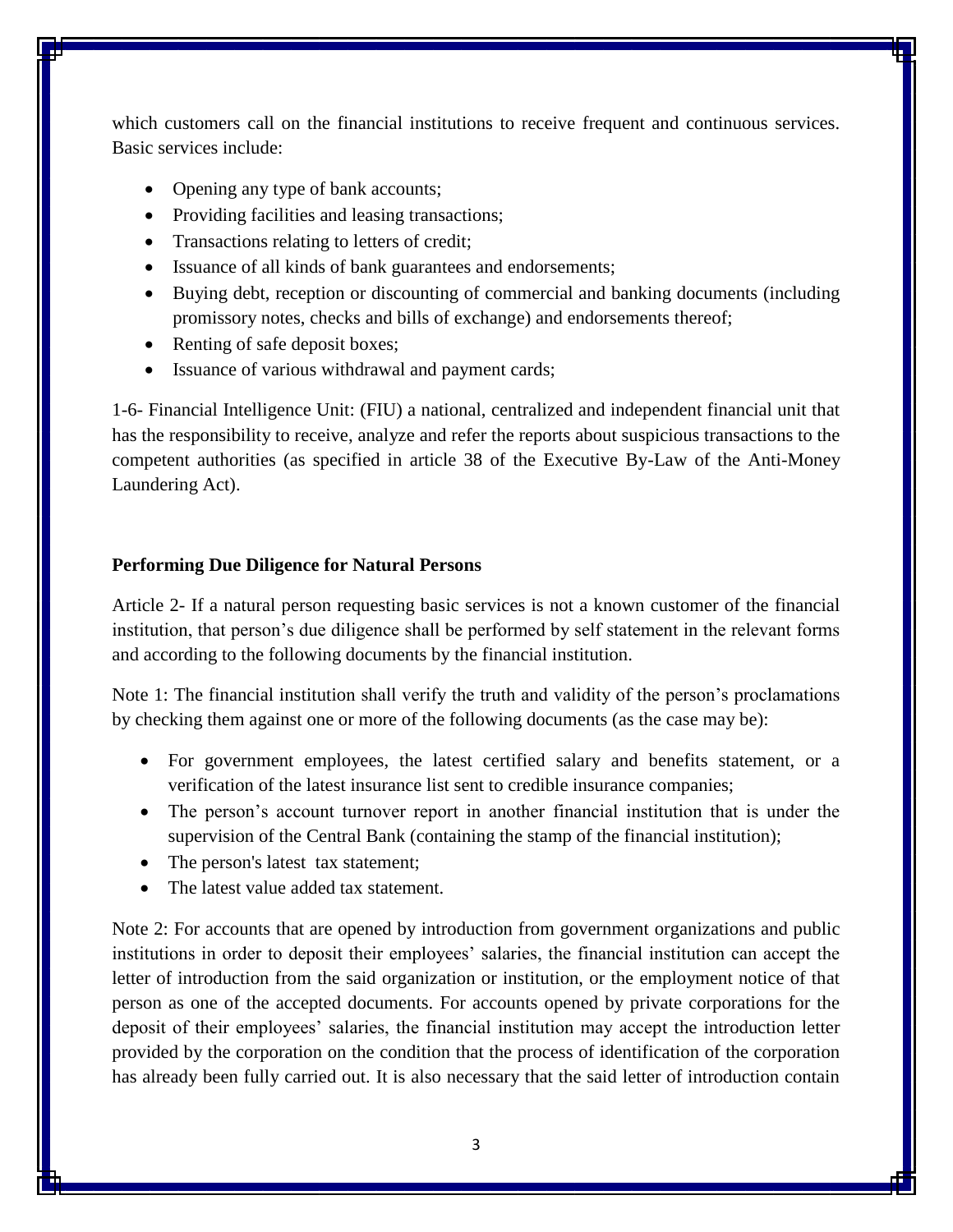the annual salary and benefits of the person or the monthly median salary and benefits of that person and that it corresponds to the statement provided for insurance purposes.

Article 3- If the person has other sources of income, the document for each source of income must be separately submitted to the financial institution.

Article 4- If a natural person is using an account to conduct financial affairs of a legal person (such as for petty cash, supplies, etc.), said natural person must provide a letter of introduction from the legal person that has already been fully identified. The due diligence of the natural customer must not be above that of the threshold activity of the legal person in question.

Article 5- If the customer does not provide evidentiary document required to conduct the due diligence, shall be determined at the minimum level possible. The minimum threshold shall be defined periodically as necessary by the Central Bank.

Article 6- The due diligence of customers shall be updated annually, according to the regulations set forth by the Central Bank.

#### **Performing Due Diligence for Legal Persons**

Article 7- If a legal person requesting basic services is not a known customer of the financial institution, that person's due diligence shall be performed by self proclamation in the relevant forms and according to the following documents by the financial institution.

Note: The financial institution shall verify the truth and validity of that person's proclamations by checking them against one or more of the following documents (as the case may be):

- Type of business;
- Sales forecasts, cost and revenue in the company's business plan;
- Previous year's audited financial statements of the legal person;
- The person's account transaction report in another financial institution that is under the supervision of the Central Bank (for financial institutions based in Iran);
- The person's latest tax statement.

Article 8- If the customer's account transaction is not proportionate with the due diligence of that person, the financial institution must report the matter to the Financial Intelligence Unit.

Article 9- The financial institution shall design its computer softwares such that it can identify and report transactions that are disproportionate with determined due diligences (e.g., a sizable transfer of cash contrary to the usual activities of the customer or unusual turnover in the customer's account). The softwares must also be capable of updating the due diligence of customers.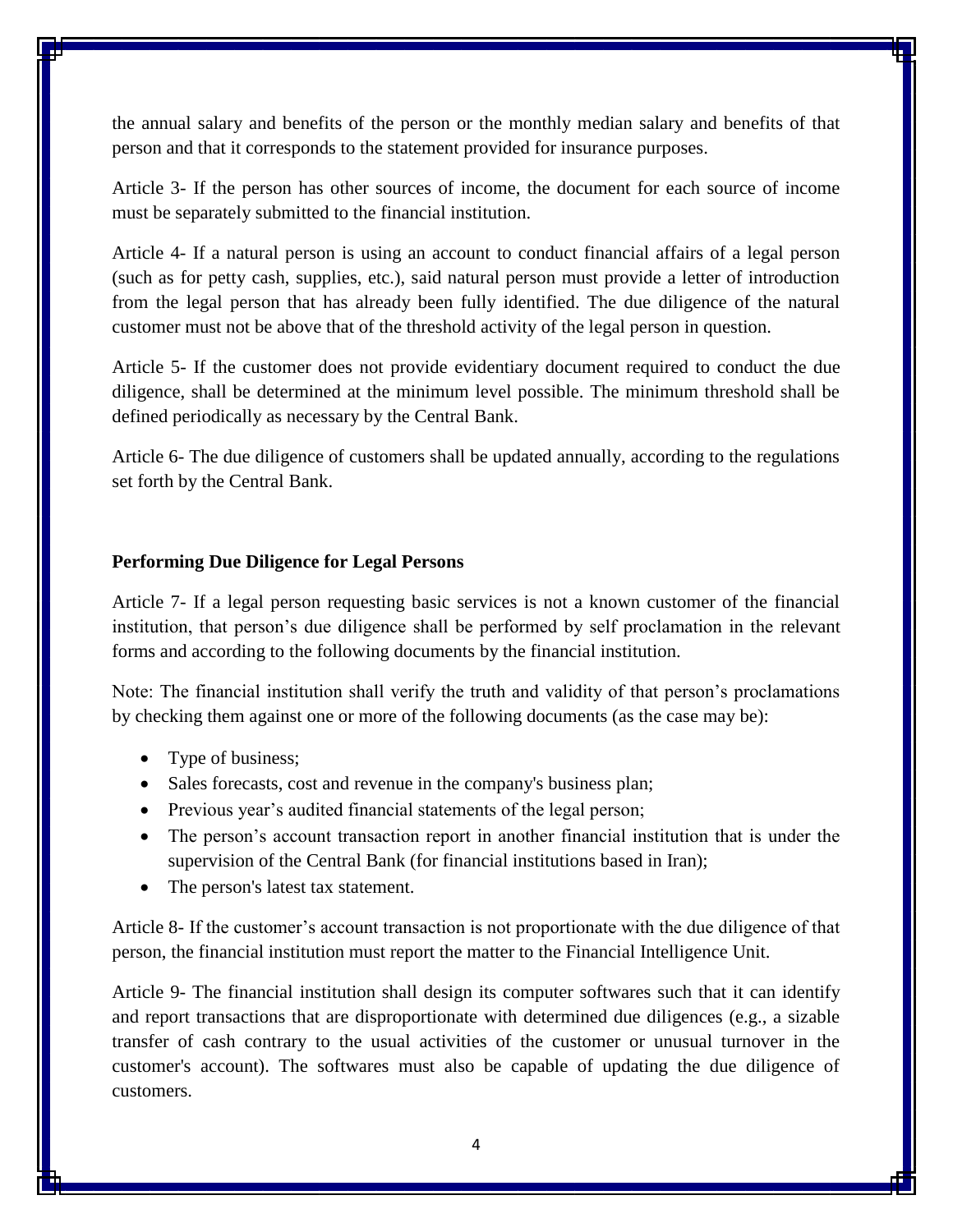Article 10- Financial institutions shall perform the due diligence of their previous customers within six months from the date of notification of this Directive. If the financial institution is unable to do so within this period of time, the due diligence shall be determined at the minimum level possible.

This Directive has been approved in the eighth session of the High Council on Anti-Money Laundering on 9 February 2011 in ten articles and four notes and is effective from the date of notification.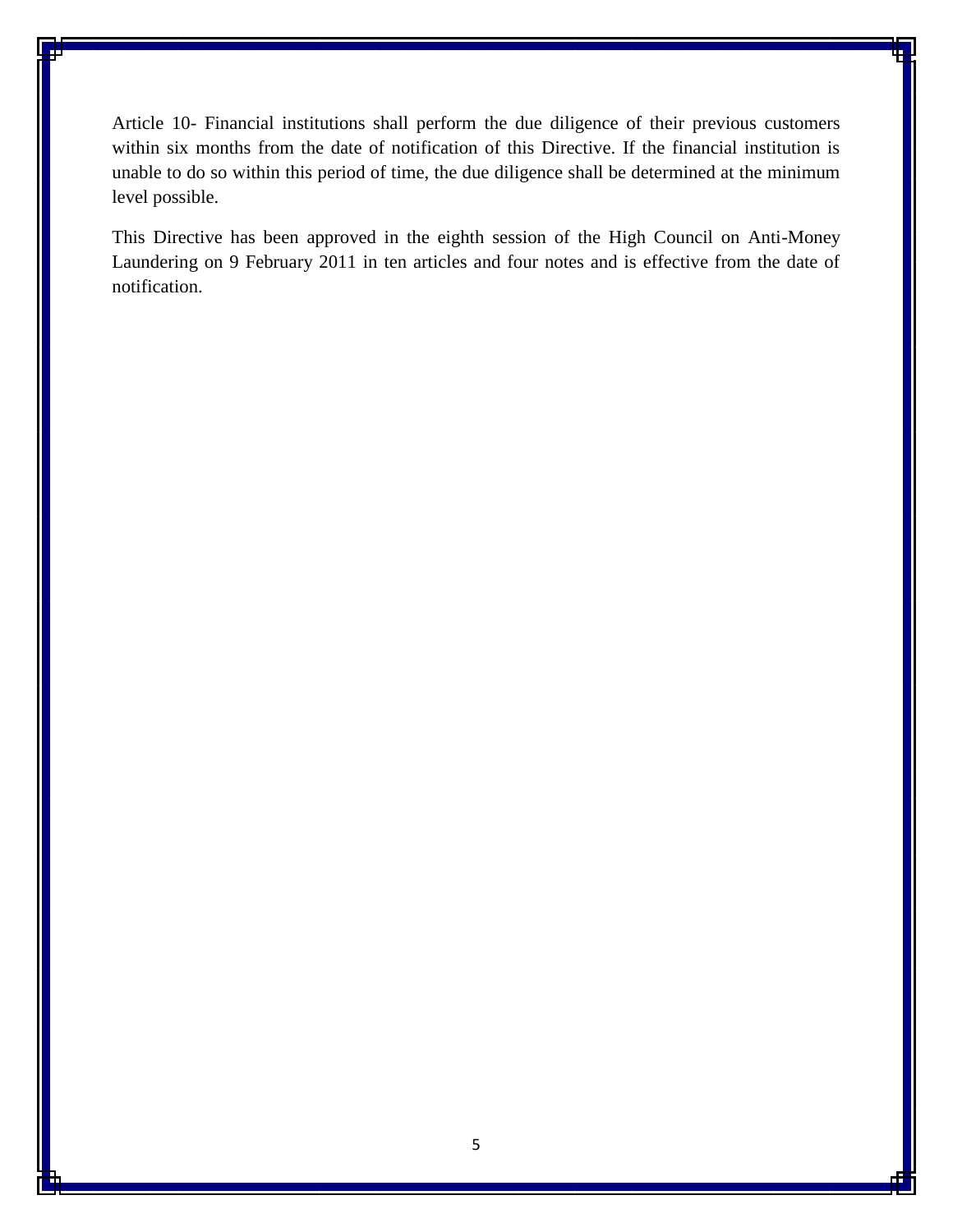# <span id="page-5-2"></span><span id="page-5-1"></span><span id="page-5-0"></span>**Duty to Abide by Anti-Money Laundering Regulations in**

# **E-banking and E-payments**

#### **Purpose**

In order to ensure the full implementation of the Anti-Money Laundering Act of 22 January 2008 and in the effective implementation of By-Law No. 181434/T 43182K of 5 December 2009 issued by the Ministers member of the Work Group for the Adoption of By-Laws of the Anti-Money Laundering Act and further amendments, especially article 6 of the By-Law and in order to create transparency and delineate the banking units duties in aligning their electronic payments and electronic banking transactions with the rules and regulations on anti-money laundering, this Directive on "Duty to Abide by Anti-Money Laundering Regulations in Ebanking and E-payments" is hereby notified.

#### **Definitions**

Article 1- The terms and phrases used in this Directive have the following definitions:

1-1- Central Bank: Central Bank of the Islamic Republic of Iran;

1-2- Financial institutions: means banks (including Iranian banks and branches and representative offices of foreign banks based in the Islamic Republic of Iran), non-bank financial institutions, credit cooperatives, interest-free loan funds, leasing companies, investee companies, and other natural and legal persons acting as intermediaries in the exchange of funds.

Note: A financial institution includes a branch or representative office existing in the free trade and industrial zones and the special economic zones of the Islamic Republic of Iran.

1-3- By-Law: the Executive By-Law on Money Laundering subject of resolution No. 181434/T 43182K of 5 December 2009 issued by the Ministers member of the Work Group for the Adoption of By-Laws of the Anti-Money Laundering Act as further amended;

1-4- Designated Threshold Amount: the sum of one hundred and fifty million (150,000,000) Riyals cash, or its equivalent in other foreign currencies and precious material. The Cabinet may, where necessary, modify such Threshold with a view to the country's economic conditions.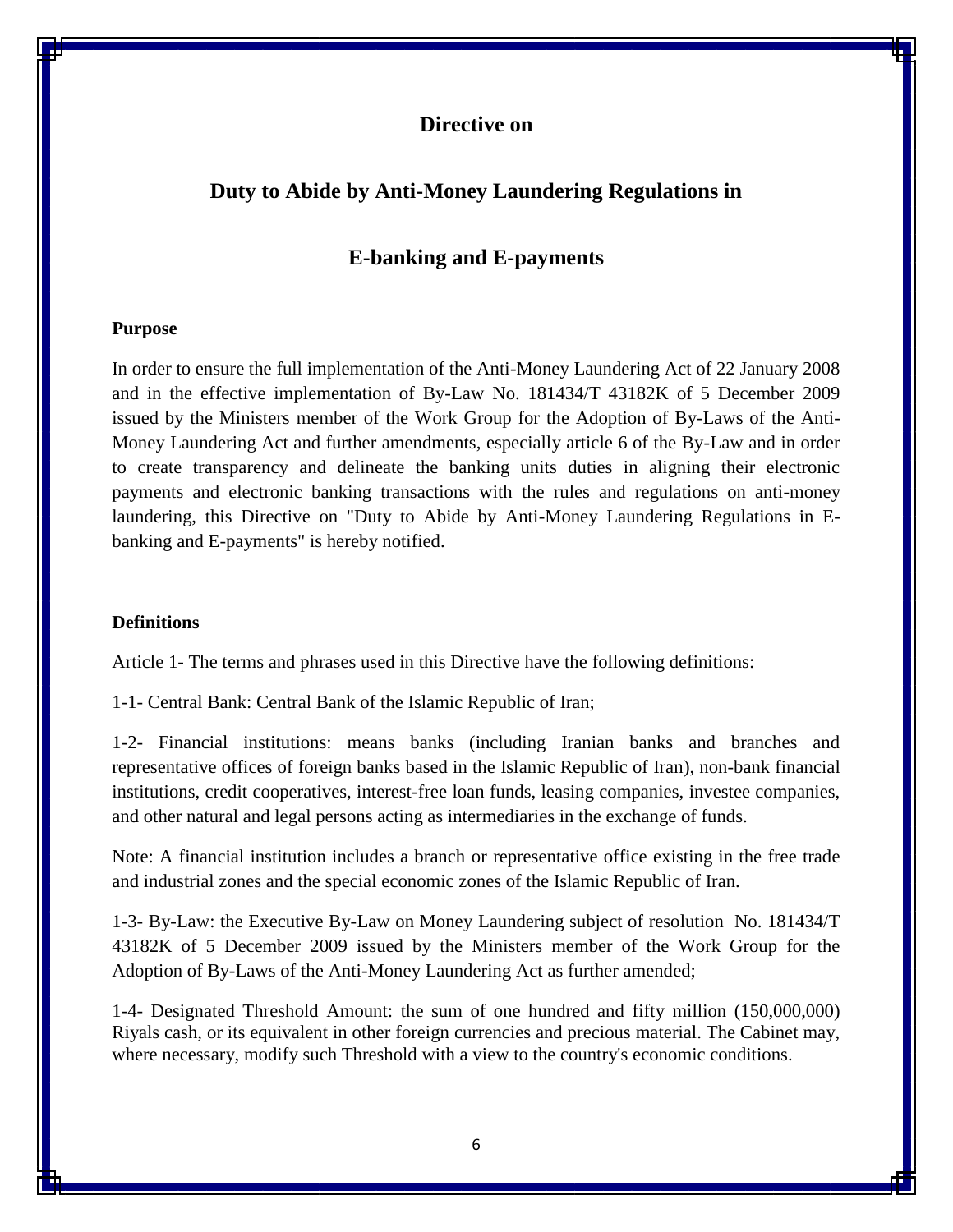1-5- Payment Card: is any form of physical or virtual card issued by a financial institution which allows its holder to make payments or transfer funds to another person.

1-6- Identification Instrument: is an electronic or physical ID or a combination of the two, by which the customer can receive banking services from financial institutions' indirect portals without any other authorization. A payment card is a kind of identification instrument.

1-7- Acceptance Device: a physical device or electronic system through which banking transactions and reception of various banking services can be carried out using an identification instrument. An acceptance device may be physical, such as an ATM or a POS terminal, or virtual, such as an Internet portal.

1-8- on- site Visit: a visit by a customer to the branches, offices or administrative buildings of the financial institution and engagement with that institution's personnel for the purpose of receiving services.

1-9- off -site Visit: the use of various acceptance devices by a customer and receiving of services by means of identification instruments without engaging the financial institution's personnel.

#### **Regulations on Transaction Instruments**

Article 2- The issuance of any identification instrument must be carried out after full identification of the customer and registration of the customer's identity and identification instrument specifications.

Article 3- The issuance of any named payment card, whether debit or credit cards, must be carried out after full identification of the customer and the creation or introduction of a corresponding account in a bank.

Article 4- The process of full identification of customers for the issuance of identification instruments, payment cards and opening of accounts for a customer's first visit to the financial institution is necessary. If the information elements relevant to the full identification of a customer exists in a financial institution and centralized access to that information is possible, the process need not be repeated for providing the said services and products, and it will suffice to check the identity of the customer against the specifications already existing.

Note: Identification instruments, payment cards and other items relevant to this article shall only be submitted to the customer or its legal representative after initial identification.

Article 5- Checking a customer's identity against identification information elements in off- site visits shall take place by means of the identification instruments.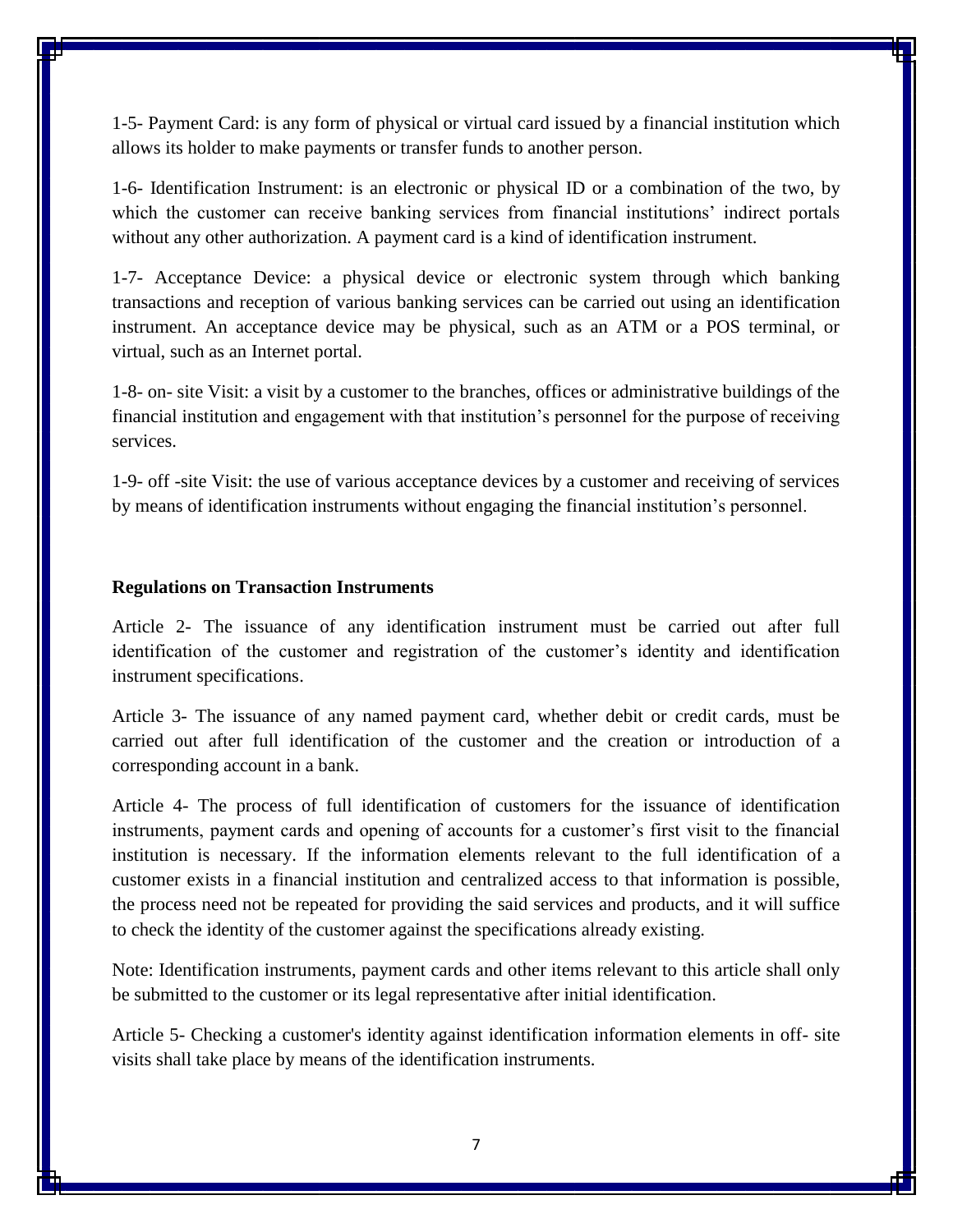Article 6- The electronic identification of customers for initial identification or transfer of documents required for full identification is permitted when that customer uses a certified digital signature issued by the Center for Certification of Digital Signatures of the Central Bank of the Islamic Republic of Iran.

Article 7- In concluding a contract, a customer must provide a written statement to the financial institution undertaking that no other person will use the identification instrument and should any issue arise in this respect, the customer will bear full responsibility.

Article 8- All unnamed cards such as gift cards and unnamed purchase cards fall under the regulations concerning cash, subject of article 1 (H) of the By-Law.

Note: Recharging any kind of unnamed payment and untraceable cards or creating this possibility on such cards is prohibited.

Article 9- The first purchaser of all unnamed payment cards must be a customer of the bank and have been identified prior to purchase. The responsibility for all transactions undertaken with such cards rests with the primary purchaser.

#### **Regulations Concerning Transaction Methods**

Article 10- The installation of any acceptance device for salespersons or service providers, either physical or virtual, shall only take place after ascertaining the identity of the card acceptor and its full identification in accordance with the rules stipulated in the Directive on the Identification of Customers in Financial Institutions.

Article 11- The deposit of funds pertaining to the transactions carried out by payment cards to the account of the card acceptor will exclusively take place through the account held in a financial institution and declared by the acceptor.

Article 12- At the time of installing any kind of physical acceptance device at the location of the card acceptor, the following information and data will be received from the card acceptor and registered in the data records for acceptance devices of the financial institution or the payment service provider:

- 1- A copy of the business permit or any other documents to prove the capacity of the acceptor for reception of funds (for natural persons) or incorporation document (for legal persons);
- 2- Full postal address (containing postal code) corresponding to the business permit or registration documents of the legal person that must correspond to the location of installation of the acceptance device.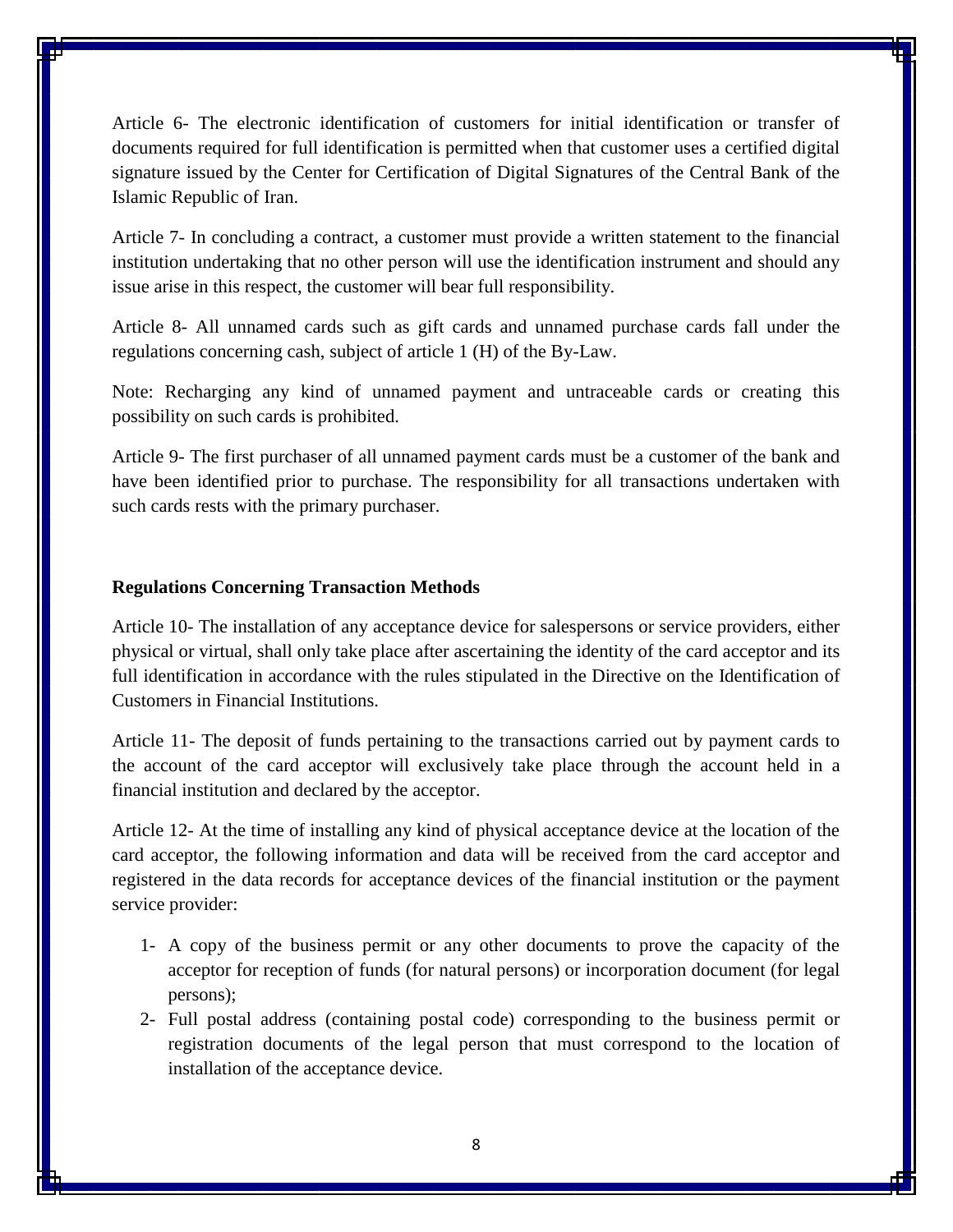Article 13- At the time of installing any kind of virtual acceptance device for the card acceptor, the following data and information must be received from the acceptor and registered in the data records for acceptance devices of the financial institution or payment service provider:

- 1- Full postal address (containing postal code) of the business location and presence of the card acceptor (the office or place where the devices, systems or virtual payment equipment are located, and corresponds to the business license or registration document of the legal person), which must be the same as the location of installation of the acceptance device.
- 2- The precise specification and Internet address of the acceptor and the identification and location of the website domain.

Article 14- If a customer requests numerous physical or virtual acceptance devices (including in cases where a legal person requests receiving these devices for its main office, representatives and branches) articles 11 and 12 of this Directive shall apply for each of the said devices.

Article 15- When installing a physical or virtual card acceptance device for the card acceptor, the following data and information must be received from the acceptor and registered in the data records of the card acceptor in the financial institution or payment service provider:

- 1- The threshold limit for each individual financial transaction;
- 2- The threshold limit for the monthly turnover of each acceptance device.

Article 16- Any change in the information or data of the card acceptor including a change of physical or virtual location, a change in business activity or similar changes must be brought to the attention of the financial institution or payment service provider that has installed the acceptance device as soon as possible by the card acceptor and the said institutions must update their information and data in their information sites within one week of such notification. This must be clearly stated in the contracts concluded for the installation of acceptance devices.

#### **Regulations on Electronic Transactions Details**

Article 17- Issuing an order for intra-banking or inter-banking payments, including an order for Real-Time Gross Settlement (RTGS) or Automated Clearing House (ACH) payments, can only take place after identifying the person issuing the order for payment.

Article 18- Submission of a request for an Automated Clearing House (ACH) withdrawal requires the identification of the beneficiary and the existence of a valid destination account in the financial institution receiving such request.

Article 19- The identification of a person ordering a payment or requesting a withdrawal in onsite visits will take place by way of the documents stated in, and according to the regulations set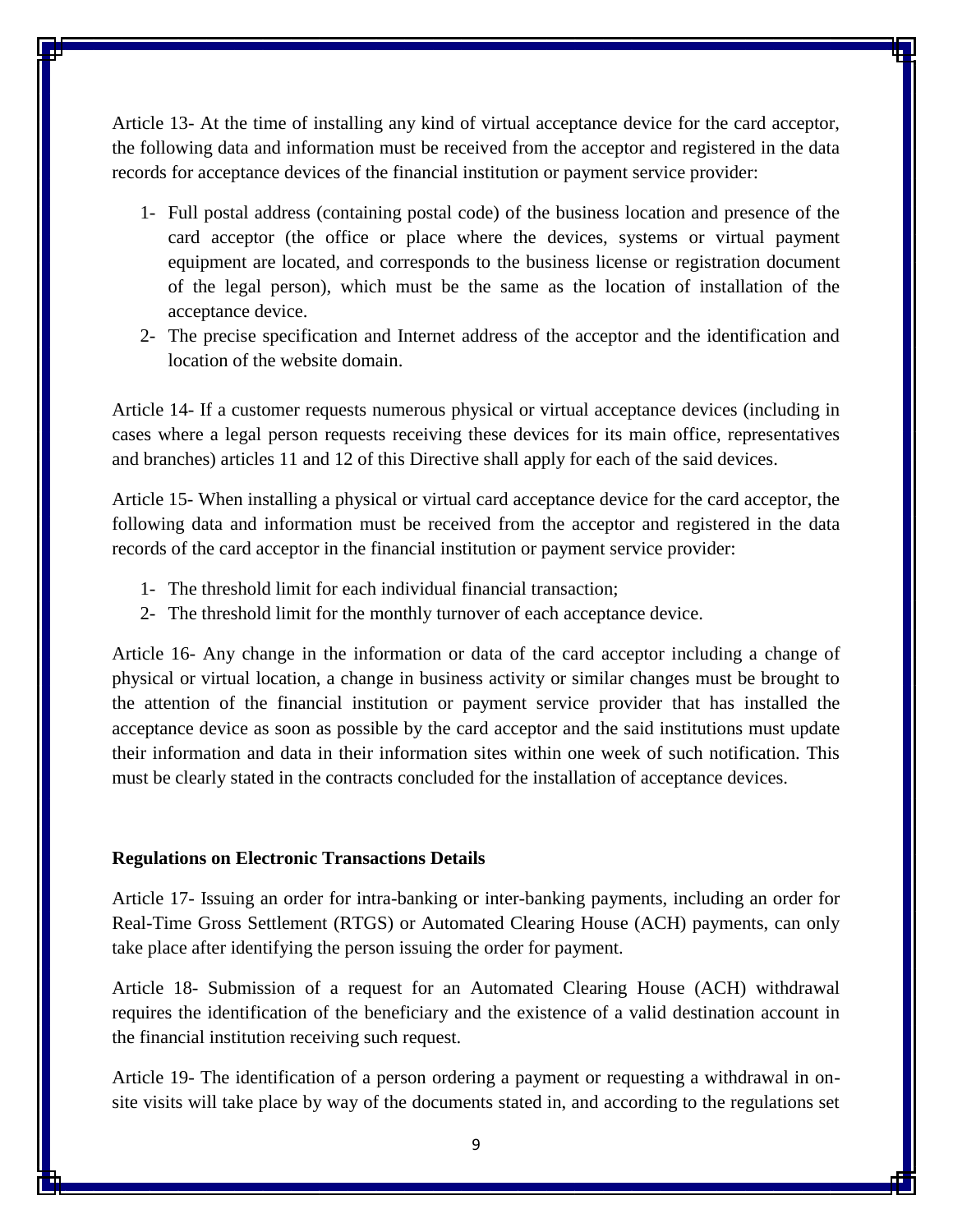forth for initial identification in article 3 of the By-Law, and for nonphysical and virtual visits such identification will take place according to common control criteria for identification instruments.

Article 20- Off-line electronic transactions, such as electronic purse transactions, which due to the nature of their technology and trade value lack a record of the details of each transaction in banking systems, are considered cash exchanges between persons.

Article 21- The financial institution must maintain all transaction information in accordance with the By-Law on "the Duration and Method for Maintaining Commercial Papers, Banks' Ledgers and Documents" approved on 15 June 2010 in the 1114<sup>th</sup> session of the Monetary and Credit Council (subject of Central Bank By-Law number 80223/89 of 6 July 2010, as further amended). Failure to do so will entail the punishments stipulated in the Act and regulations on Anti-Money-Laundering.

This Directive has been approved in the eighth session of the High Council on Anti--Money Laundering on 9 February 2011 in 21 articles and 3 notes and is effective from the date of notification.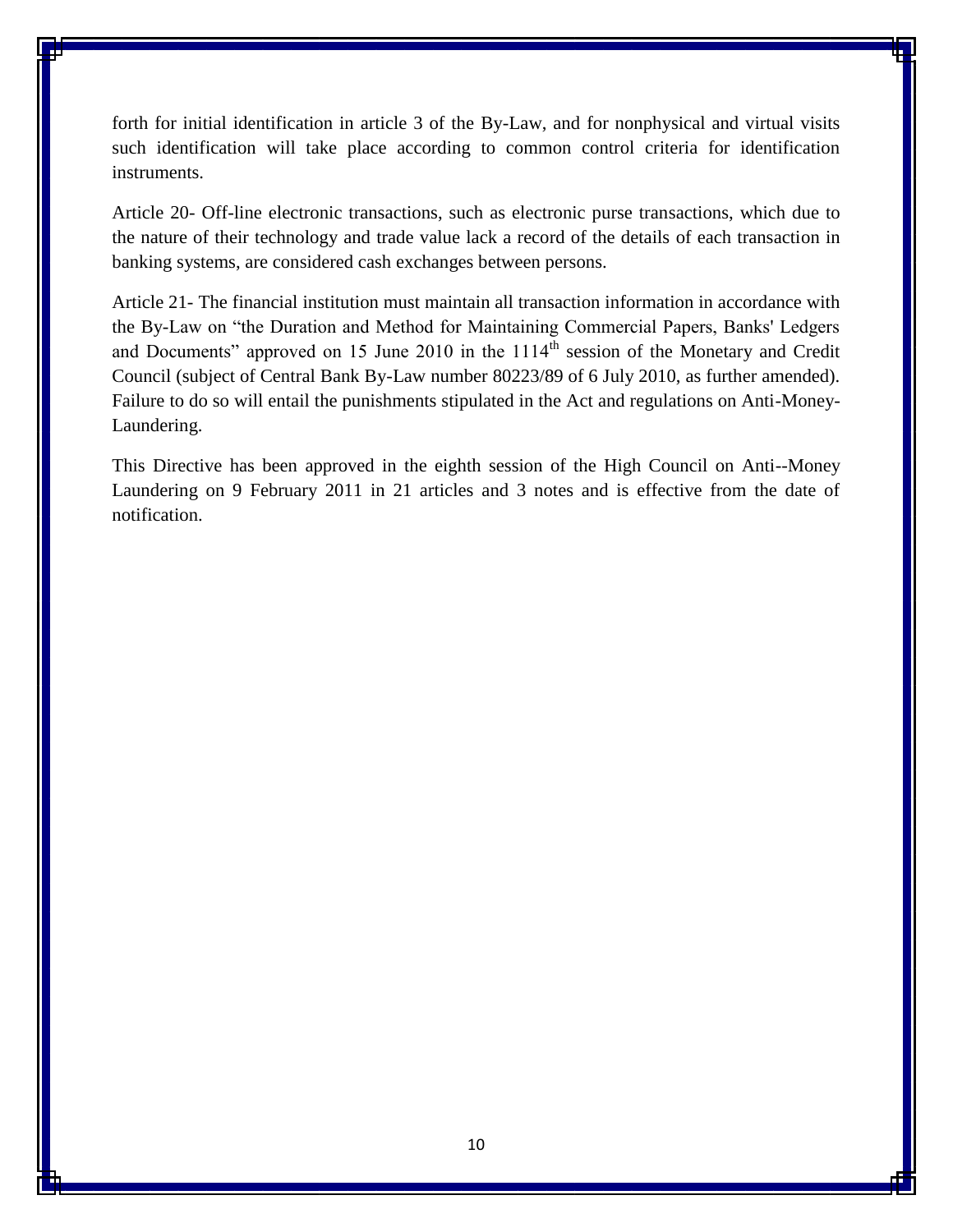# <span id="page-10-1"></span><span id="page-10-0"></span>**Duty of Compliance with the Regulations on Anti-Money Laundering in Correspondent Relationships and the Identification of Shell Banks**

#### **Purpose**

In order to combat money-laundering and prevent financing of terrorism and in the effective implementation of article 32 of By-Law No. 181434/T 43182K of 5 December 2009 issued by the Ministers member of the Work Group for the Adoption of By-Laws of the Anti-Money Laundering Act and further amendments, and considering the necessity of adopting preventive measures in establishing and maintaining purchasing relations between Iranian financial institutions with foreign banks and financial institutions, this Directive on "Duty of Compliance with the Regulations on Anti-Money laundering in Correspondent relationships and the Identification of Shell Banks" is hereby notified.

## **Definitions**

Article 1- The terms and phrases used in this Directive have the following definitions:

- 1-1- Central Bank: Central Bank of the Islamic Republic of Iran;
- 1-2- Act: Anti-Money-Laundering Act (enacted by the Islamic Consultative Assembly on 22 January 2008);
- 1-3- By-Law: Executive By-Law of the Anti-Money-Laundering Act No. 181434/T 43182K of 5 December 2009 issued by the Ministers member of the Work Group for the Adoption of By-Laws of the Anti-Money Laundering Act and further amendments;
- 1-4- Financial institutions: Iranian banks and their branches in Iran and abroad and free zones and branches of foreign banks based in Iran (mainland and free zones);
- 1-5- Correspondent Relationships: refers to the provision of banking services by one bank (the correspondent bank) to another bank (requesting bank);
- 1-6- Shell Bank: A shell bank is a bank that does not have a physical presence (in the sense of the presence of management and main organization) in the territory in which it has been incorporated and has received a license, and is not affiliated with any financial services group under effective and uniform supervision. The management and main organization of these banks exist in another jurisdiction (States and regions). A shell bank usually does not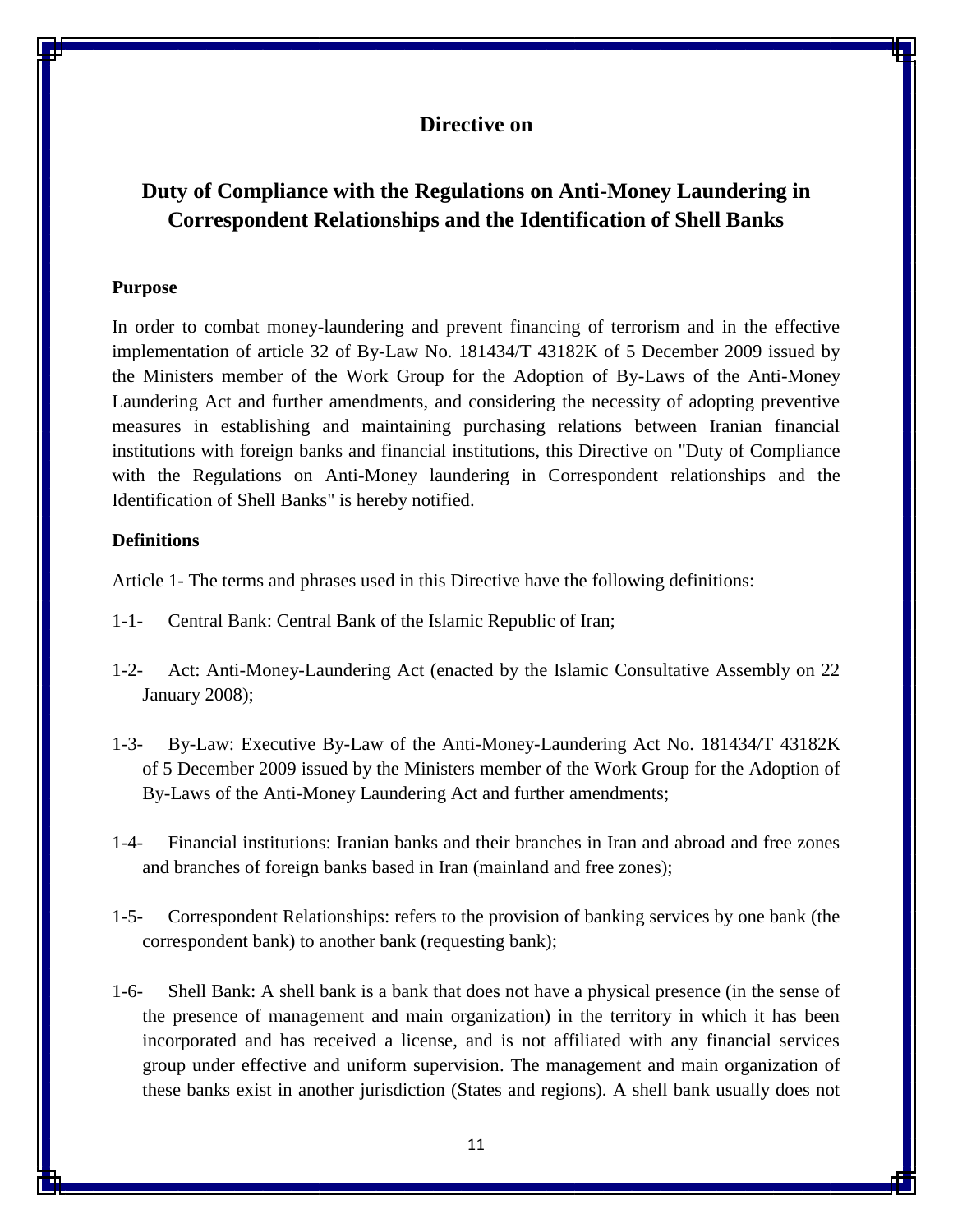have any organization in the State in which it has been incorporated, except for a registered representative , which merely provides an address for the legal affairs of that bank within that jurisdiction (State and region);

1-7- Reputation Risk: potential loss due to loss of reputation for reasons such as an unfavorable financial situation, a decrease in credit ranking or loss of public trust.

Article 2- A financial institution intending to establish correspondent relations with a foreign bank must gather enough information about the bank in question on a risk-based approach. The following are information that should be gathered and evaluated:

- Information about the ownership and management of the foreign bank (including ownership and management structure, shareholders, managers, etc.);
- Main areas of activity;
- Location of establishment;
- The internal directives and procedures of the bank for combating money-laundering (especially the procedures for identification of customers) and the unit responsible for combating money-laundering in that bank;
- The purpose of opening such account (if the financial institution is the correspondent bank);
- The identity of any third party that will be utilizing the services of the correspondent bank (in case the financial institution is the correspondent bank);
- The situation of monitoring and banking regulations of the State which the foreign bank is incorporated in;
- The situation of reputation risk and full compliance with anti-money-laundering regulations by the foreign bank.

Note 1: If a financial institution has established correspondent relationships with a foreign bank prior to the notification of this Directive, it must apply the provisions of this article to those banks as well.

Note 2: The Central Bank shall take the necessary measures to prepare and notify a detailed questionnaire in this regard. In establishing correspondent relationships, the financial institution shall complete the said questionnaire and send it to the Central Bank for evaluation.

Article 3- In establishing correspondent relationships with a foreign bank, the financial institution shall take precautions in providing services that may lead to the maintenance or money order related to money-laundering or the financing of terrorism.

Article 4- Financial institutions, intending to establish correspondent relationships with foreign banks must ascertain the following: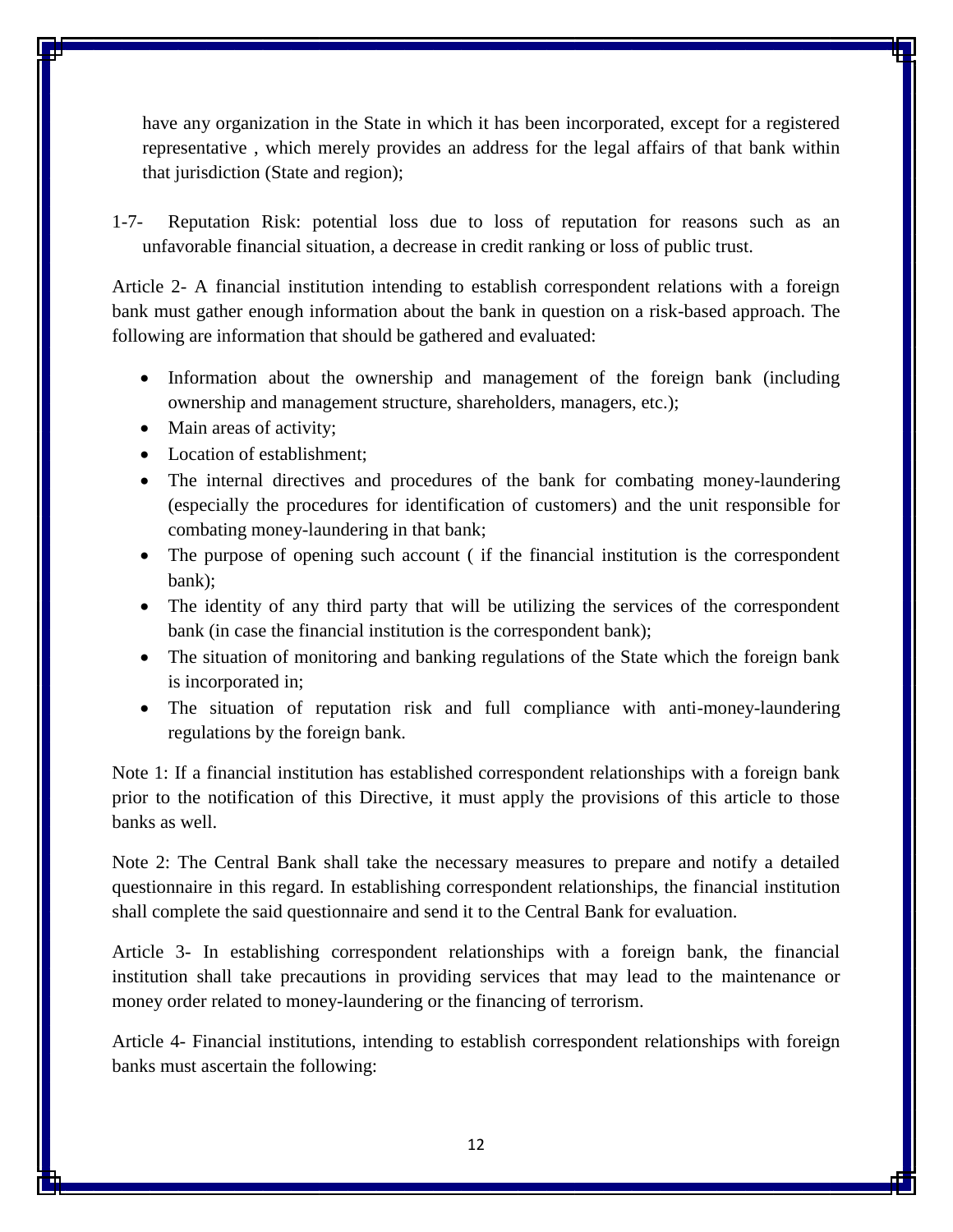- 1- The State in which the foreign bank is established has appropriate laws and regulations concerning money laundering and has sufficiently implemented them.
- 2- The bank party to the correspondent relationship acts in accordance with the said regulations and does not have a reputation for violating such regulations and is not subject to article 32 of the By-Law.

Note: Establishment of any correspondent relationship with shell banks is prohibited. If a financial institution has correspondent relationships with a shell bank or the conditions in this article are not met, the financial institution must sever the relationship with that bank as soon as possible and bring the issue to the attention of the Central Bank.

Article 5- The Central Bank shall create a database of the names of shell banks and high-risk countries and regions in terms of money-laundering. All financial institutions must refer for this database prior to establishing correspondent relationships. Reference to this database does not absolve the financial institution's responsibility in conducting the necessary evaluations and detailed identification of the foreign bank.

Article 6- The Central Bank shall issue a list of high-risk regions in terms of money-laundering and regions in which it is possible to incorporate shell banks and the necessary monitoring measures. A financial institution must ensure that the foreign bank is not located in these regions prior to establishing correspondent relationships with it. If the foreign bank is situated in one of these regions, the financial institution must inform the Central Bank of the issue and take the necessary precautions and diligence in conducting financial transactions with that bank.

Note: The world's regions are generally divided into three main groups:

- 1- High risk regions: a financial institution must take extra precautions in establishing correspondent relationships in these regions.
- 2- Medium risk regions: a financial institution must take sufficient precautions in establishing correspondent relationships in these regions.
- 3- Low risk regions: a financial institution must take normal precautions in establishing correspondent relationships in these regions.

This Directive has been approved in the eighth session of the High Council on Anti--Money Laundering on 9 February 2011 in six articles and four notes and is effective from the date of notification.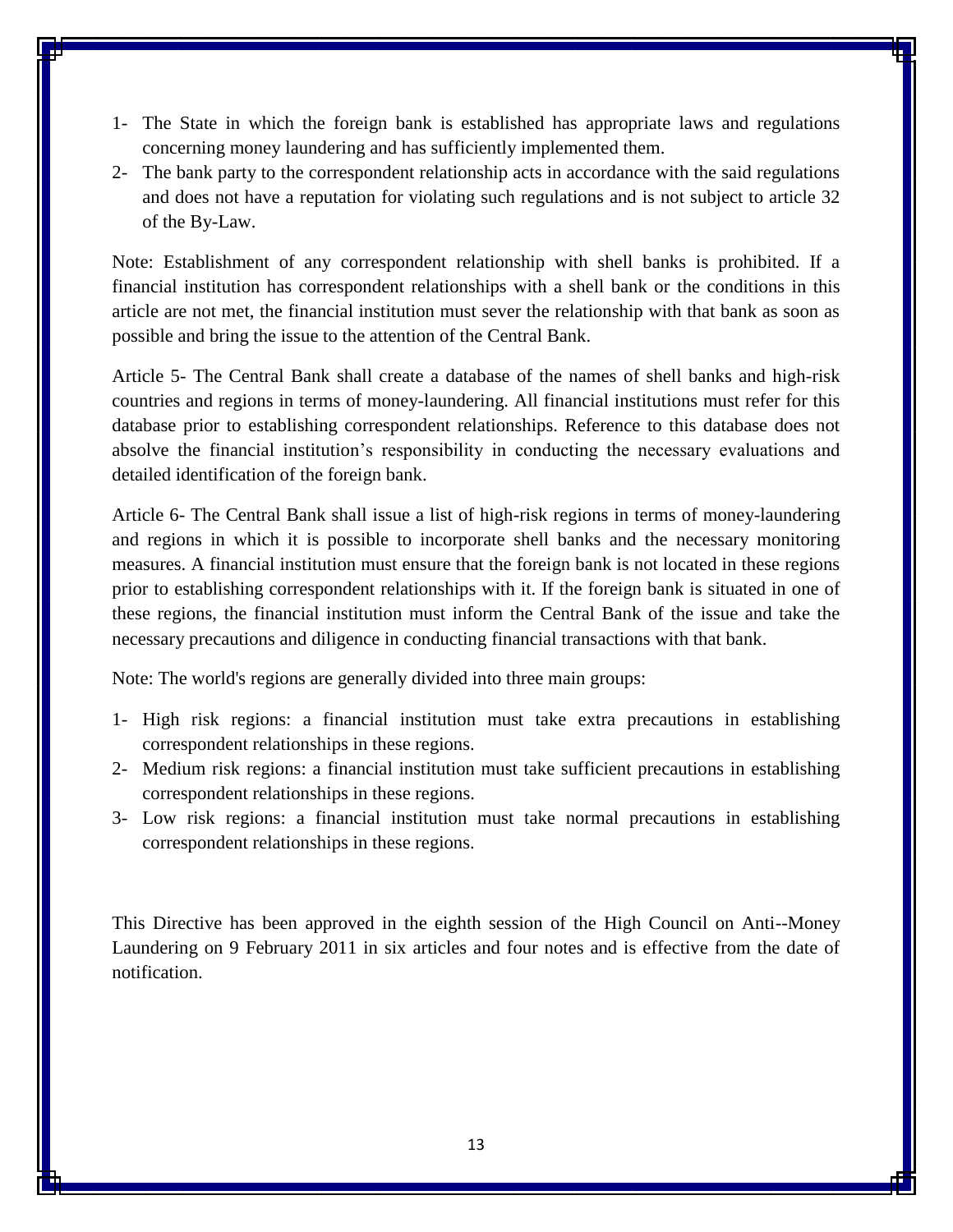# <span id="page-13-1"></span><span id="page-13-0"></span>**Reporting Cash Deposits In Excess of the Designated Threshold Amount**

#### **Purpose**

In order to combat money-laundering and prevent financing of terrorism and in the effective implementation of the Executive By-Law of the Anti-Money Laundering Act No. 181434/T 43182K of 5 December 2009 issued by the Ministers member of the Work Group for the Adoption of By-Laws of the Anti-Money Laundering Act and further amendments, especially article 26 of the By-Law, this Directive on "Reporting Cash Deposits In Excess of the Designated Threshold Amount" is hereby notified.

#### **Definitions**

Article 1- The terms and phrases used in this Directive have the following definitions:

1-1- Central Bank: Central Bank of the Islamic Republic of Iran;

1-2- Financial Institutions: banks (including Iranian banks and branches and representative offices of foreign banks based in the Islamic Republic of Iran), non-bank financial institutions, credit cooperatives, interest-free loan funds, leasing companies.

Note: A financial institution includes a branch or representative office existing in the free trade and industrial zones and the special economic zones of the Islamic Republic of Iran.

1-3- National ID of Legal Persons: means a unique number that is allocated to all legal persons, according to By-Law No. H39271 T/16169 of Apr. 18, 2009.

1-4- Designated Number of Foreign Persons: means a unique number that is allocated to all foreigners related to I.R. Iran by the National Database for Foreign Nationals, according to By-Law No. H40266T/ 16173 of Apr. 18, 2009.

1-5- Financial Intelligence Unit (FIU): means a centralized and independent unit that is responsible to receive, analyze and refer the reports about suspicious transactions to the competent authorities as specified in article 38 of the By-Law.

1-6- By-Law: Executive By-Law of the Anti-Money-Laundering Act No. 181434/T 43182K of 5 December 2009 issued by the Ministers member of the Work Group for the Adoption of By-Laws of the Anti-Money Laundering Act and further amendments.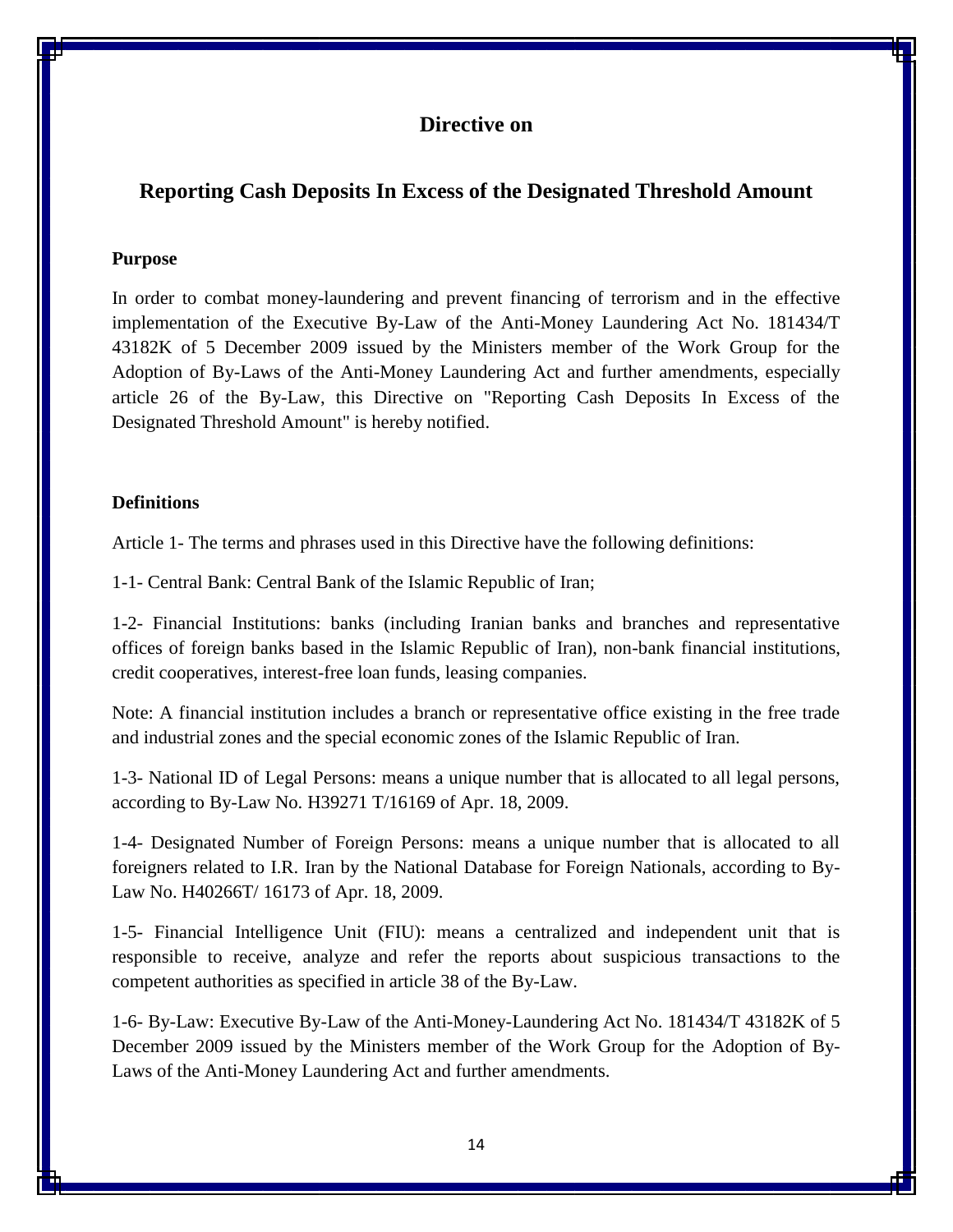1-7- Designated Threshold Amount: as defined in article 1 (G) of The Executive By-Law of the Anti-Money Laundering Act.

1-8- Cash: means any type of coins and banknotes and checks of various kinds whose transfers is not being documented and is untraceable, such as ordinary bearer checks and other checks whose bearer is a party other than the first beneficiary (such as the endorsed checks by third parties, travelers, checks, Iran checks and the like).

1-9- Customer:

- a natural or legal person who has an account in a financial institution, or a bank account is opened by or on behalf of that person;
- any natural or legal person who is in another banking or credit service relation with the financial institution (or other beneficiary or beneficiaries) and from whom various risks, especially risks to reputation and operations, may arise for the financial institution.

Article 2- If a payment or deposit by the customer exceeds the designated threshold amount, a cash payment report (attached form) must be fully and precisely completed and signed by the customer and submitted to the financial institution. If the customer is unable to complete the form, the report shall be completed by the personnel of the financial institution and verified by the customer.

Note: the inclusion of the national ID number for natural persons, the national ID for legal persons or the designated number of foreign persons (as the case may be), and also the reason for payment or deposit of the relevant funds in cash must be stated in the form. This information must be provided for all persons relevant to the transaction (payer, account holder, endorsers of checks, etc.).

Article 3- After completion of the attached form, the relevant personnel of the financial institution must check the information provided against the identification documents of the customer in accordance with the regulations stipulated in the Directive on Identification of Customers in Financial Institutions, and only thereafter deposit or transfer the funds of the customer. In this respect:

 If the customer does not complete the form, or refrains from providing information that would enable the personnel of the relevant financial institution to complete the form, the personnel of the financial institution are obligated to accept the funds from the customer, but shall inform the Financial Intelligence Unit of the issue and designate the matter has "urgent". In such cases, the provision of services to the customer shall be suspended until the issue is clarified. The relevant actions must be carried out without informing the customer.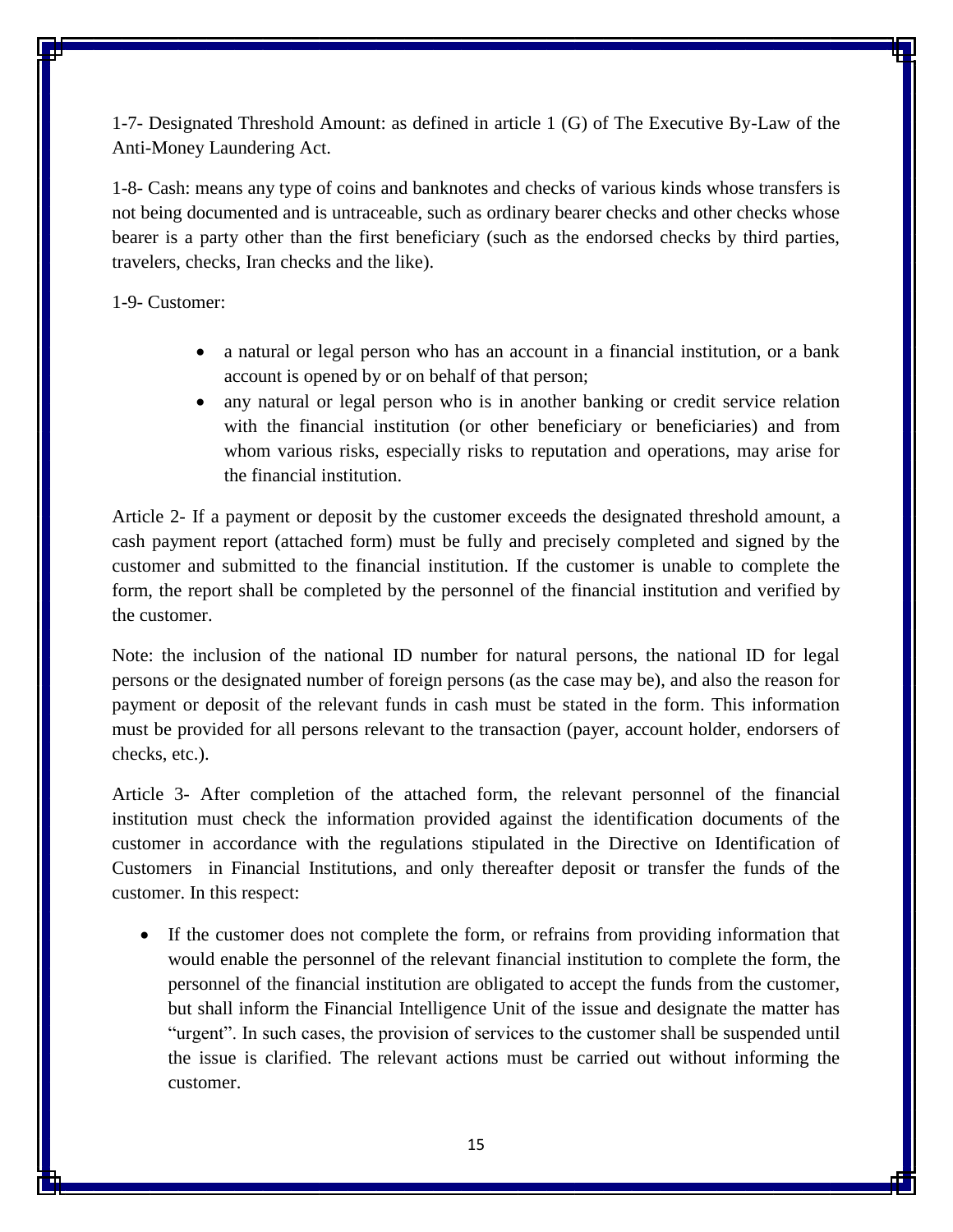- If there is ambiguity about the truth of the information or document provided by the customer, the financial institution's personnel must inquire into the issue from other information terminals and systems and relevant officials until the issue is resolved. In such cases, the provision of services to the customer shall be suspended until the issue is clarified. The relevant actions must be carried out without informing the customer. If the identification of the customer is not possible, the financial institution shall cease providing services to the customer. The relevant personnel of the financial institution shall state the reasons for terminating services in the attached form and submit the same to the relevant authorities.
- If information provided by the customer is not valid or the customer's identification card is forged, the financial institution shall immediately report the matter to the Financial Intelligence Unit. In such cases, the provision of services to the customer shall be suspended for one work day. After this period and upon the provision of a judicial order by the Financial Intelligence Unit to the financial institution, further action will be taken in accordance thereto, otherwise the provision of services to the customer will resume.

Article 4- If the explanations provided by the customer about the source of the cash exceeding the designated threshold amount, and the reasons provided for depositing cash are not convincing, or for any other reason, there is a suspicion of money-laundering or the financing of terrorism, the relevant official shall, in addition to submitting the report subject of this Directive, also submit the report on suspicious transactions in accordance with the regulations set forth in the Directive on Identification of Suspicious Transactions and Method of Reporting.

Article 5- After completing the report, the official shall submit the report to the branch director for combating money laundering, so that after evaluation and conclusion of the information provided, all completed reports will be submitted to the financial institution's unit on antimoney-laundering at the end of each day. A copy of all completed reports shall be kept at the branch.

Article 6- The financial institution's Anti-Money Laundering Unit shall, upon receiving reports from the branches, evaluate and classify them. All received reports with any complementary explanations shall be sent to the Financial Intelligence Unit until the end of that day in the defined format.

Article 7- The financial institution must maintain the documents and information relevant to the deposit of cash exceeding the designated threshold amount which it has obtained and documented while providing services to a customer for a period of at least five years after the end of the transaction. The maintenance of such records must be such that upon request by competent authorities, the information can be provided in the shortest possible time.

Article 8- The financial institution must design its software such that in addition to registering all cash deposits and payments, it will render the payment of cash in excess of the designated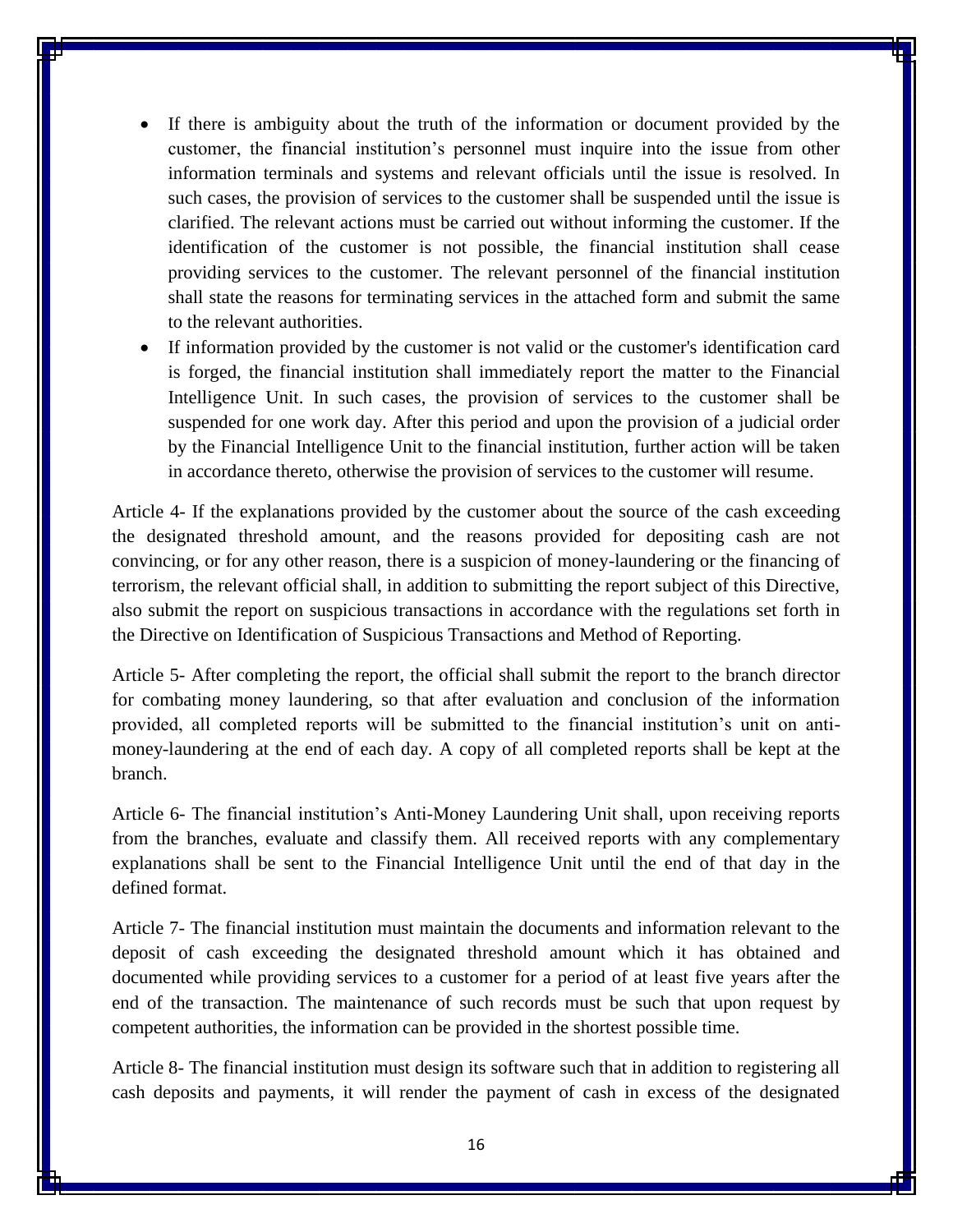threshold amount to a customer impossible. Should a customer insist on receiving cash in excess of the designated threshold amount, the financial institution shall report the matter to the Financial Intelligence Unit.

Article 9- In order to effectively implement the regulations set forth in this Directive, the financial institution must design and use its required systems and softwares such that it is ensured that the personnel of the financial institution are carrying out the relevant duties.

Article 10- The financial institution shall design the software relevant to cash deposits, such that it will include information on the type and composition of the cash provided by the customer and the value of each of those so that it is possible to rebuild the cash transactions in excess of the designated threshold amount.

Article 11- The financial institution shall designate in each branch a person responsible for explaining to the customer the necessity of reporting cash deposits in excess of the designated threshold amount, so that in cases where questions may arise the issue will be sufficiently explained to the customer.

This Directive has been approved in the eighth session of the High Council on Anti--Money Laundering on 9 February 2011 in 11 articles and two notes and is effective from the date of notification.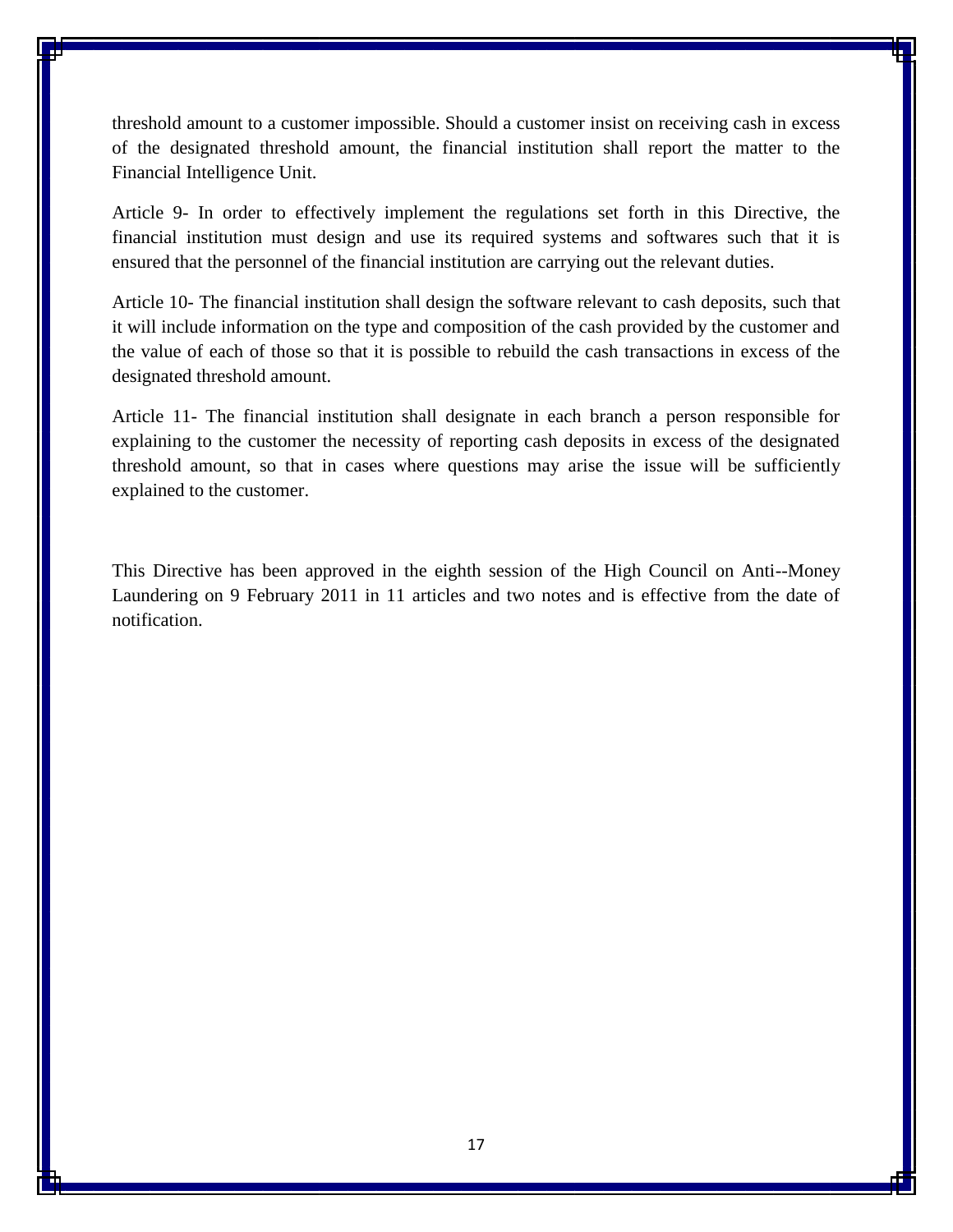| <b>Natural Persons</b> |                   |                |  |
|------------------------|-------------------|----------------|--|
| Name and surname:      | ID number:        | Date of birth: |  |
| Father's name:         | National ID No.:  | Occupation:    |  |
| Personnel member:      | Telephone number: | Postal code:   |  |
| Residential address:   |                   |                |  |

| <b>Legal Persons</b>                     |                                 |                  |
|------------------------------------------|---------------------------------|------------------|
| Company's name:                          | National ID<br>of legal person: | Economic code:   |
| Address:                                 |                                 | Postal code:     |
| Name and surname of<br>payer/withdrawer: |                                 | National ID No.: |

| <b>Foreign Persons</b>                  |                  |              |
|-----------------------------------------|------------------|--------------|
| Name and surname:                       | Country:         | Nationality: |
| Designated number<br>of foreign person: | Passport number: |              |

| <b>Transaction Details</b>      |                   |                        |  |
|---------------------------------|-------------------|------------------------|--|
| Name of bank:                   | Account number:   | Date:                  |  |
| Sum:                            | Type of currency: | Type of transaction:   |  |
| Explanations (origin of funds): |                   | Signature of customer: |  |

| Branch:       | Personnel number of user: | User signature: |
|---------------|---------------------------|-----------------|
| Explanations: |                           |                 |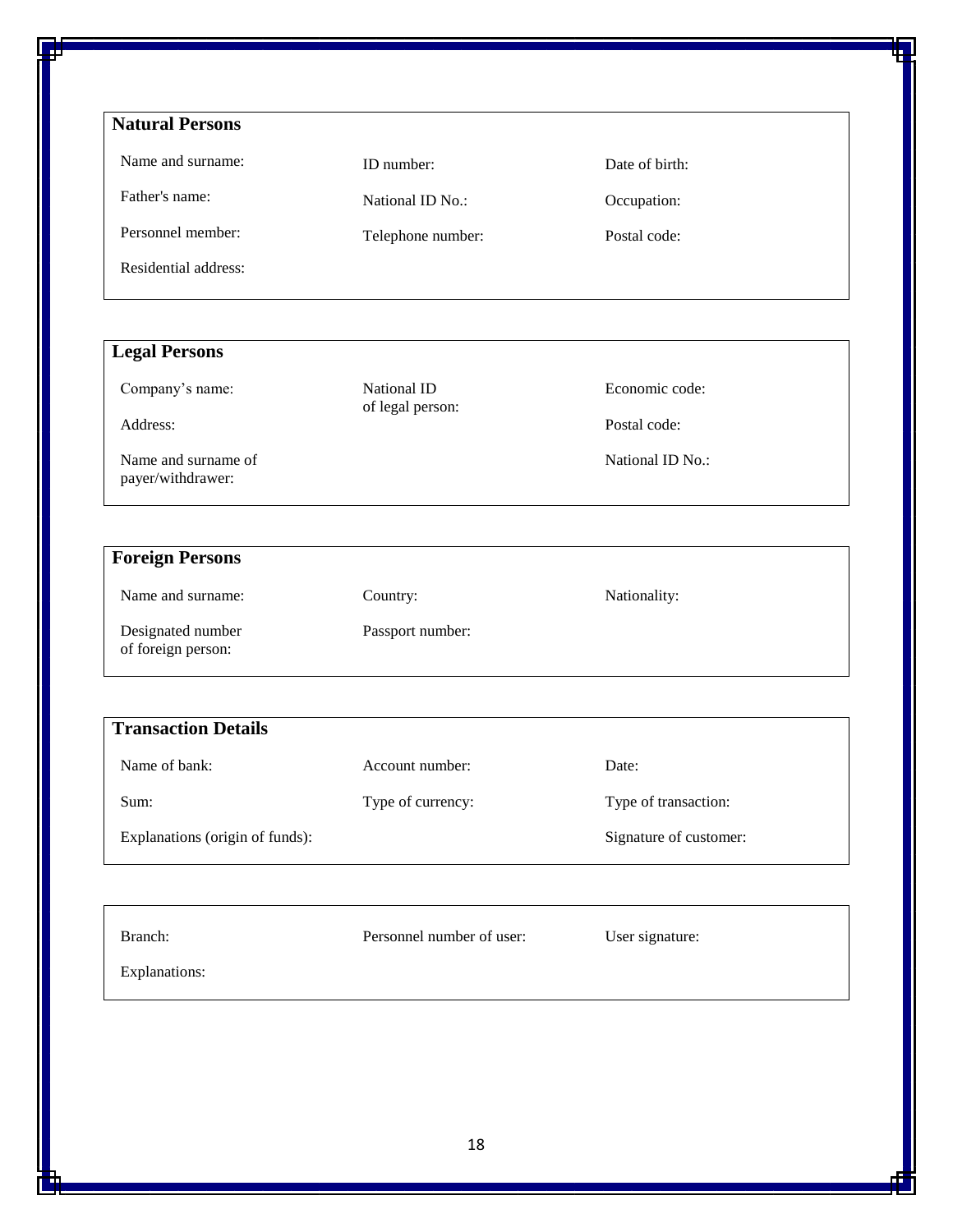# <span id="page-18-1"></span><span id="page-18-0"></span>**Monitoring and Control of Suspect Persons by Financial Institutions**

### **Purpose**

In order to combat money-laundering and prevent financing of terrorism and in the effective implementation of the duties set forth in the Executive By-Law of the Anti-Money Laundering Act No. 181434/T 43182K of 5 December 2009 issued by the Ministers member of the Work Group for the Adoption of By-Laws of the Anti-Money Laundering Act and further amendments, especially article 10 of the By-Law, this Directive on "Monitoring and Control of Suspect Persons by Financial Institutions" is hereby notified.

## **Definitions**

Article 1- The terms and phrases used in this Directive have the following definitions:

1-1- Money-laundering: means the crime of money-laundering, as defined by the Anti-Money-Laundering Act of 22 January 2008;

1-2- Central Bank: Central Bank of the Islamic Republic of Iran;

1-3- Financial institutions: means banks (including Iranian banks and branches and representative offices of foreign banks based in the Islamic Republic of Iran), non-bank financial institutions, credit cooperatives, interest-free loan funds, leasing companies, and other natural persons acting as intermediaries in the exchange of funds and are under the supervision of the Central Bank;

Note: A financial institution includes a branch or representative office existing in the free trade and industrial zones and the special economic zones of the Islamic Republic of Iran.

1-4- Suspect persons: all persons whose names and specifications have been listed by the Financial Intelligence Unit, by reason of being believed to be related with money-laundering and the financing of terrorism and declared to the financial institution by the Financial Intelligence Unit or the Central Bank;

1-5- Suspicious Transactions and Activities: means transactions and activities which persons, having access to information and/or reasonable grounds, suspect are being performed with the aim of money laundering or the financing of terrorism;

1-6- Customer: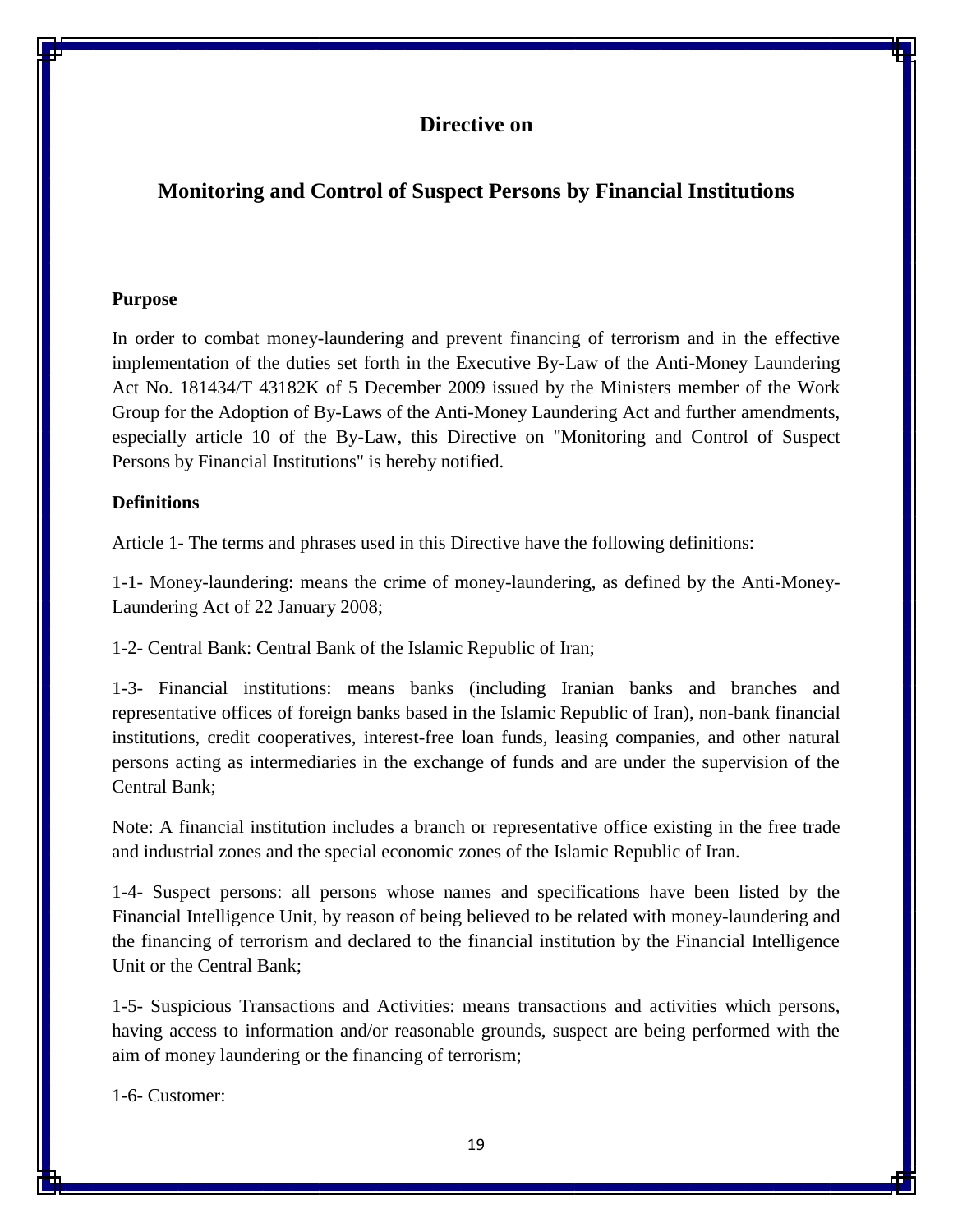- a natural or legal person who has an account in a financial institution, or a bank account is opened by or on behalf of that person;
- any natural or legal person who is in another banking or credit service relation with the financial institution (or other beneficiary or beneficiaries) and from whom various risks, especially risks to reputation and operations, may arise for the financial institution.

1-7- Customer identification: the recognition and verification of the customer's identity using information sources and data that are independent, valid and reliable. Customer identification is divided into two groups of activities known as "initial identification" and "full identification".

1-8- Initial Identification: means checking against identification documents and entry of information declared by customer. In case the information is provided by agent or attorney, information of the principal shall be entered in addition to that of the attorney or agent.

1-9- Full Identification: means precise identification of customer at the time of providing basic services as referred to in this Directive.

1-10- Banking and financial services: refers to various services provided by the financial institution to a customer. Banking and financial services are divided into two groups, known as "non-basic services" and "basic services".

1-10-1- Non-basic Services: means services which are not a prerequisite and required for providing other services to a customer nor will they result in a continued relationship of the customer with the financial institution. The provision of these services to a customer only requires the customer's initial identification by the financial institution as set forth in this Directive. Non-basic services include:

- Money order;
- Any form of payment or withdrawal;
- Buying and selling foreign currencies, whether cash, transfers, foreign travelers check, etc.;
- Issuance of various cashier's checks and inter-bank (certified) checks and payment of checks.

1-10-2- Basic Services: means services which, according to regulations, are considered to be prerequisite and required for providing other services by financial institutions after which customers call on the financial institution to receive frequent and continuous services. The provision of basic services to a customer requires full identification of the customer (in addition to initial identification) as defined in this Directive. Basic services include:

- Opening accounts of any type with banks;
- Provision of facilities and leasing transactions;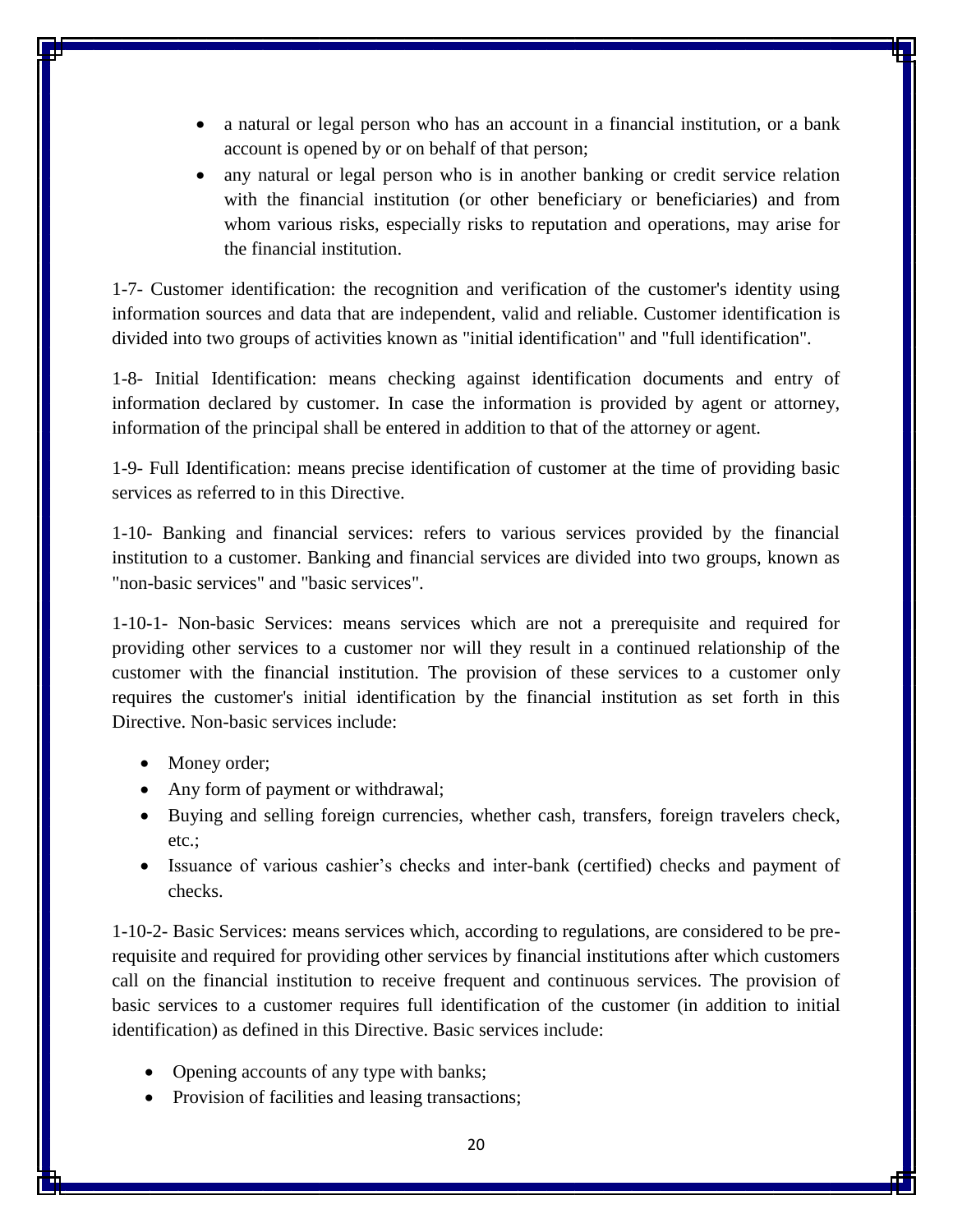- Transactions related to letters of credit;
- Issuance of various bank guarantees and endorsement;
- Buying debt, reception or discounting of commercial and banking documents (including promissory notes, checks and bills of exchange) and endorsements thereof;
- Renting of safe deposit boxes;
- Issuance of various withdrawal and payment cards.

## Article 2- Monitoring suspect persons transactions

A financial institution shall monitor suspect persons transactions and activities and follow the orders issued by the Financial Intelligence Unit or the Central Bank in relation thereto.

Article 3- Access of personnel to the names and details of suspect persons

A financial institution shall provide the names and details of suspect persons to its relevant personnel that provide services to customers and train them in the correct implementation of this Directive.

## Article 4- Confidentiality of information

A financial institution is to consider the names and details of suspect persons as confidential and only provide them to its relevant personnel. Any case of disclosure or unauthorized use of this information shall be dealt with according to the law.

### Article 5- Updating

A financial institution shall immediately after receiving the names and details of suspect persons update the previous list, such that the list of suspect persons will consistently contain the latest amendments and be at the disposal of the relevant personnel.

Article 6- Obligation of software compatibility

A financial institution is obliged to design and set its service providing softwares and programs such that the provision of services to suspect persons will only take place within the framework of the orders issued by the Financial Intelligence Unit and the Central Bank. The said softwares must be so designed as to be able to send and receive the reports required by the Financial Intelligence Unit by the Anti-Money Laundering Unit of the financial institution.

## Article 7- ad hoc reporting

In any case where a financial institution is acting in accordance with article 2 of this Directive, it shall immediately inform the Financial Intelligence Unit of the matter by way of the Anti-Money Laundering Unit of the financial institution or should the financial institution lack such a unit, by way of the highest official of the financial institution.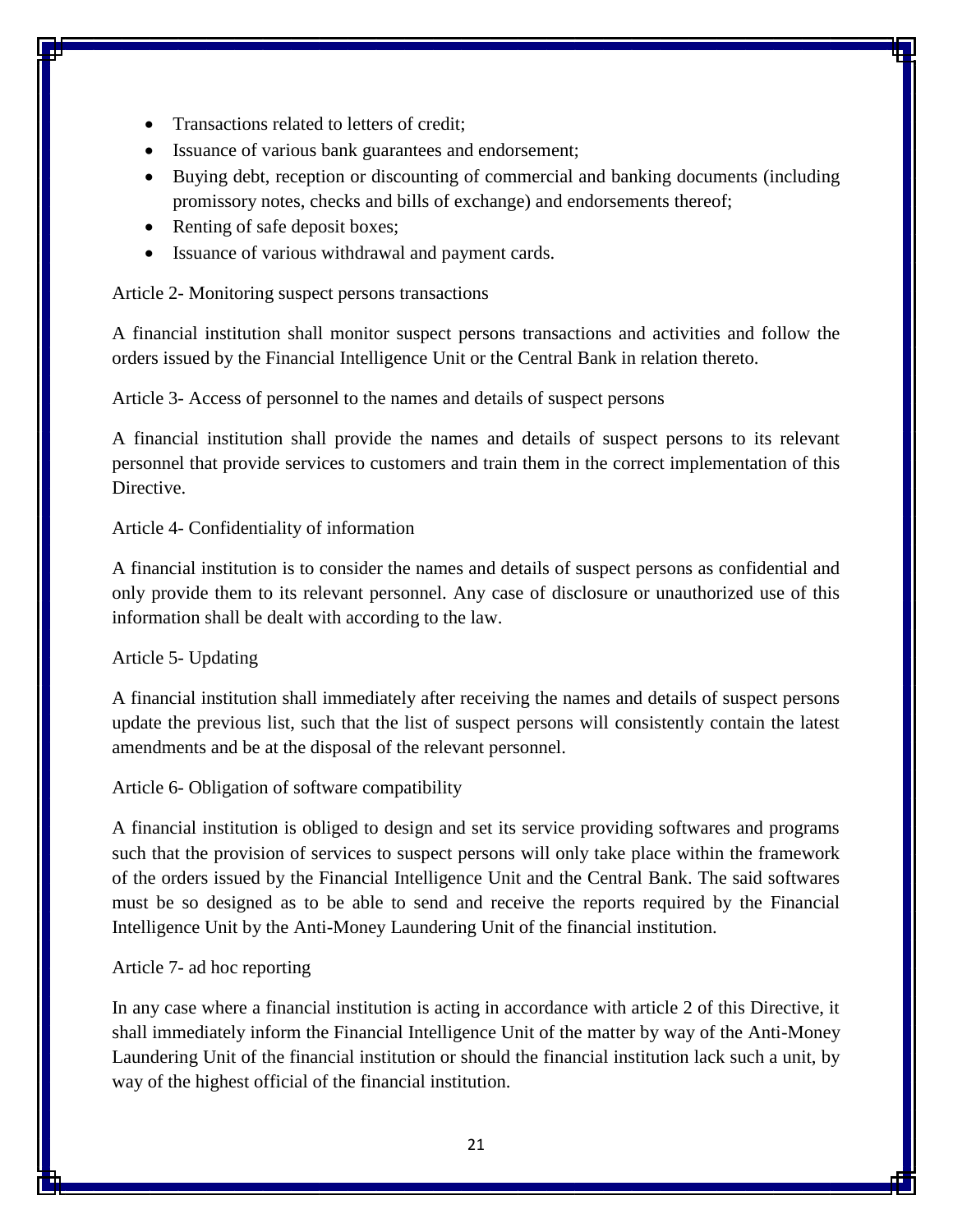Article 8- Periodic reporting.

Every three months, a financial institution shall provide a comprehensive report on all activities it has carried out in the implementation of this Directive to the Central Bank.

This Directive has been approved in the eighth session of the High Council on Anti--Money Laundering on 9 February 2011 in 8 articles and one note and is effective from the date of notification.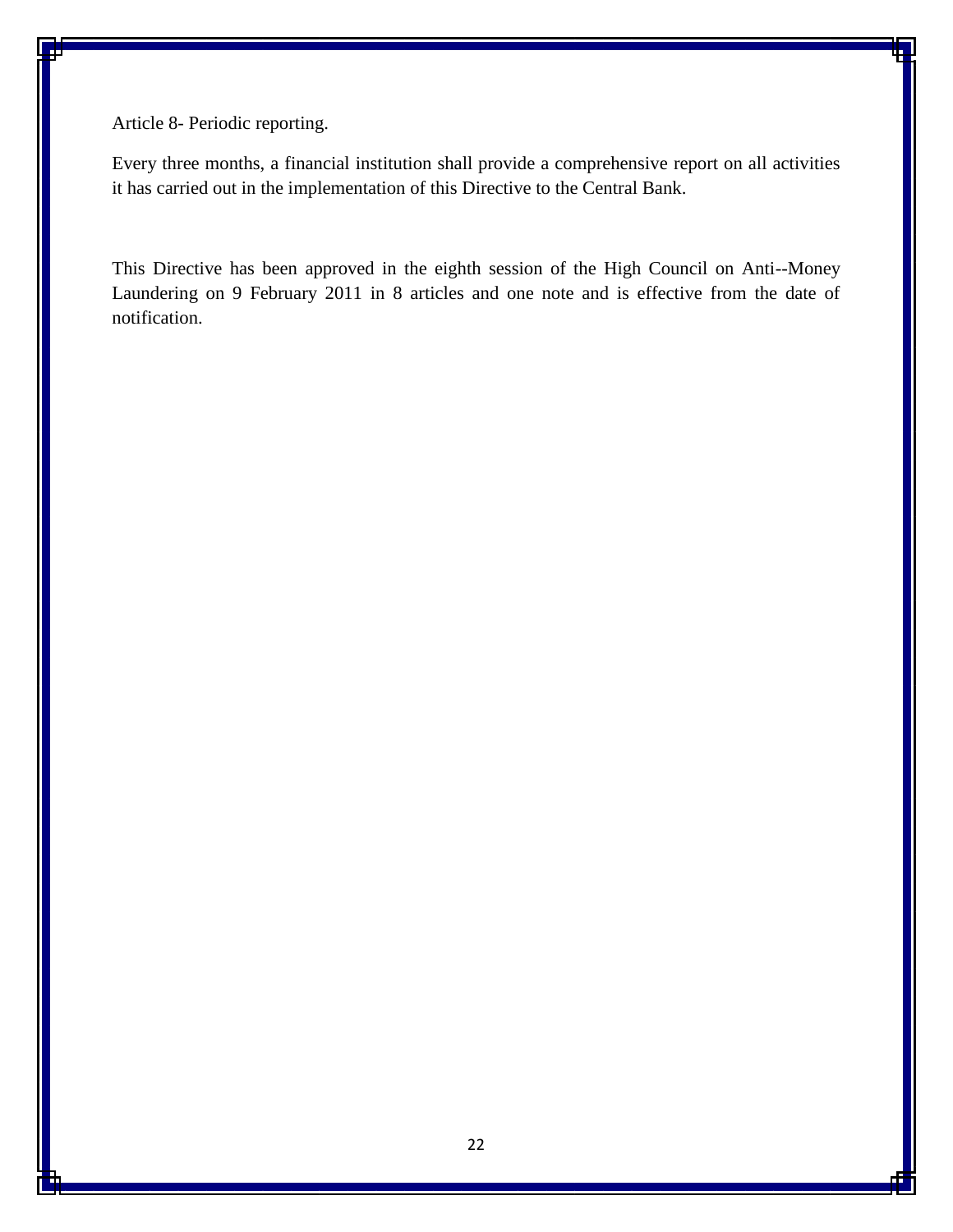# <span id="page-22-1"></span><span id="page-22-0"></span>**Identification of Suspicious Transactions and Method of Reporting**

#### **Purpose**

In order to combat money-laundering and prevent financing of terrorism and provide the necessary framework to implement article 7 (C) of the Anti-Money Laundering Act of 22 January 2008 and chapters two and three of the Executive By-Law of the Anti-Money Laundering Act No. 181434/T 43182K of 5 December 2009 issued by the Ministers member of the Work Group for the Adoption of By-Laws of the Anti-Money Laundering Act and further amendments, especially article 43 of the By-Law, which requires the drafting of a Directive on the identification of suspicious transactions and operations, this Directive on the "Identification of Suspicious Transactions and Method of Reporting" is hereby notified.

## **Definitions**

Article 1- The terms and phrases used in this Directive have the following definitions:

1-1- Central Bank: Central Bank of the Islamic Republic of Iran;

1-2- Act: means the Anti-Money-Laundering Act of 2008;

1-3- By-Law: means the Executive By-Law of the Anti-Money Laundering Act of 2009;

1-4- Financial institutions: means banks (including Iranian banks and branches and representative offices of foreign banks based in the Islamic Republic of Iran), non-bank financial institutions, credit cooperatives, interest-free loan funds, leasing companies, investee companies, and other legal persons acting as intermediaries in the exchange of funds.

Note: A financial institution includes a branch or representative office existing in the free trade and industrial zones and the special economic zones of the Islamic Republic of Iran.

1-5- Customer:

- a natural or legal person who has an account in a financial institution, or a bank account is opened by or on behalf of that person;
- any natural or legal person who is in another banking or credit service relation with the financial institution (or other beneficiary or beneficiaries) and from whom various risks, especially risks to reputation and operations, may arise for the financial institution.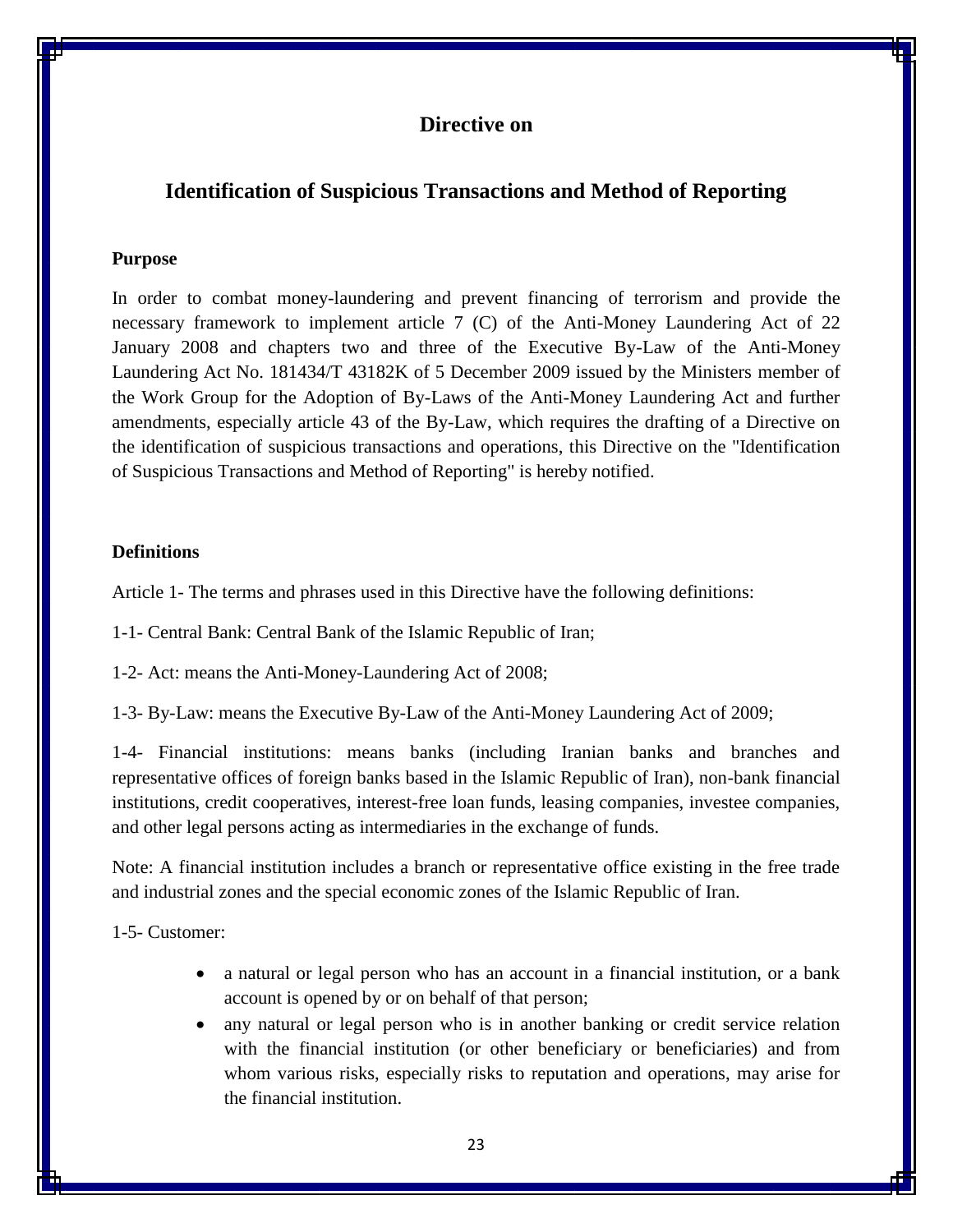1-6- Banking and financial services: refers to various services provided by the financial institution to a customer. Banking and financial services are divided into two groups, known as "non-basic services" and "basic services" as described below.

1-6-1- Non-basic Services: means services which are not a prerequisite and required for providing other services to a customer nor will they result in a continued relationship of the customer with the financial institution. The provision of these services to a customer only requires the customer's initial identification by the financial institution as set forth in this Directive. Non-basic services include:

- Money order;
- Any form of payment or withdrawal;
- Buying and selling foreign currencies, whether cash, transfers, foreign travelers check, etc.;
- Issuance of various cashier's checks and interbank (certified) checks and payment of checks.

1-6-2- Basic Services: means services which, according to regulations, are considered to be prerequisite and required for providing other services by financial institutions after which customers call on the financial institution to receive frequent and continuous services. The provision of basic services to a customer requires full identification of the customer (in addition to initial identification) as defined in this Directive. Basic services include:

- Opening accounts of any type with banks;
- Provision of facilities and leasing transactions;
- Transactions related to letters of credit:
- Issuance of various bank guarantees and endorsement;
- Buying debt, reception or discounting of commercial and banking documents (including promissory notes, checks and bills of exchange) and endorsements thereof;
- Renting of safe deposit boxes;
- Issuance of various withdrawal and payment cards.

1-7- Suspicious Transactions and Activities: means transactions and activities which persons, having access to information and/or reasonable grounds, suspect are being performed with the aim of money laundering or the financing of terrorism.

Note: Reasonable grounds are conditions and circumstances that lead an ordinary person to doubt and suspect the origin of funds and deposits or other operations of a person (natural or legal).

1-8- Financial Intelligence Unit (FIU): means a centralized and independent unit that is responsible to receive, analyze and refer the reports about suspicious transactions to the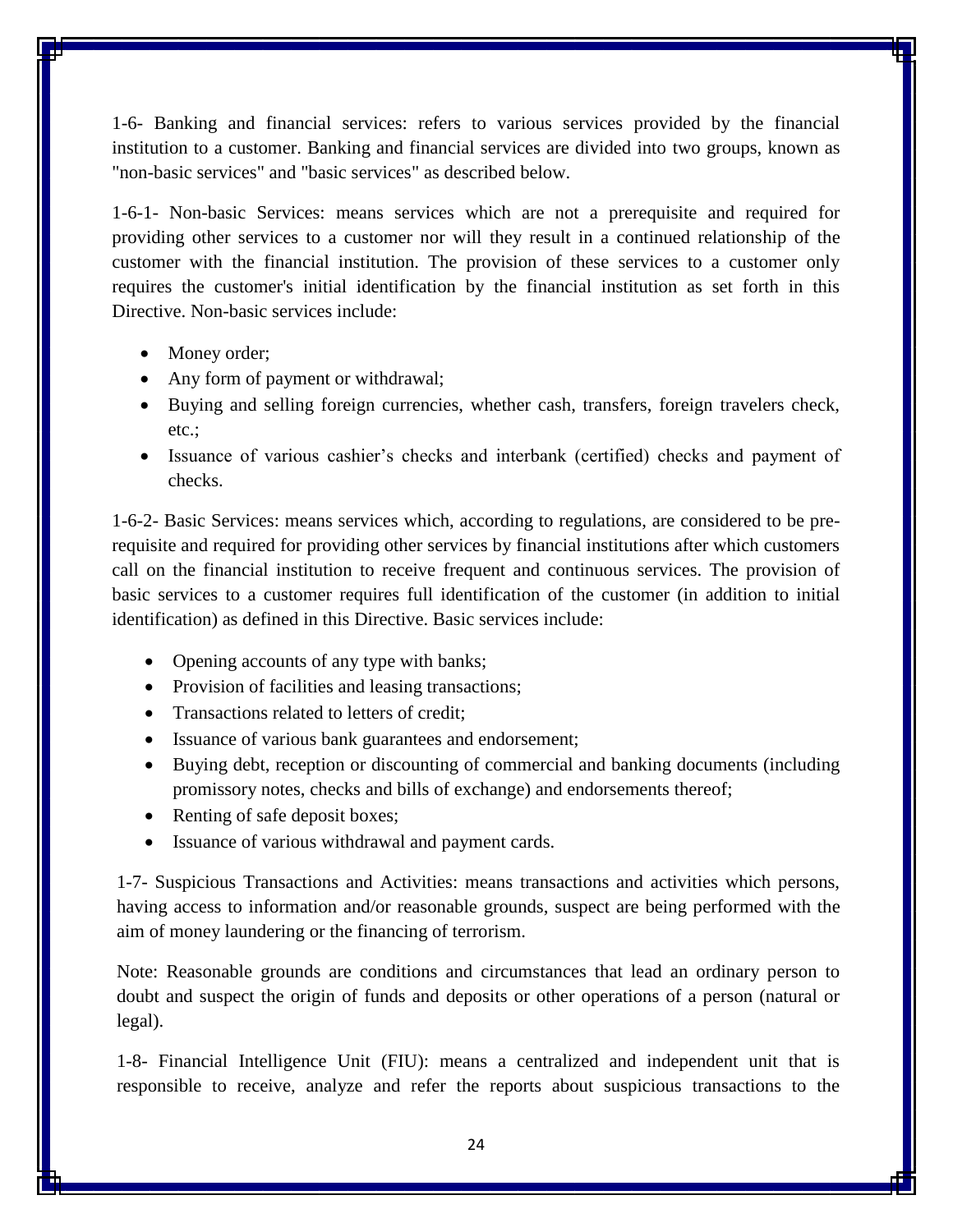competent authorities (as specified in article 38 of the Executive By-Law to the Anti-Money-Laundering Act).

1-9- Suspicious transactions report gathering system: a system in the Financial Intelligence Unit that has been designed and commissioned to gather and collate reports and other information on transactions suspect to money-laundering and the financing of terrorism from organizations subject to the law.

1-10- The Council: means High Council on Anti-Money Laundering.

1-11- Secretariat: means the Secretariat of the High Council on Anti Money Laundering.

#### **Reporting**

Article 2- Upon observing transactions and operations suspicious of money-laundering and financing terrorism, all personnel of a financial institution have a duty to report the matter to the person or units in charge of anti-money-laundering in their institution without informing the customer. Such reports are confidential and if a customer is informed of such reports, the informer will be dealt with according to law.

Article 3- The relevant personnel of financial institutions have a duty to submit their reports to the Anti-Money Laundering Units of their institution so that the said unit will submit them to the Financial Intelligence Unit.

Article 4- The Anti-Money Laundering Unit of the financial institution shall, upon suspecting money-laundering by a customer, whether that customer requests basic or non-basic services, report the matter to the Financial Intelligence Unit.

Note 1: A list of some of the criteria for identifying suspicious transactions is attached hereto. A financial institution shall continuously refer to the Secretariat website at: www.Iranaml.ir to download and use the latest list.

Note 2: The appraisal of the relevant personnel of the financial institution regarding a suspicious transaction is of primary importance and the declared criteria are only part of the relevant criteria.

Article 5- The financial institution shall draft and notify the appropriate criteria for the identification of suspicious transactions for its various structural levels (branch, management, etc.).

Article 6- The submission of a report on suspicious transactions and other reports that a financial institution is obligated to submit to the Financial Intelligence Unit is not considered an accusation of any person and the submission thereof to the said unit is not considered a disclosure of personal secrets, and therefore the reporters will face no accusation in this regard.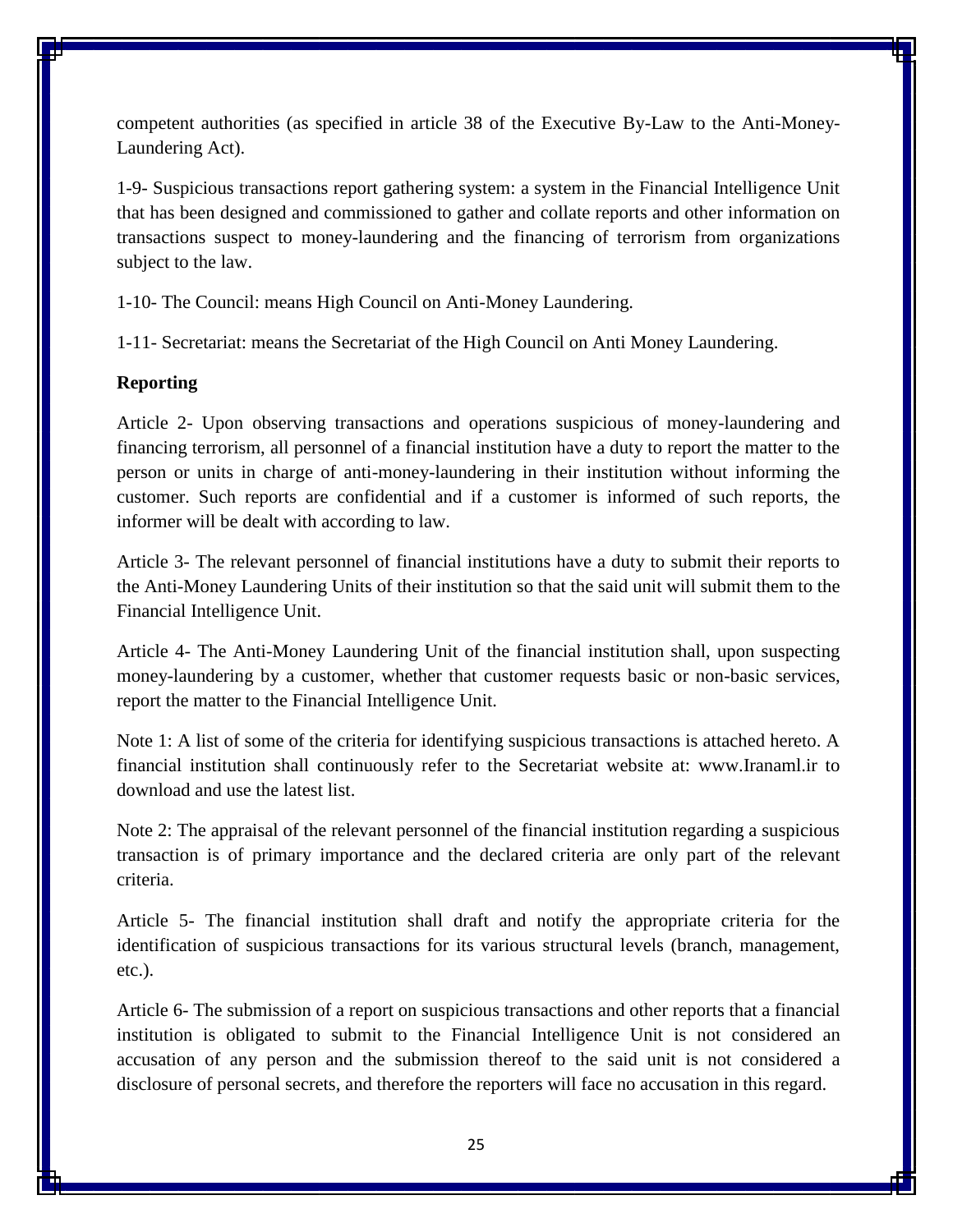Article 7- The Anti-Money Laundering Unit in every financial institution shall, in addition to submitting a report on suspicious transactions to the Financial Intelligence Unit (ordinary reports), also submit reports on suspicious transactions that have been prepared by comparing the information gathered from various units of the financial institution.

Article 8- If a financial institution, in submitting a report other than a report on suspicious transactions, comes across a suspicious issue, it shall, in addition to submitting that report, also submit a report on the suspicious issue to the competent authorities.

Article 9- The Anti-Money Laundering Unit of the financial institution shall submit the report on suspicious transactions by way of the Suspicious Transactions Reports Gathering System to the Financial Intelligence Unit by the end of that same working day at the latest. If access to the said system has not yet been granted by the Financial Intelligence Unit to the financial institution, the institution shall refer to the Internet website of the Secretariat to download and complete the printed form of suspicious transactions reports and send the completed form by Courier Post to the Financial Intelligence Unit.

Article 10- In order to expedite the evaluation of the reports, the official or units in charge of anti-money-laundering in the financial institution shall be provided with the necessary and sufficient powers and access within the financial institution and the conduction of inquiries and reporting by them and the submission of the results to the competent authorities shall not be dependent upon verification or approval by any other person.

Article 11- The financial institution shall, upon receiving the username for the Suspicious Transactions Reports Gathering System, take the necessary precautions in safeguarding that username. Needless to say, in view of the confidentiality of the information of the system, any disclosure or unauthorized use will be dealt with according to law.

Article 12- The financial institution shall evaluate on a daily basis the suspicious transactions gathering reports system and answer any requests for information in that system by the end of that same working day at the latest and provide the required information in the format determines and by way of the system.

#### **Training of Personnel**

Article 13- The financial institution shall design and provide general training for all relevant personnel in the financial institution, and design and provide specialized training for personnel in specialized areas. The record of personnel participation in these training sessions shall be kept in the personal files.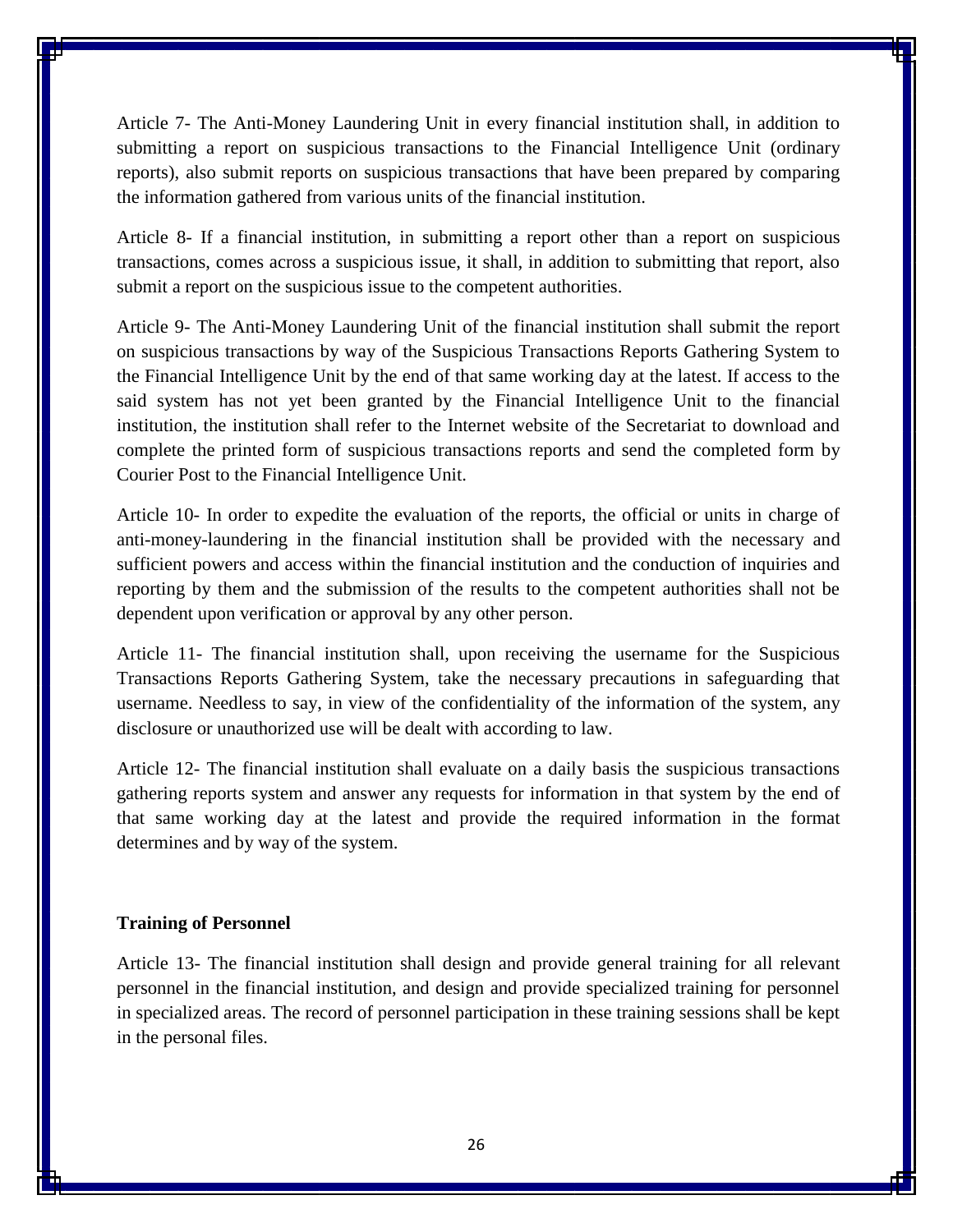## **Maintenance of Customers and Transactions Records**

Article 14- The financial institution shall maintain and safe-keep the documents relevant to suspicious transaction reports in accordance with the By-Law on "the Duration and Method for Maintaining Commercial Papers, Banks' Ledgers and Documents" (By-Law number 80223/89 of 6 July 2010).

## **Scope of this Directive**

Article 15- This Directive is binding on all branches and representatives of foreign banks and financial institutions in Iran, financial institutions situated in free trade and industrial zones and special economic zones, and Iranian banking units (branches and representatives) abroad.

This Directive has been approved in the eighth session of the High Council on Anti-Money Laundering on 9 February 2011 in 15 articles and four notes and is effective from the date of notification.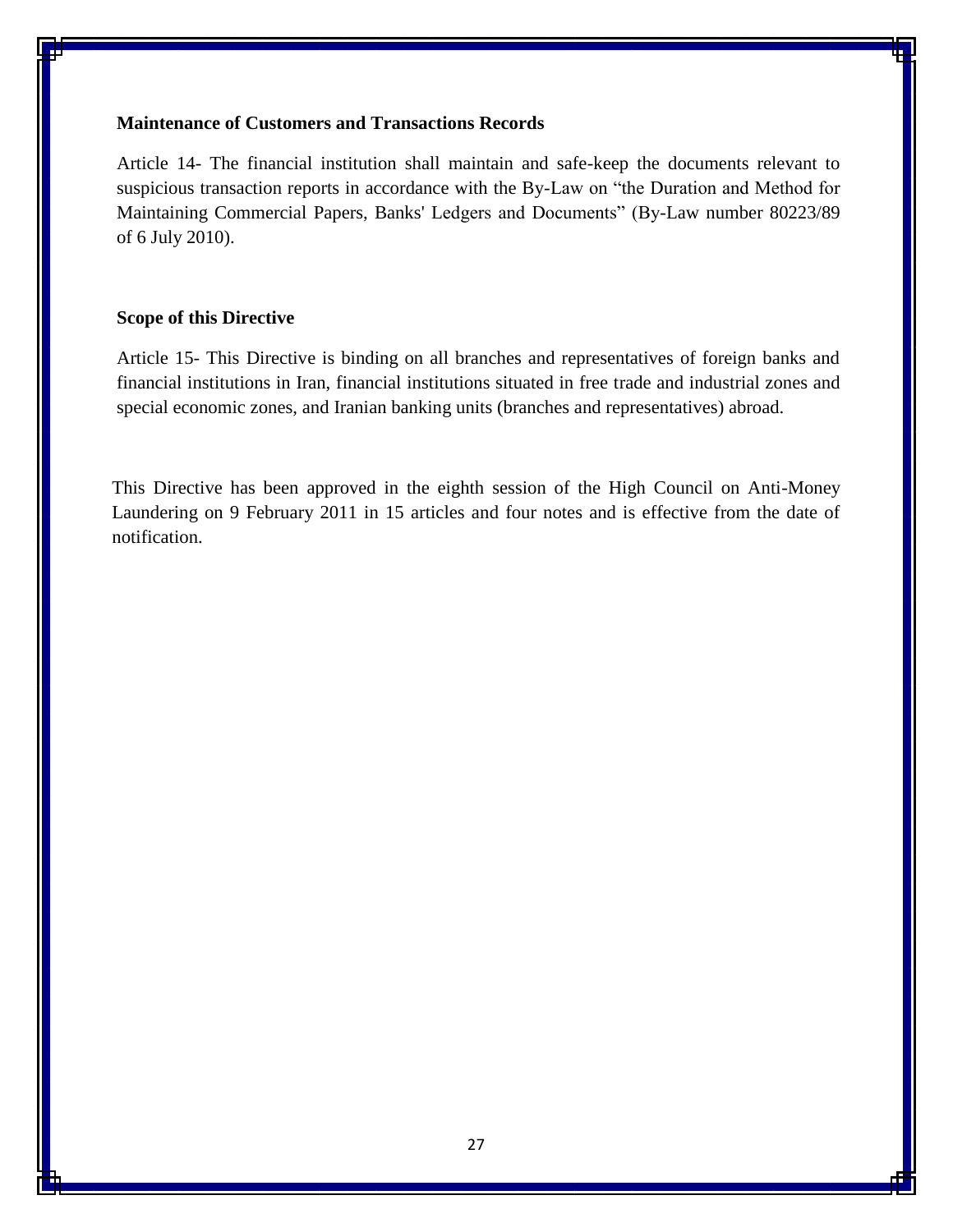# <span id="page-27-1"></span><span id="page-27-0"></span>**Identification of Iranian Customers of Financial Institutions**

#### **Purpose**

In order to combat money-laundering and prevent financing of terrorism and provide the necessary framework for the implementation of article 14 (8) of the National Banking and Monetary Act (of July 1972, as further amended), and article 7 (A) of the Anti-Money Laundering Act of 22 January 2008, and chapter 2 of the Executive By-Law of the Anti-Money Laundering Act No. 181434/T 43182K of 5 December 2009 issued by the Ministers member of the Work Group for the Adoption of By-Laws of the Anti-Money Laundering Act and its later amendments, the Cabinet By-Law Number T/211815 H39395 on Documenting the Flow of Funds in the Country of 16 March 2008, and to manage various banking risks, especially operational, reputation, and conformity risks, this Directive on "Identification of Iranian Customers of Financial Institutions" is hereby notified.

## **Definitions**

Article 1- The terms and phrases used in this Directive have the following definitions:

1-1- Central Bank: Central Bank of the Islamic Republic of Iran.

1-2- Act: The Anti-Money-Laundering Act of 22 January 2008.

1-3- By-Law: the Executive By-Law of the Anti-Money Laundering Act No. 181434/T 43182K of 5 December 2009 issued by the Ministers member of the Work Group for the Adoption of By-Laws of the Anti-Money Laundering Act and its later amendments.

1-4- Financial institutions: means banks (including Iranian banks and branches and representative offices of foreign banks based in the Islamic Republic of Iran), non-bank financial institutions, credit cooperatives, interest-free loan funds, leasing companies, investee companies, and other legal persons acting as intermediaries in the exchange of funds.

Note: A financial institution includes a branch or representative office existing in the free trade and industrial zones and the special economic zones of the Islamic Republic of Iran.

1-5- Senior Management: members of the executive board/managing director and such managers and senior personnel of the financial institution who are directly under the supervision of the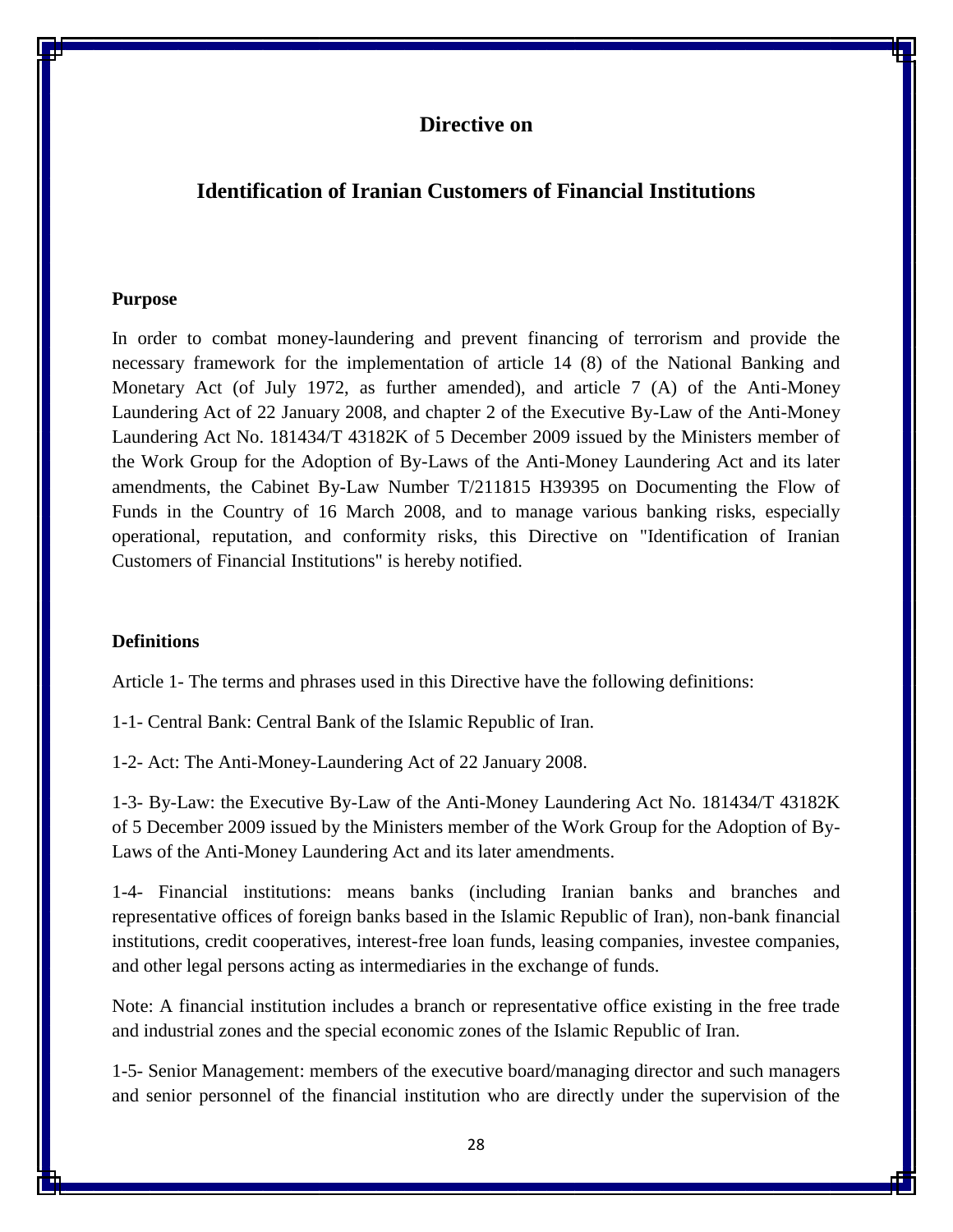executive board/managing director and are responsible for carrying out the strategies and policies of the Board of Directors/Board of Trustees or the executive board as the case may be.

1-6- Operational Risk: the possibility of loss arising from insufficient or inappropriate processes and methods, manpower and internal systems or occurrences that take place outside the financial institution, including suspension of operations, customer penalties, business products and performance, employee performance and workplace safety.

1-7- Reputation Risk: potential loss due to loss of reputation for reasons such as an unfavorable financial situation, a decrease in credit ranking or loss of public trust.

1-8- Conformity: compliance of the financial institution's activities with laws, regulations and standards relevant to the activities of the institution.

1-9- Conformity risk: the possibility of imposition of fines, legal punishments, monetary penalties, suffering of important losses or damage to the reputation of the financial institution resulting from violating laws, regulations and standards.

1-10- Customer:

- a natural or legal person who has an account in a financial institution, or a bank account is opened in favor or on behalf of that person;
- any natural or legal person who is in another banking or credit service relation with the financial institution (or other beneficiary or beneficiaries) and from whom various risks, especially risks to reputation and operations, may arise for the financial institution.

A customer may be divided into two types of occasional and permanent as defined below.

1-10-1- Occasional customer: a customer visits the financial institution to receive non-basic services and the provision of services to the customer does not require the creation of a file. An occasional customer does not have a "continuous" relationship with the financial institution. Customers requesting the payment of checks, money order and payment of bills are occasional customers.

1-10-2- Permanent customer: a customer whose relationship with the financial institution has the important quality of being continuous and due to the type and nature of the services required, it is necessary to create an identification and other relevant information file for that customer.

1-11- Customer identification: the recognition and verification of the customer's identity using information sources and data that are independent, valid and reliable. Customer identification is divided into two groups of activities known as "initial identification" and "full identification".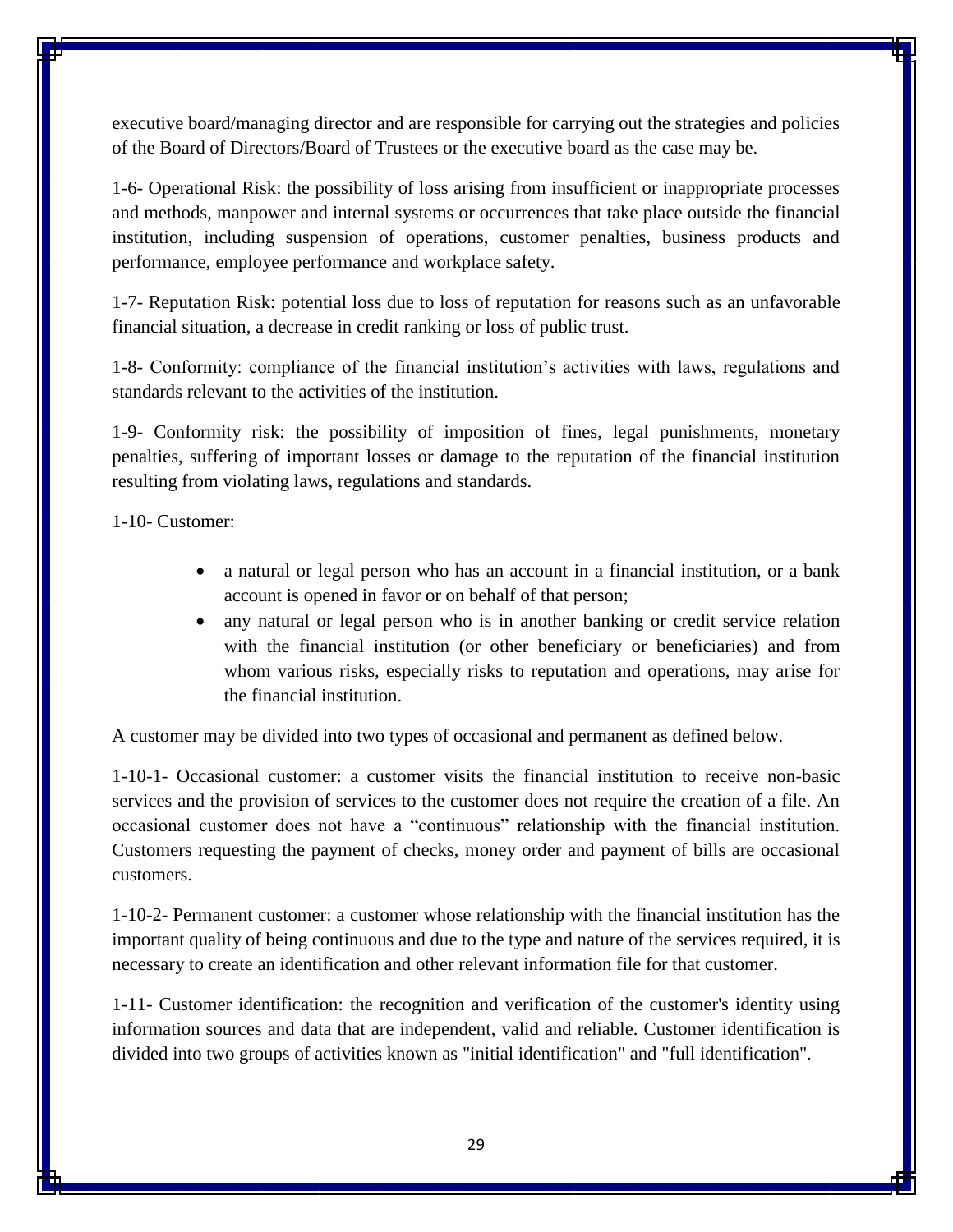1-11-1- Initial Identification: means checking against identification documents and entry of information declared by customer. In case the information is provided by representative or attorney, information of the principal shall be entered in addition to that of the attorney or representative.

1-11-2- Full Identification: means precise identification of customer at the time of providing basic services as referred to in this Directive.

1-12- Banking and financial services: refers to various services provided by the financial institution to a customer. Banking and financial services are divided into two groups, known as "non-basic services" and "basic services" as described below.

1-12-1- Non-basic Services: means services which are not a prerequisite and required for providing other services to a customer nor will result in a continued relationship of the customer with the financial institution. The provision of these services to a customer only requires the customer's initial identification by the financial institution as set forth in this Directive. Nonbasic services include:

- Money order;
- Any form of payment or withdrawal;
- Buying and selling foreign currencies, whether cash, transfers, foreign travelers check, etc.;
- Issuance of various cashier's checks and interbank (certified) checks and payment of checks.

1-12-2- Basic Services: means services which, according to regulations, are considered to be prerequisite and required for providing other services by financial institutions after which customers call on the financial institution to receive frequent and continuous services. The provision of basic services to a customer requires full identification of the customer (in addition to initial identification) as defined in this Directive. Basic services include:

- Opening accounts of any type with banks;
- Provision of facilities and leasing transactions;
- Transactions related to letters of credit:
- Issuance of various bank guarantees and endorsement;
- Buying debt, reception or discounting of commercial and banking documents (including promissory notes, checks and bills of exchange) and endorsements thereof;
- Renting of safe deposit boxes;
- Issuance of various withdrawal and payment cards.

1-13- National ID of Legal Persons: means a unique number that is allocated to all legal persons, according to By-Law No. H39271 T/16169 of Apr. 18, 2009.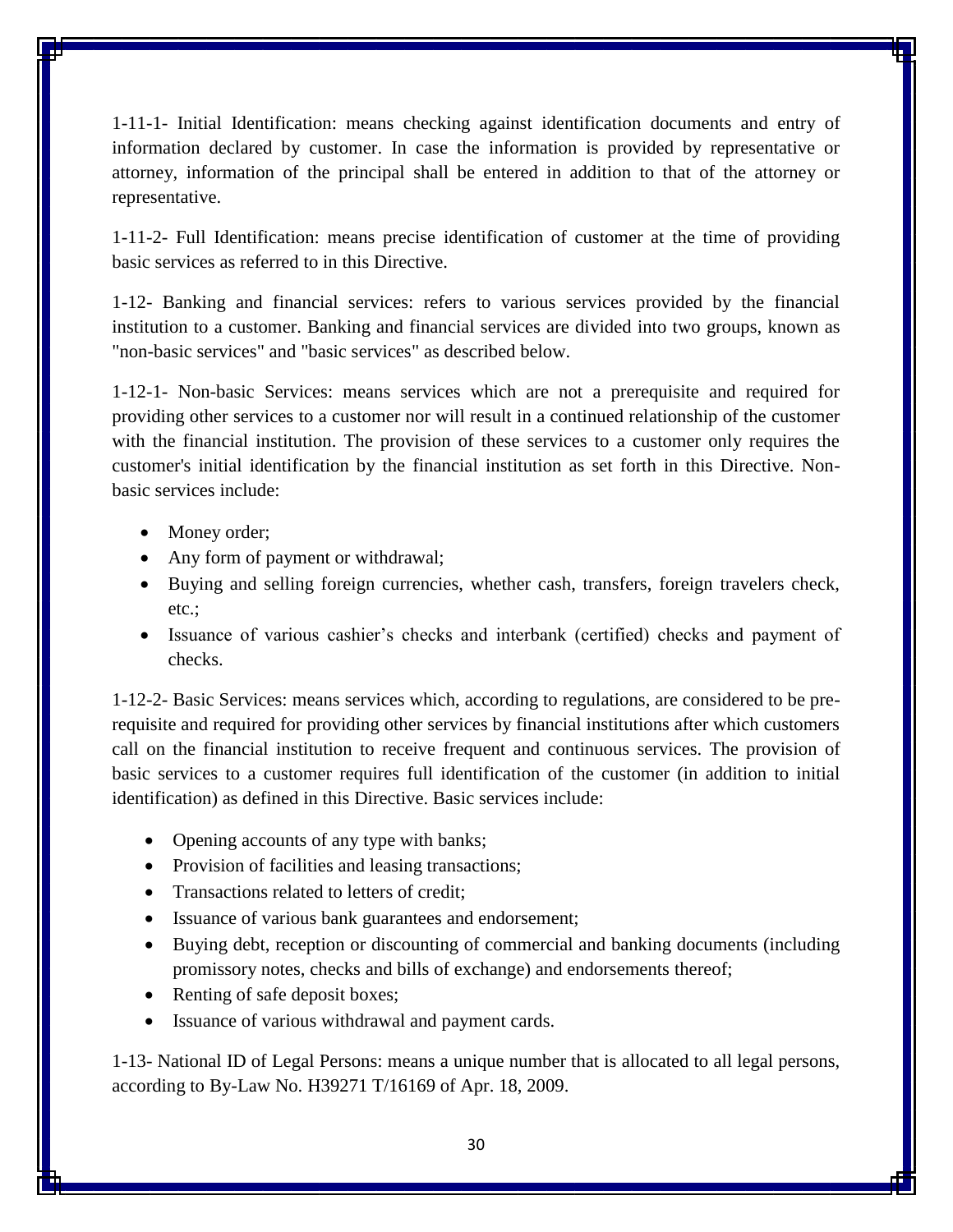1-14- Non-Financial Businesses and Professions: means persons who engage in cash transitions with a high frequency and are prone to risks in terms of money laundering such as:

- Forward dealers in real estates and cars;
- Jewelers:
- Automobile dealers:
- Dealers in valuable carpets;
- Dealers in antiques and precious cultural materials.

1-15- Financial Intelligence Unit (FIU): means a centralized and independent unit that is responsible to receive, analyze and refer the reports about suspicious transactions to the competent authorities (as specified in article 38 of the Executive By-Law to the Anti-Money Laundering Act).

1-16- Designated Threshold Amount: as defined in article 1 (G) of the Executive By-Law of the Anti-Money Laundering Act;

1-17- The Council: means High Council on Anti-Money Laundering.

1-18- Secretariat: means the Secretariat of the High Council on Anti-Money Laundering.

1-19- Persons Identity Verification System (PIVS): a system existing in the Ministry of Economic Affairs and Finance, which is connected to relevant organizations (National Organization for Civil Registration, National Organization for Notarization of Deeds and properties, Post company, and the Tax Affairs Organization) and facilitates replies to financial institutions inquiries on various persons identification and address.

1-20- Principal Shareholder: is a person whose shares in a legal person exceed the limits set in this Directive (natural person 5% and legal person 10%).

Article 2- A financial institution shall, in order to give effect to the purposes of this Directive, draft transparent policies and procedures within the framework of the prescribed laws and regulations and review the same annually. These policies and procedures must contain the following:

- The policy on accepting customers;
- The procedures for identification of customers;
- Continuous monitoring of accounts;
- Risk management.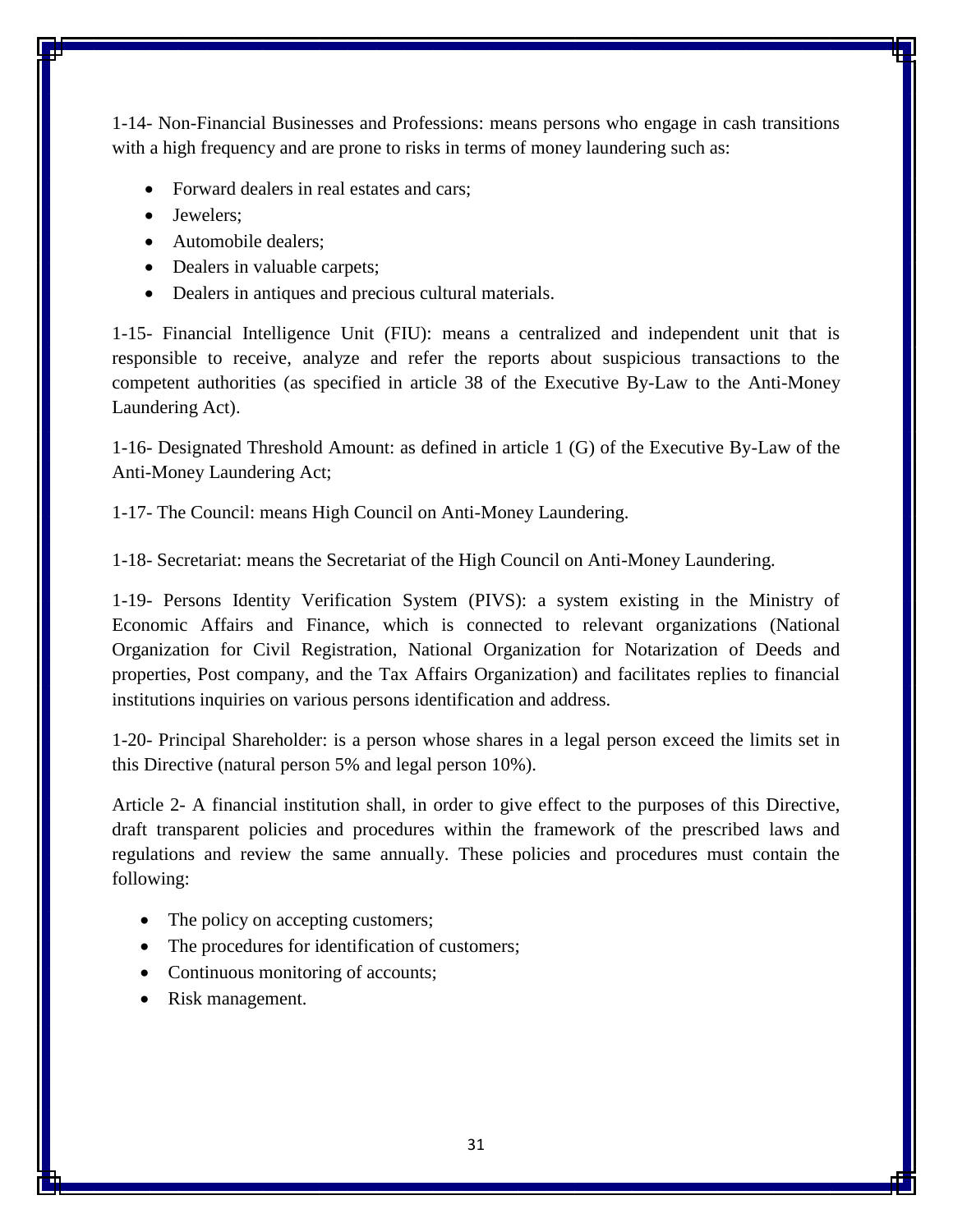#### **The Policy on Accepting Customers**

Article 3- A financial institution must have clearly defined criteria for accepting customers. These criteria should incorporate the following:

3-1- Opening any kind of account requires the identification of the customer based on valid documents.

3-2- A financial institution must check the identity and information provided by the customer and its representative (parent, executor (of estate), guardian, attorney) against valid documents, according to the rules set forth in this Directive.

3-3- Prior to opening an account, a financial institution shall check to ensure that the details of the person requesting the opening of an account does not correspond to the details of persons for whom it is forbidden to open accounts.

Article 4- The financial institution must classify its customers (natural, legal) according to the risk it may incur from them and from factors such as their social and professional position, financial condition, type and nature of profession, background of the customer, main domicile, related accounts or other effective factors (as determined by the financial institution).

Article 5- The classification subject of article 4 must be such as to enable receiving information from customers according to their allocated category. Therefore, for customers that pose minimum risk receiving the necessary information within the framework of this Directive will suffice, and for those customers who pose a greater risk, more detailed information must be received and updated in shorter periods. The extent of the information required will be defined by the internal regulations of the financial institution.

Article 6- The financial institution is obliged to safeguard and protect customers' information and it must take steps to prevent the disclosure or unauthorized use of such information.

Article 7- In order to update the information, a financial institution must create an obligation for the customer in the text of the contract concluded to promptly inform the National Organization for Civil Registration of any change in the information provided accompanied by the relevant documents.

Article 8- The financial institution must promptly implement article 15 of the By-Law concerning the identification of existing customers.

Note 1: Such existing customers, whose details show inconformity at the comparison stage, must clarify such inconformity within three months. If the inconformity is not clarified, the Anti-Money Laundering Unit of the financial institution shall submit the matter to the Financial Intelligence Unit.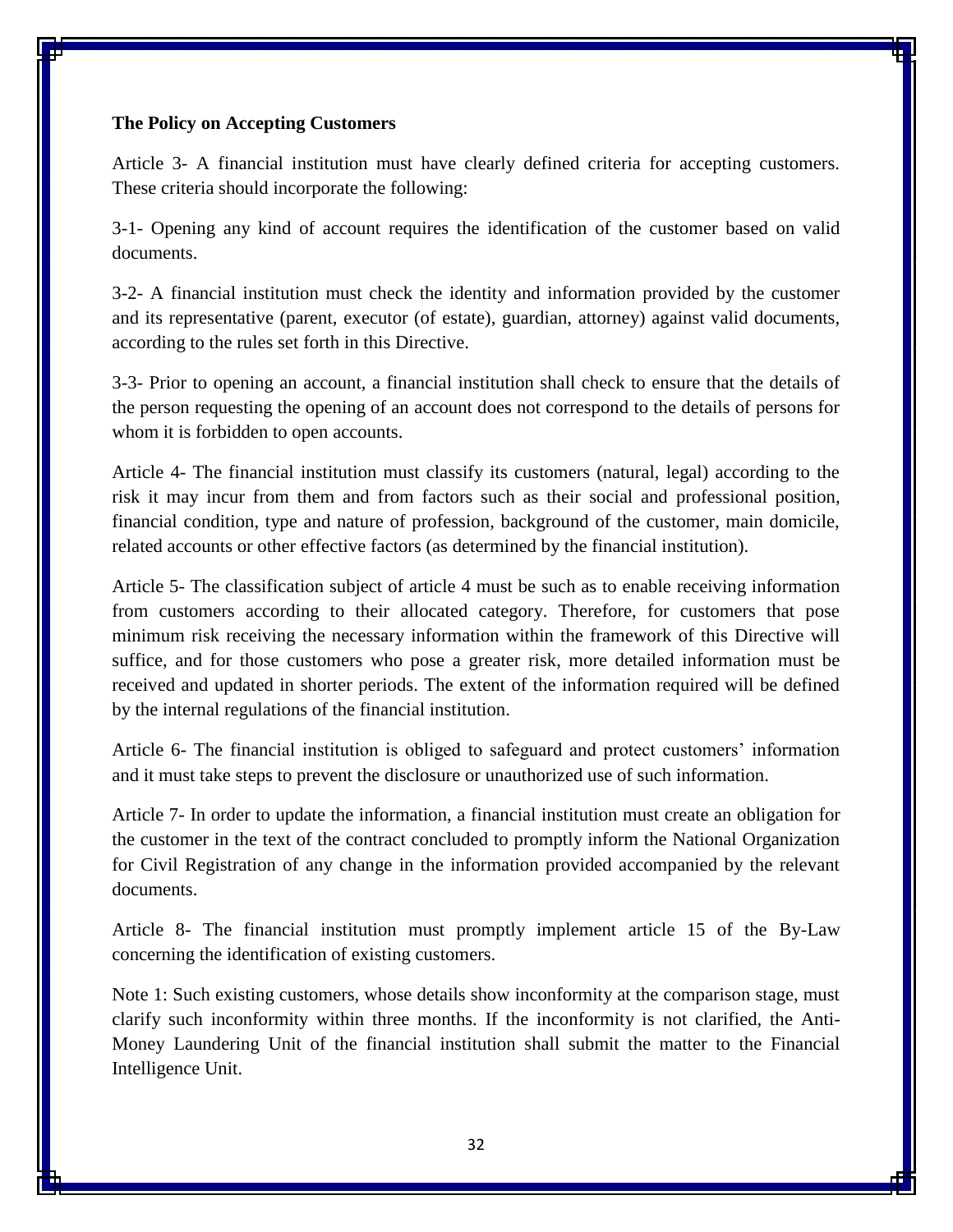Note 2: Such existing customers whose median annual activity is considered unimportant by virtue of the relevant Directive that shall be approved by the Council are exempt from this article.

Article 9- If a financial institution is unable to obtain the necessary information for the identification of a customer for reasons such as a lack of cooperation by the customer or the customer provides false information, the financial institution shall, after explaining the issue, abstain from providing services to the customer.

Article 10- A financial institution shall report the details of customers who have provided false information to the Financial Intelligence Unit.

Article 11- The provision of basic services to the following persons by a financial institution are forbidden and if such services have been provided prior to this Directive, the financial institution shall sever its ties with the customer:

- Persons who refrain from providing the necessary information or documents;
- Unauthorized currency exchange bureaus;
- Persons who are prevented from opening accounts by virtue of a judicial ruling;
- Iranian persons without a national ID or National ID for legal persons.

## **Procedures for Identification of Customers**

Article 12- The identification of a customer is divided into initial identification and full identification based on the services it requests (non-basic services, basic services).

## **12-1- Initial Identification:**

A financial institution shall, when providing any banking and financial services (whether nonbasic services or basic services) to a customer (whether occasional or permanent) and conducting any kind of monetary and financial operations (even under the designated threshold amount), including any form of payment and withdrawal, money order, issuance and payment checks, provision of facilities, issuance of any kind of payment and debit cards, issuance of guarantees, sale and purchase of foreign currencies, certificate of deposit and participation bonds, acceptance of guarantees and undertakings of guarantors in any form, such as signing promissory notes, bills of exchange and letters of credit, carry out an initial identification of the customer as set forth in this Directive and registered information in its information systems.

Note: Payment of government bills and utilities under the designated threshold amounts does not require the identification of the customer.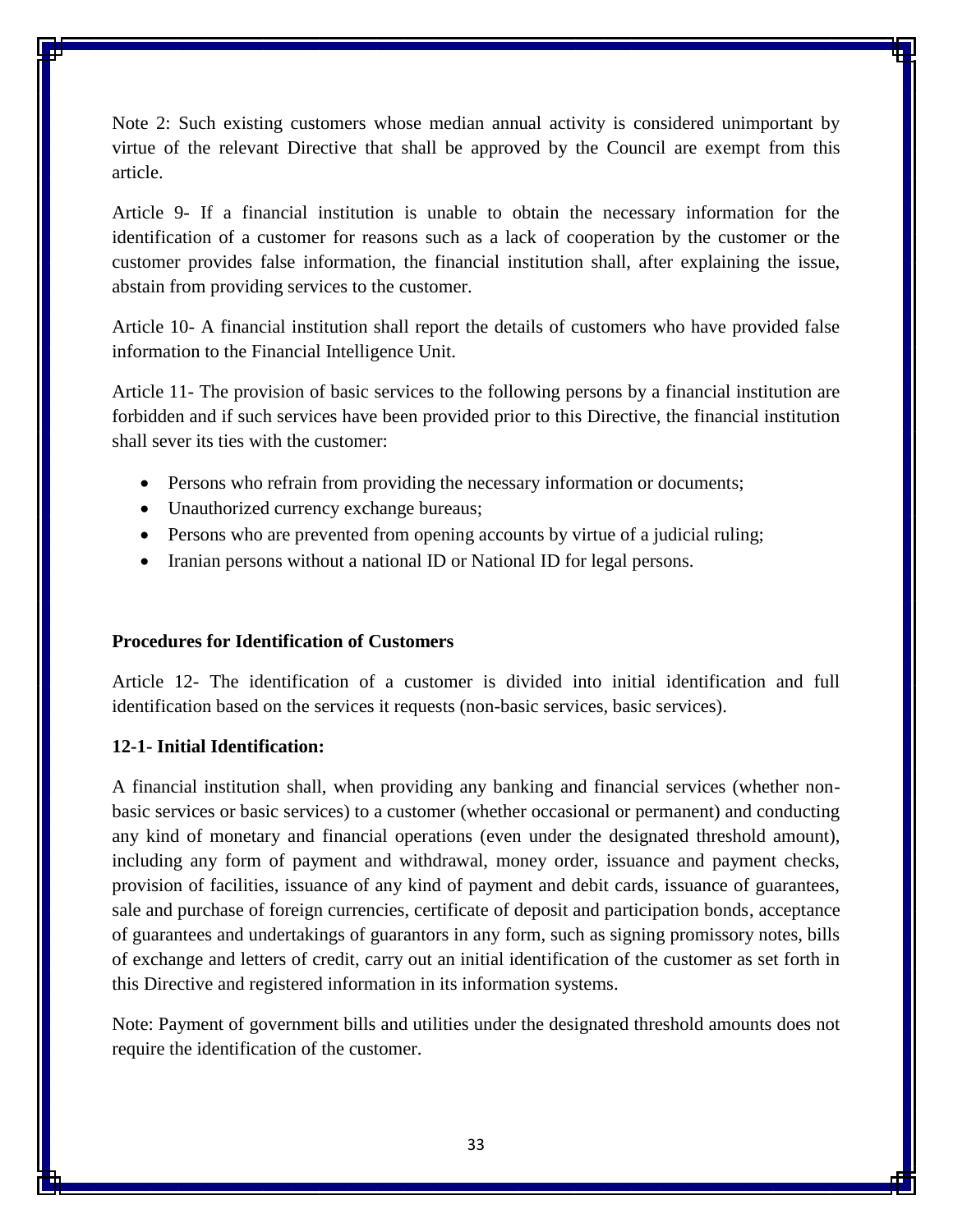## **12-1-1- Initial Identification of Natural Persons:**

• Required information:

Name and surname, national ID number, date of birth, father's name, complete residential address and postal code, telephone number.

 A financial institution shall, upon receiving the above information from the customer, conduct verification check against the original national ID card and verify the relevant document.

Note 1: A financial institution shall provide training to all relevant personnel on the method of distinguishing an original ID card from a forgery, according to By-Law number 89/32532 of 6 May 2010, issued by the Central Bank on control specifications of national ID cards and register such training in its personnel files.

Note 2: In respect of persons lacking capacity, it is necessary to obtain the information of their guardian in addition to the information of that person.

Note 3: In respect of persons lacking capacity, a financial institution is only permitted to open a savings account and interest-free loan fund. The opening of a current account, payment of loan and facilities, opening of letters of credit, issuance of any kind of guarantee and other similar services to these persons is prohibited.

Note 4: If a financial institution has an online connection (direct or indirect) to the National Organization for Civil Registration and the said institution is able to check the information provided by the customer against a photo birth certificate or driving license or a valid passport, the initial identification of the customer may be carried out by these documents.

Note 5: The initial identification of a natural person introduced by a legal person shall be carried out according to the regulations on natural persons.

## **12-1-3- Initial Identification of Legal Persons**

Considering that in order to receive non-basic services natural persons visit a financial institution on behalf of legal persons, the initial identification of these persons shall also take place according to the rules on natural persons.

12-1-4- In case there is any ambiguity concerning the originality of the identification documents provided by a customer, the individuals carrying out the initial identification in the financial institution shall conduct an inquiry by referring to other information sites and systems, obtaining credible evidences according to this Directive, or inquiring from informed legal authorities, in order to clarify the ambiguity and identify the customer. In such cases, the provision of services shall be suspended until clarification.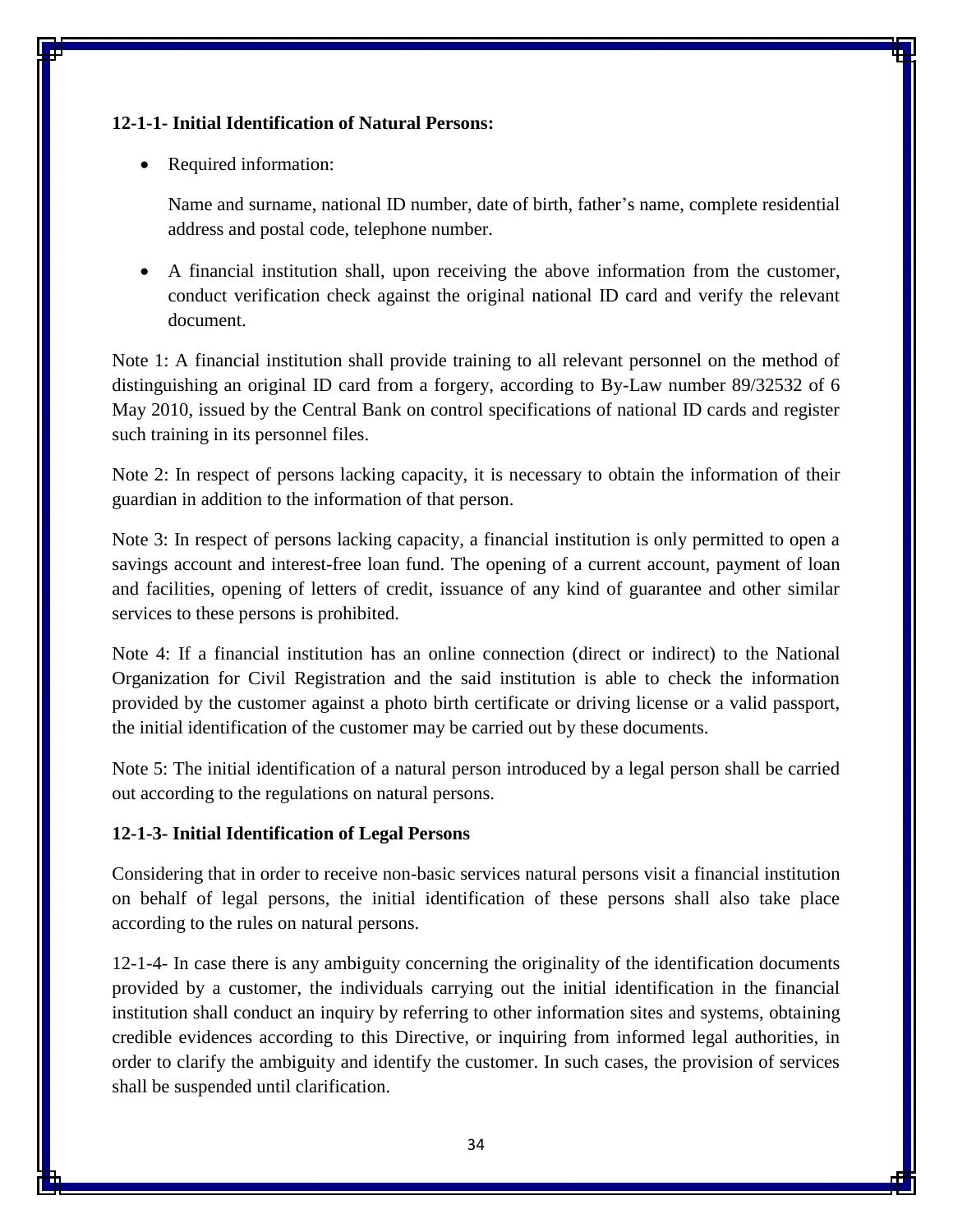Upon certainty about the falsity of the information, the financial institution shall, in addition to abstaining from providing further services, immediately report the matter to the Financial Intelligence Unit.

#### **12-2- Full Identification**

A financial institution shall, when providing any basic services to a permanent customer, fully identify and perform due diligence of said customer, in addition to carrying out the initial identification.

## **12-2-1-Full Identification of Natural Persons**

- In order to fully identify a natural person, a financial institution shall, in addition to carrying out an initial identification of the person, obtain the following information and documents from that person, as the case may be:
	- 1. A valid letter of introduction signed by at least one known customer or persons trusted by the financial institution or a letter of introduction from a financial institution licensed by the Central Bank, government organizations, or official professional associations and organizations.
	- 2. The records of the customer's relationship with any of the financial institutions licensed by the Central Bank and an inquiry from that national institution in order to verify the truth and validity of information provided by the customer.
	- 3. A valid business license, especially for nonfinancial businesses.
	- 4. Employment certificates from natural persons with a valid business license or from legal persons holding a national ID.
	- 5. Information on the type, extent and purpose of the customer's activities in order to define the expected turnover threshold of the customer in its field of business.

Note 1: The full identification of a natural person introduced by a legal person (including Iranian) shall be conducted according to the regulations on natural persons.

#### **12-2-2- Full Identification of Legal Persons**

For full identification of Iranian legal persons, a financial institution shall, in addition to carrying out an initial identification, obtain the following information and documents as the case may be:

- The type, subject, nature and extent of the legal person's activities;
- Information on the ranking of the legal person (from authorities, such as the Credit Scoring Company, ranking by the Vice Presidency on Strategic Planning and Monitoring, or other professional authorities);

Note: If the company has not been ranked, the financial institution shall evaluate its financial statements, as verified by a member of the Association of Chartered Certified Accountants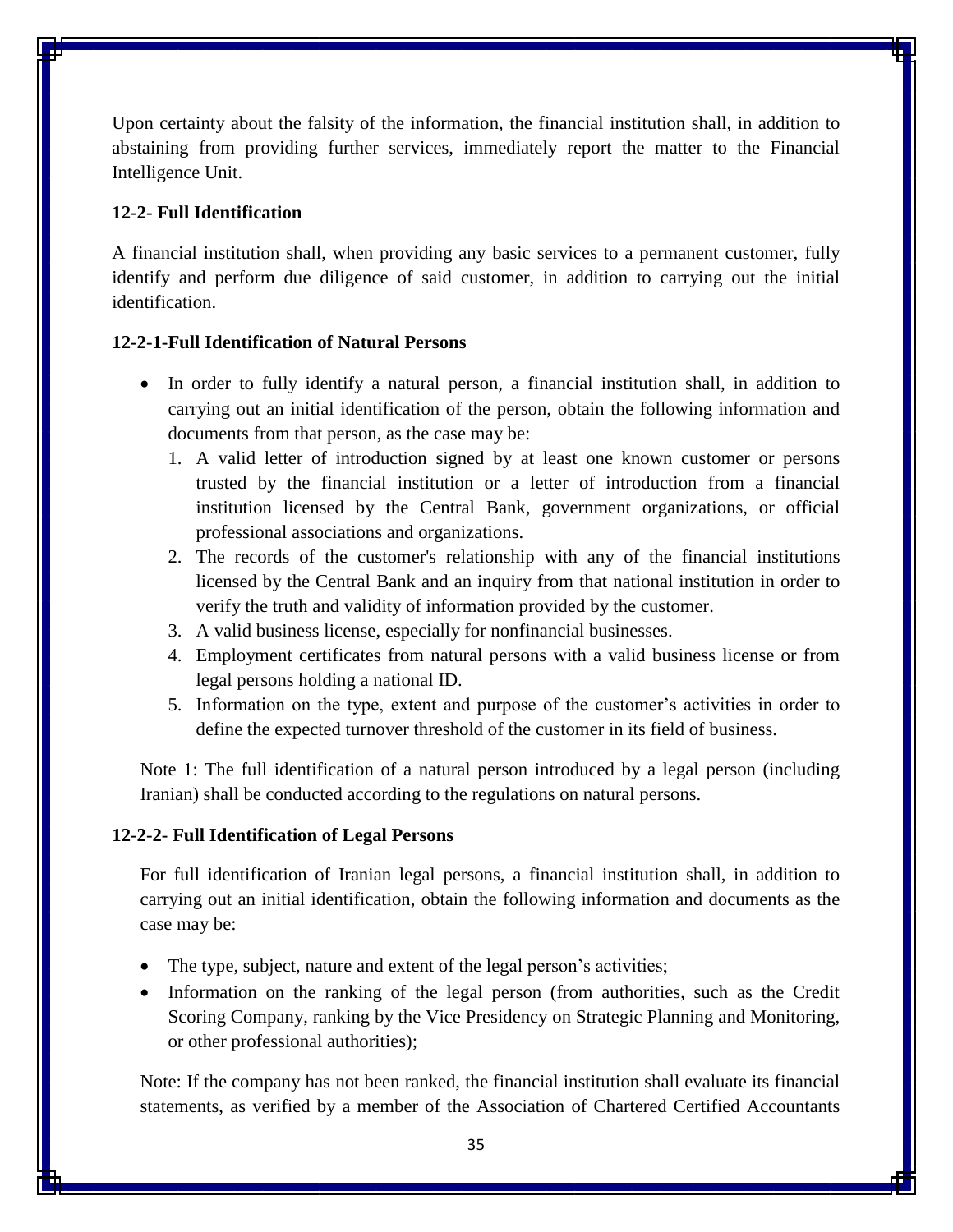(ACCA) in order to perform the due diligence of the customer. If the legal person is not obliged to appoint a member of the ACCA, the most recent financial statements of the legal person shall be directly evaluated.

- The details of the individual or individuals who are authorized to withdraw from the legal person's account (including name and surname, national ID, father's name, date of birth, address, and postal code), and their position (accompanied by a sample of their authorized signature);
- The names, details, residential addresses and postal codes of the members of the Board of Directors, executive board/managing director, individual auditor (or auditors), legal inspector or inspectors and shareholders (partners) holding more than 5% of the shares (assets) of the legal person. (In respect of other legal persons such as nonprofit organizations and foundations, the details, address, and postal code of the founders or Board of Trustees or other similar organs).
- Main place of activity, address and postal code of the central office, telephone and fax numbers, authorized signatories and a sample of their signatures, and information on how all financial documents and relevant communications become official, duration, and powers of the board of directors and the managing director or other similar organs of the institution regarding accounts;
- An undertaking by the managers and authorized signatories of the legal person, to the effect that they have provided the latest documents and information on the legal person and that they shall immediately inform the financial institution of any changes in such documents and information.

Note: With regard to governmental and municipal institutions and organizations (subject of article 587 of the Commercial Code) that gain legal personality upon establishment and without requiring registration, obtaining their registration date and number has no relevance. In such cases, receiving the national ID number and inquiring from the Person Identity Verification System (PIVS) or the national database for legal persons ID number and maintaining the information in the records shall suffice and there is no need to carry out the other duties concerning full identification of customers.

12-2-3- In order to fully identify a customer, a financial institution shall inquire about the truth of the information provided (including the national ID of legal or natural persons, etc.) from the relevant information databases, as the case may be. The person conducting the inquiry shall certify the time of receiving verification from the said databases, and include his/her details in the said documents.

Note: The truth and validity of the information provided can be inquired from the following databases, as the case may be:

• Natural persons: the national ID number database for natural persons;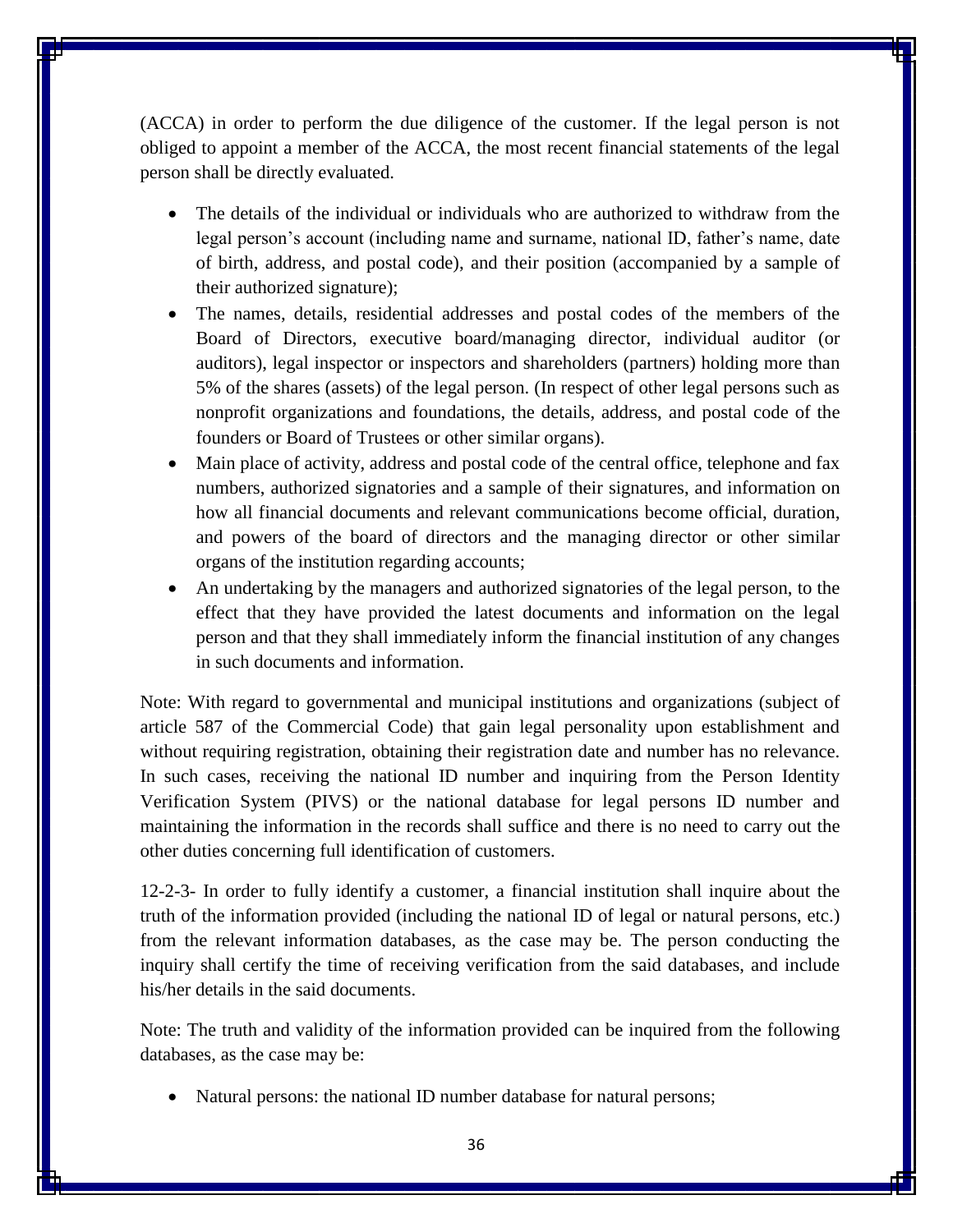- Legal persons: the national ID number database for legal persons;
- Address: post company;
- Economic code: organization for tax affairs;

(The above can be inquired from the Persons Identity Verification System (PIVS).

- Guild code: Ministry of Commerce;
- Iran code: Ministry of Commerce;
- The National Official Gazette's database.

12-2-4- For full identification of a natural person, the information provided by the person shall be checked against valid documents submitted by the person to the financial institution by an authorized signatory of the institution and marked " Certified Copy" by said signatory, and kept in the customer's records.

12-2-5- If an attorney, executor (of estate), guardian, or parent is acting on behalf of another person or persons requesting services, the financial institution shall, in addition to identification of the principal, conduct an identification of the said representative and document his/her evidences, according to these rules.

12-2-6- Documenting a customer's address for initial identification shall take place by checking the declared postal code by the customer against the postal code indicated at the back of the customer's national ID card. In order to document a customer's address for full identification, the declared postal code by the customer shall be checked against the information in the national postal code database (access to this database is possible via the PIVS).

12-2-7- If a customer has a unique number in a financial institution, according to which various accounts are created it is not necessary to conduct a full identification of the customer for each account.

12-2-8- If the principal shareholders of a legal person are persons (natural, legal) that are unknown to the financial institution, the customer's identification shall also be conducted for its principal shareholders. In any case, the operations of the legal person must be monitored closely (in accordance with the regulations set forth in the Directive on Monitoring Suspect Persons).

12-2-9- In respect of those services that due to particular laws and regulations require further information and evidences, the financial institution shall, in addition to abiding by the regulations stipulated in this Directive, apply the relevant particular regulations for the identification of the customer as well.

12-2-10- In respect of persons who hold a general power of attorney for conducting all the affairs of a natural or legal person, a financial institution shall conduct a full identification of the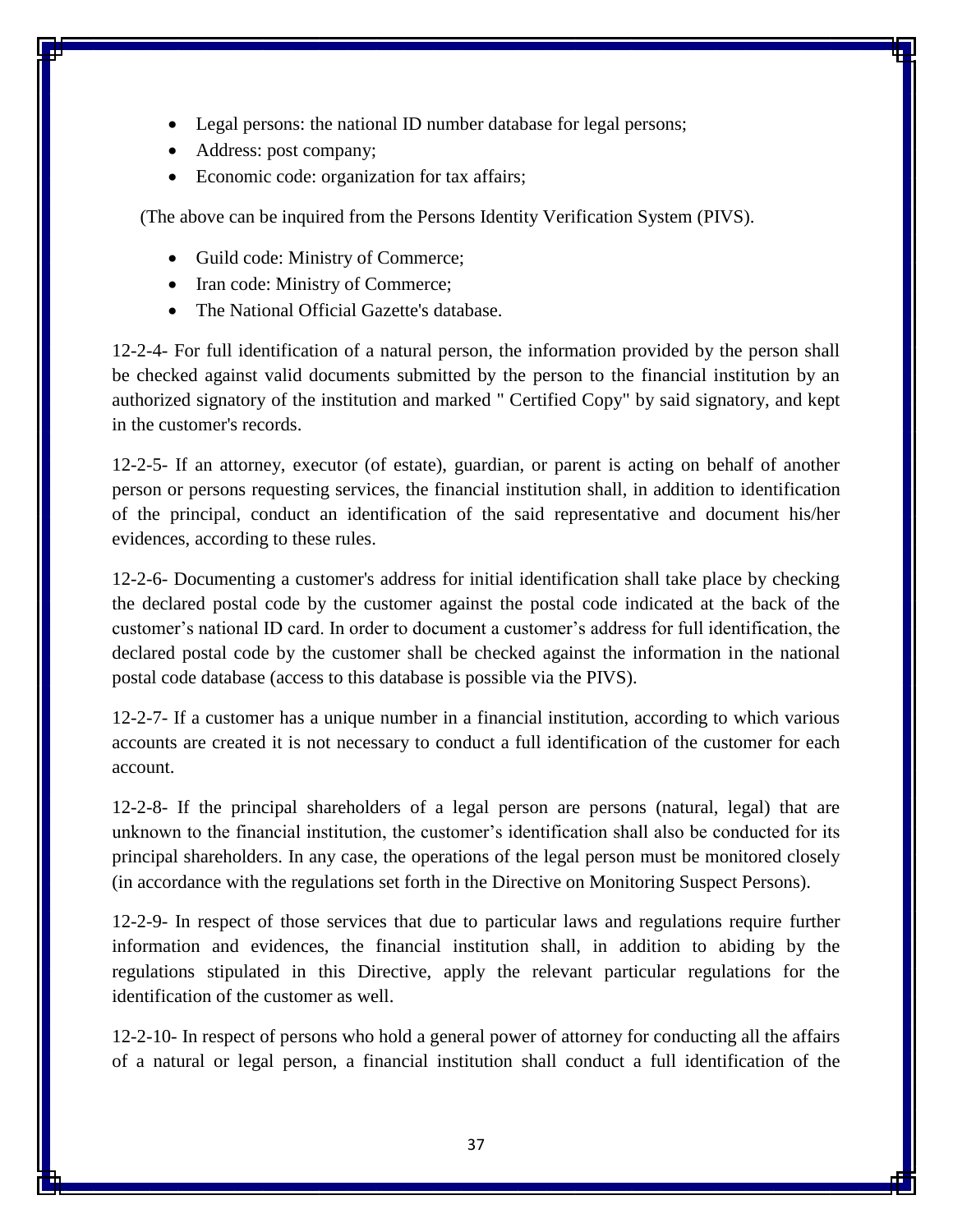principal and representative (as set forth in this Directive) and report the matter to the Central Bank and the Financial Intelligence Unit.

12-2-11- A financial institution shall check the information obtained from a customer against valid documents and ensure their truthfulness. Valid documents consist of:

## **For natural persons:**

- National ID card:
- National Birth Certificate (only for persons under the age of 15);
- National Birth Certificate or driving license or passport (if the financial institution has access to the PIVS and is able to verify the information of such documents with information in that system).

Note: In respect of persons lacking capacity, it is necessary to obtain an officially notarized document certifying the position of the parent, guardian, or executor (of estate).

## **For legal persons:**

- The original or copy of the certificate of incorporation of the company, Memorandum of Association;
- Application for registration of the company or its Articles of Association (according to the situation of the company);
- Resolution of the Board of Directors on opening an account (in the name of the company), and introducing authorized signatories;
- An undertaking by the said legal persons to the effect that any change in the Memorandum of Association or Articles of Association or the decision of the Board of Directors concerning the opening of account and authorized signatories will be immediately reported.

12-2-12- If a customer does not provide the above-mentioned identification document or there is a suspicion of money laundering or other related crimes, a financial institution shall abstain from providing services to the customer and report the matter to the Financial Intelligence Unit.

Note: Financial institutions may consider other documents that credibly contain the said information (specifically information required for performing due diligence of the customer) as acceptable in their internal directives. Financial institutions may define the level of identification in view of the type and nature and due diligence of a customer in their internal directives, subject to the assurance that the required information shall be obtained.

Article 13- The provision of basic services in electronic form and without full identification of the customer and any untraceable or unnamed electronic financial transaction and provision of related facilities is forbidden.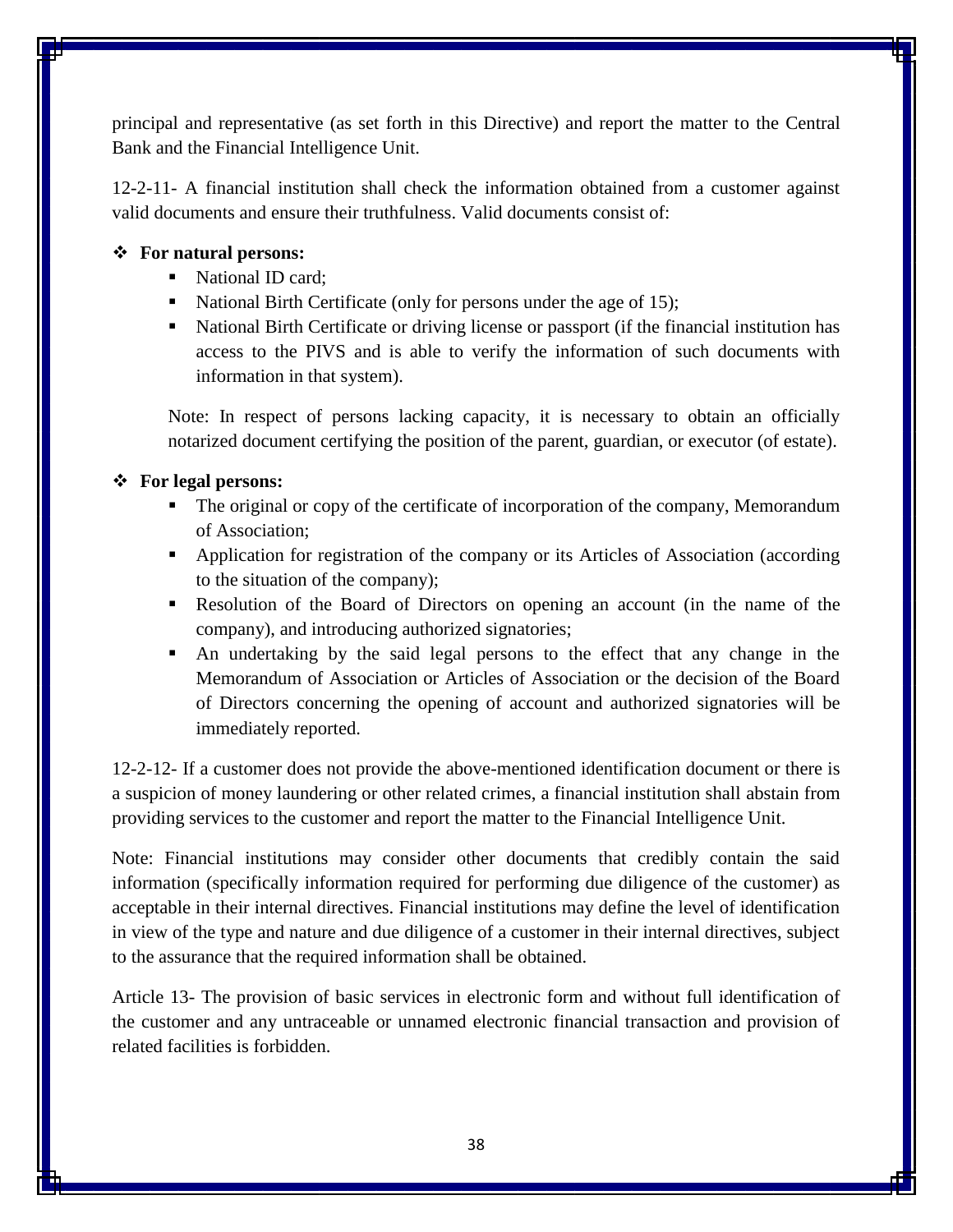Article 14- A financial institution when providing basic services to non-financial occupations, shall, in addition to obtaining the documents necessary for full identification, obtain the necessary undertaking to the effect that the Anti-Money Laundering Act and regulations will be fully respected. If nonfinancial occupations abstain from providing this undertaking or do not abide by said undertaking, the financial institution shall cease providing services to them.

Article 15- A financial institution shall, when providing services to persons whose names and details have been declared to the financial institution by the Central Bank, be more diligent and more closely and continuously monitor their financial activities.

Note: The financial institution shall, in respect of the persons listed below show more diligence and supervision:

- Individuals and institutions whose names are included in money-laundering and terrorism lists and declared to the financial institution by the Central Bank;
- Guilds that do not have a guild code.

Article 16- A financial institution when providing basic services to a customer oblige the customer to:

- A- Provide the information specified in this Directive and required by the financial institution and respect the regulations on anti-money-laundering.
- B- Not allow other persons to use the provided basic services, and if used to report the matter to the financial institution immediately. Lawful representation, subject to the condition that the details of the representative or attorney are included and initial identification and registration of the details has been carried out is exempt from this clause.

Note: The said undertakings shall be explained clearly and precisely to the customer. If a customer does not accept these undertakings or violates them, the provision of services to the customer shall cease.

Article 17- A financial institution shall include an appropriate box in all the forms it uses for the inclusion of a valid identification number (national ID number, or national ID number of legal persons, as the case may be), and postal code, and this information shall be fully and precisely obtained and checked.

Article 18- A financial institution shall include an appropriate box in all its softwares, databases and information systems in which monetary and financial operations are registered for the inclusion of a valid number (national ID number, or national ID number of legal persons, as the case may be), and postal code and provide for the search possibility of these numbers in the said softwares.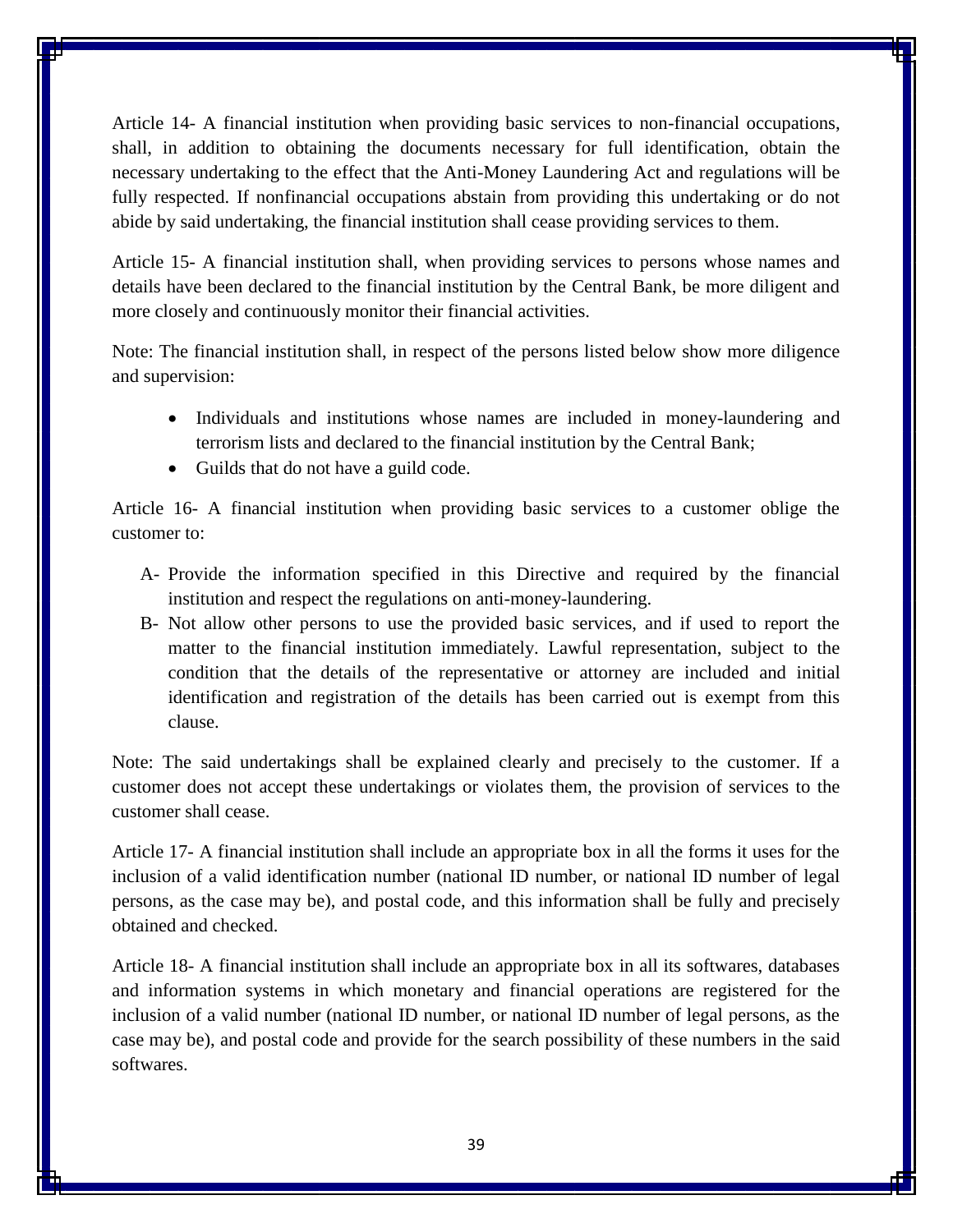Article 19- If a financial institution has not checked the details of the persons and locations registered in its information systems against the relevant information databases, it shall send the said details to the said databases and control their truthfulness within one month of providing basic services to a customer.

Article 20- A financial institution shall update the information it has checked against the relevant databases every three months. If it comes to light that a natural person has died in the said period but the death has not been reported to the financial institution, that person's account shall be immediately blocked and if, after his/her death there has been any transaction exceeding the designated threshold amount, the matter shall be reported to the Central Bank and the Financial Intelligence Unit.

Article 21- Financial institutions providing basic services shall continuously update the information relevant to the full identification of customers, especially in the following cases:

- A- When in view of circumstantial evidence, there is a possibility that the situation of the customer has substantially changed.
- B- When the financial institution believes that in view of circumstantial evidence, a customer is involved in money-laundering or financing of terrorism operations.

Article 22- For the purpose of documenting customers' information, after conducting an inquiry from the relevant authorities and ascertaining the truth of the information, a copy of the documents shall be certified by the authorized signatory of the financial institution.

Article 23- Six months after the notification of this Directive, the postal code of the legal domicile of permanent customers must correspond to the information in the relevant databases (Civil Registration for Deeds Notarization). In respect of occasional customers, a financial institution shall check the postal code included at the back of the national ID card against information provided by the customer.

Article 24- the provision of services to customers indicates the conduction of the identification process of the customer by the relevant personnel of the financial institution and the responsibility for any shortcoming in this regard within the framework of this Directive shall rest with the said personnel.

Article 25- A financial institution shall block any accounts that lack a national ID number, or national ID number of legal persons within three months of the notification of this Directive. Upon the provision of the said ID numbers, the said account shall be unblocked.

### **Continuous monitoring of accounts**

Article 26- A financial institution shall create a comprehensive system for information management and take steps to compile and process customers' information in this system and provide access to relevant units.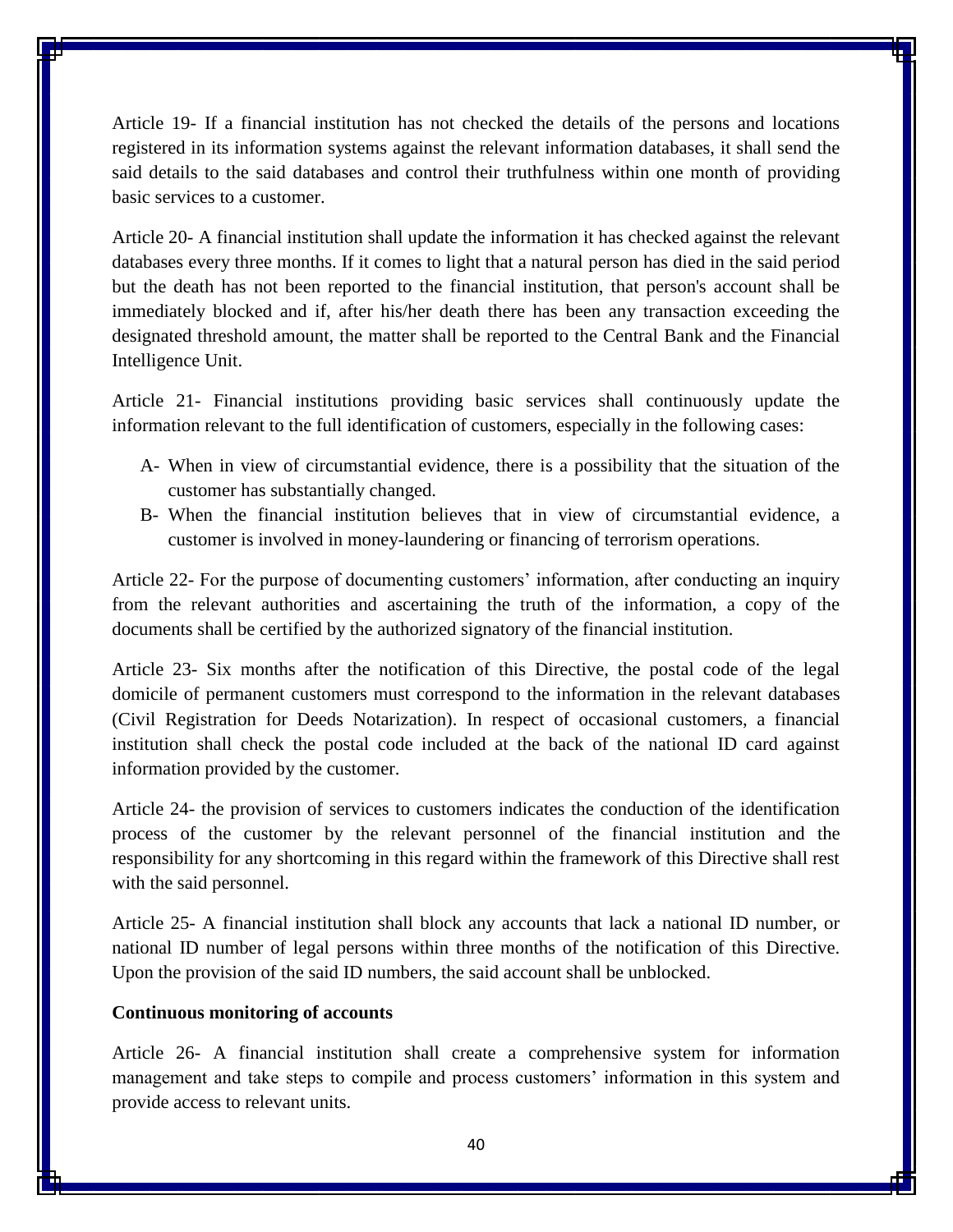Article 27- In order to effectively control the risks arising from insufficient identification of a customer, the customer's account shall be monitored, according to its classification ranking.

Article 28- In respect of higher risk accounts, a financial institution shall create a system that also monitors these accounts periodically.

Article 29- Financial institutions shall provide a summary of the information of customers receiving basic services in relation to money laundering, and upon the declaration of the Financial Intelligence Unit and as set forth by that unit, submit the same to that unit at the end of each month.

Note: The said summary of information shall include the name and surname, national ID number and date of provision of basic services in respect of natural persons, and in respect of legal persons, the name and national ID number of legal persons or economic code. Other requirements shall be declared to financial institutions upon approval by the Council.

#### **Risk Management**

Article 30- The Board of Directors, senior management, or equivalent organizational position of the financial institution shall ensure the existence and implementation of effective programs for customer identification by adopting appropriate procedures. These programs must provide for the possibility of efficient management of systems, controls, segregation of duties and training of personnel. The final responsibility for decisions taken in this regard rests with the Board of Directors or its equivalent in the financial institution.

Article 31- The responsibility for the implementation of policies and procedures of the Board of Directors and senior management or equivalent organizational position in the financial institution (in respect of customer identification and creation of relevant information systems) rests with that institution's Anti-Money Laundering Unit. The said unit shall evaluate the implementation of the policies and procedures for customer identification in all branches and all levels of the financial institution and report any deviation accompanied by corrective suggestions to the Board of Directors and senior management of the financial institution.

Article 32- A financial institution shall provide training to its personnel on identification of customers. Training modules must be designed such that personnel gain sufficient and reasonable knowledge on the necessity, importance and method of implementing policies and procedures on customer identification. These modules must be continuous (specifically in respect of new personnel) so that it is ensured that the relevant personnel have received the relevant training in this regard. The financial institution shall include the relevant training records in its employees' files.

Article 33- A financial institution shall review the information pertaining to a customer being active once every six months. Also, on request of a customer or the incidence of substantial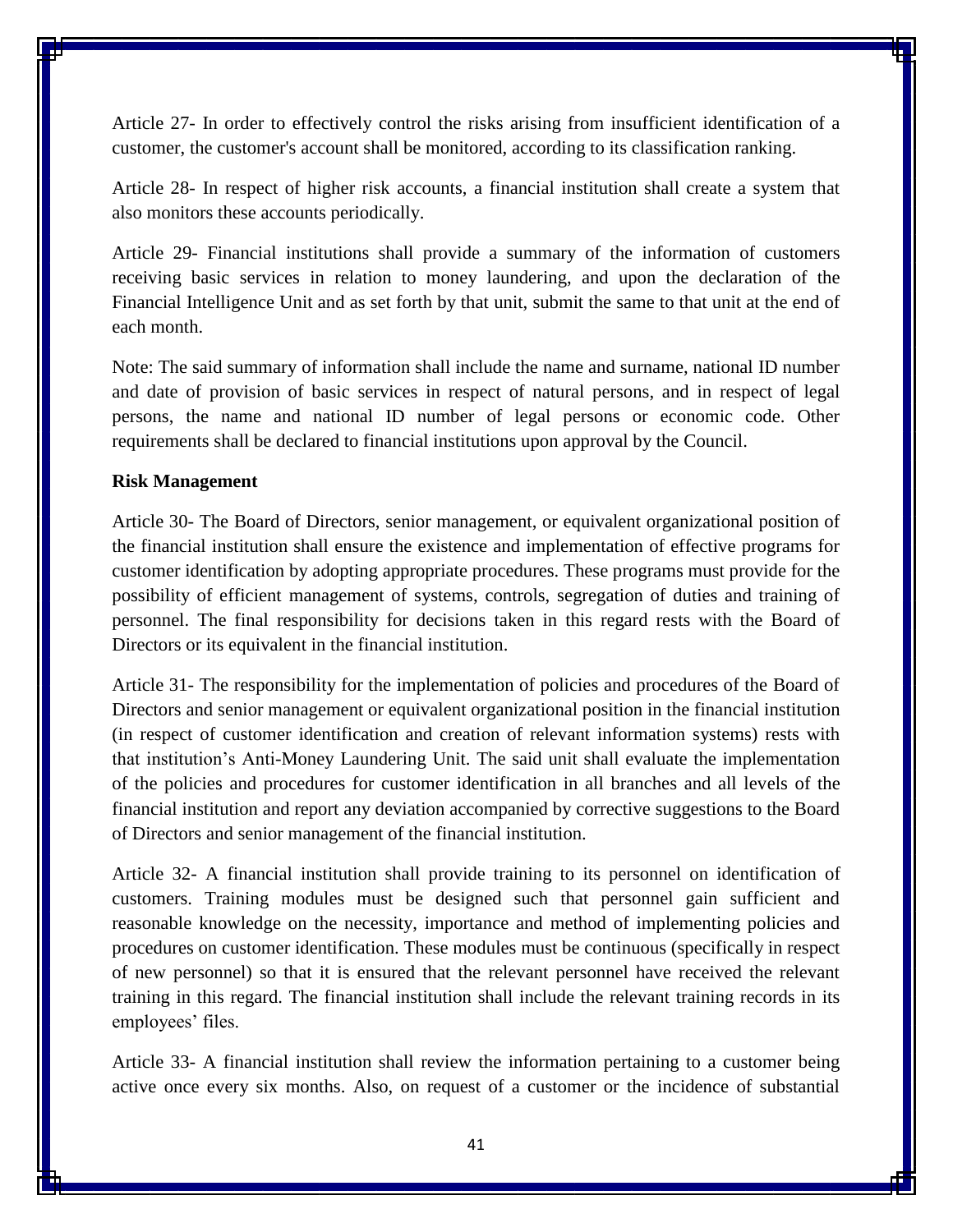change in a customer's situation, the financial institution shall once again conduct a full identification of the customer.

#### **Keeping Records of Customers and Their Transactions**

Article 34- The Board of Directors of the financial institution shall ensure that necessary steps have been taken for the appropriate maintenance and processing of information, and that powerful systems have been established in the institution, such that when necessary, these systems are able to provide required information by relevant authorities with ease, and within the framework of relevant laws and regulations within one working day at the maximum.

Article 35- The maintenance of the documents and evidences in the financial institution shall be in accordance with the By-Law on "the Duration and Method for Maintaining Commercial Papers, Banks' Ledgers and Documents" approved in the 1114<sup>th</sup> session of the Money and Credit Council on  $15<sup>th</sup>$  June 2010 (Central Bank By-Law number 80223/89 of 6 July 2010, as further amended).

The type of transaction, amount and kind of currency, date of transaction and parties to the transaction, accounts whereby the transaction has taken place, and details of the account holder(s) shall be included in the records of financial transactions maintained.

#### **Scope of This Directive**

Article 36- In addition to financial institutions, this Directive is binding on all branches and representatives of foreign banks and financial institutions in Iran, financial institutions situated in free trade and industrial zones and special economic zones.

## **Effective Date**

Article 37- The effective date of this Directive is one month after its notification by the Central Bank. During this time, financial institutions shall inform customers and adopt the necessary measures and facilities for implementing this Directive, such that its implementation will as far as possible not interfere with customers' affairs.

This Directive has been approved in the eighth session of the High Council on Anti--Money Laundering on 9 February 2011 in 37 articles and 18 notes.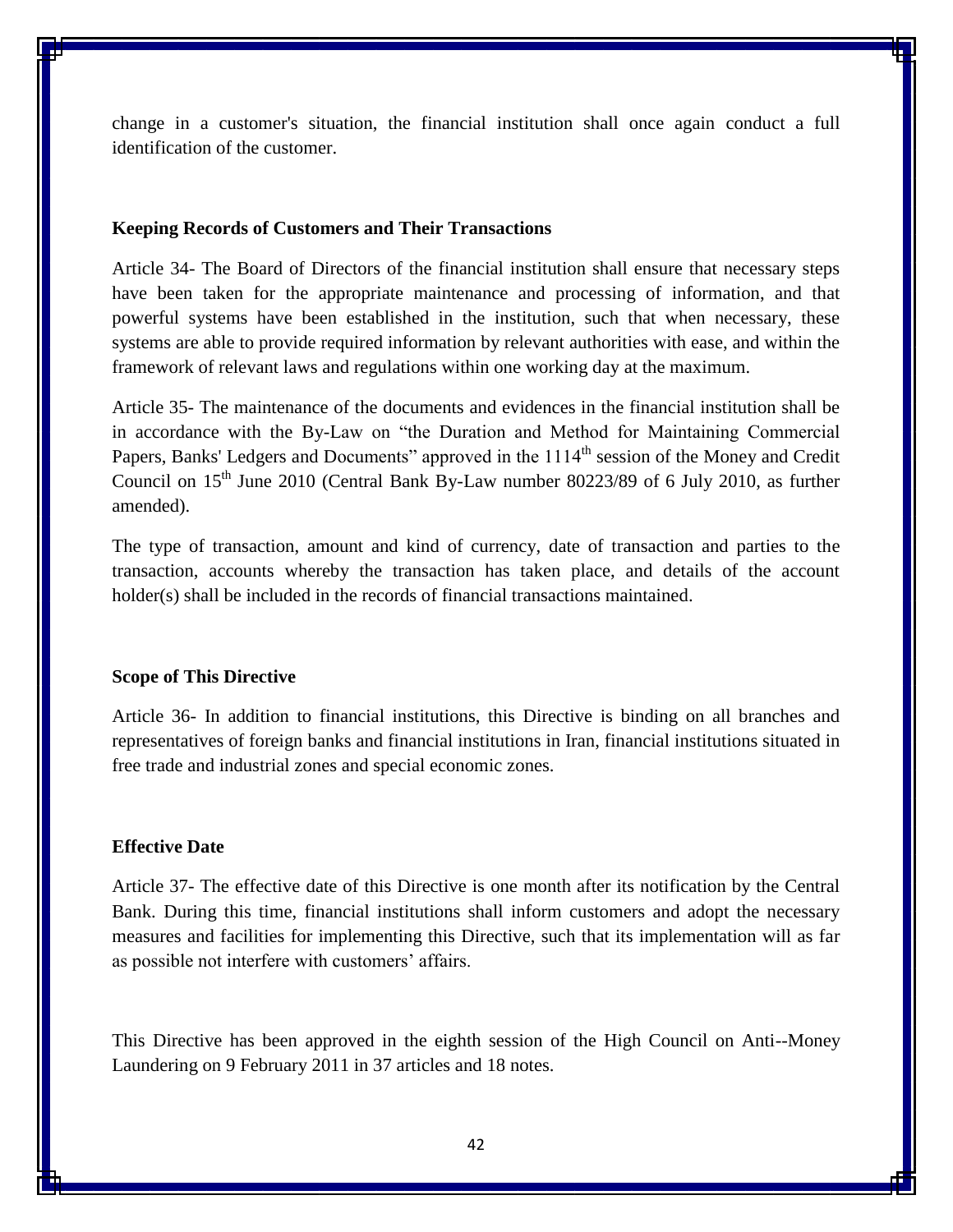## **Directive on**

# **Measures Necessary for Ensuring the Observance of Anti-Money Laundering Regulations by Foreign Units of Financial Institution**

#### **Purpose**

In order to combat money laundering and financing of terrorism and in the effective implementation of article 31 of the Executive By-Law of the Anti-Money Laundering Act No. 181434/T 43182K of 5 December 2009 issued by the Ministers member of the Work Group for the Adoption of By-Laws of the Anti-Money Laundering Act, and to ensure the full implementation of the said rules in all financial institution units situated abroad and preventing them from being exposed to reputation risks, this Directive on "Measures Necessary for Ensuring the Observance of Anti-Money Laundering Regulations by Foreign Units of Financial Institution" is hereby notified.

#### **Definitions**

Article 1- The terms and phrases used in this Directive have the following definitions:

1-1- Central Bank: Central Bank of the Islamic Republic of Iran;

1-2- Act: means the Anti-Money-Laundering Act (enacted by the Islamic Consultative Assembly on  $22<sup>nd</sup>$  January 2008);

1-3- By-Law: means the Executive By-Law of the Anti-Money Laundering Act No. 181434/T 43182K of 5 December 2009 issued by the Ministers member of the Work Group for the Adoption of By-Laws of the Anti-Money Laundering Act;

1-4- Financial institutions: means banks (including Iranian banks and branches and representative offices of foreign banks based in the Islamic Republic of Iran), non-bank financial institutions, credit cooperatives, interest-free loan funds, leasing companies, investee companies, and other legal persons acting as intermediaries in the exchange of funds.

Note: A financial institution includes a branch or representative office existing in the free trade and industrial zones and the special economic zones of the Islamic Republic of Iran.

1-5- Reputation Risk: potential loss due to loss of reputation for reasons such as an unfavorable financial situation, a decrease in credit ranking or loss of public trust;

43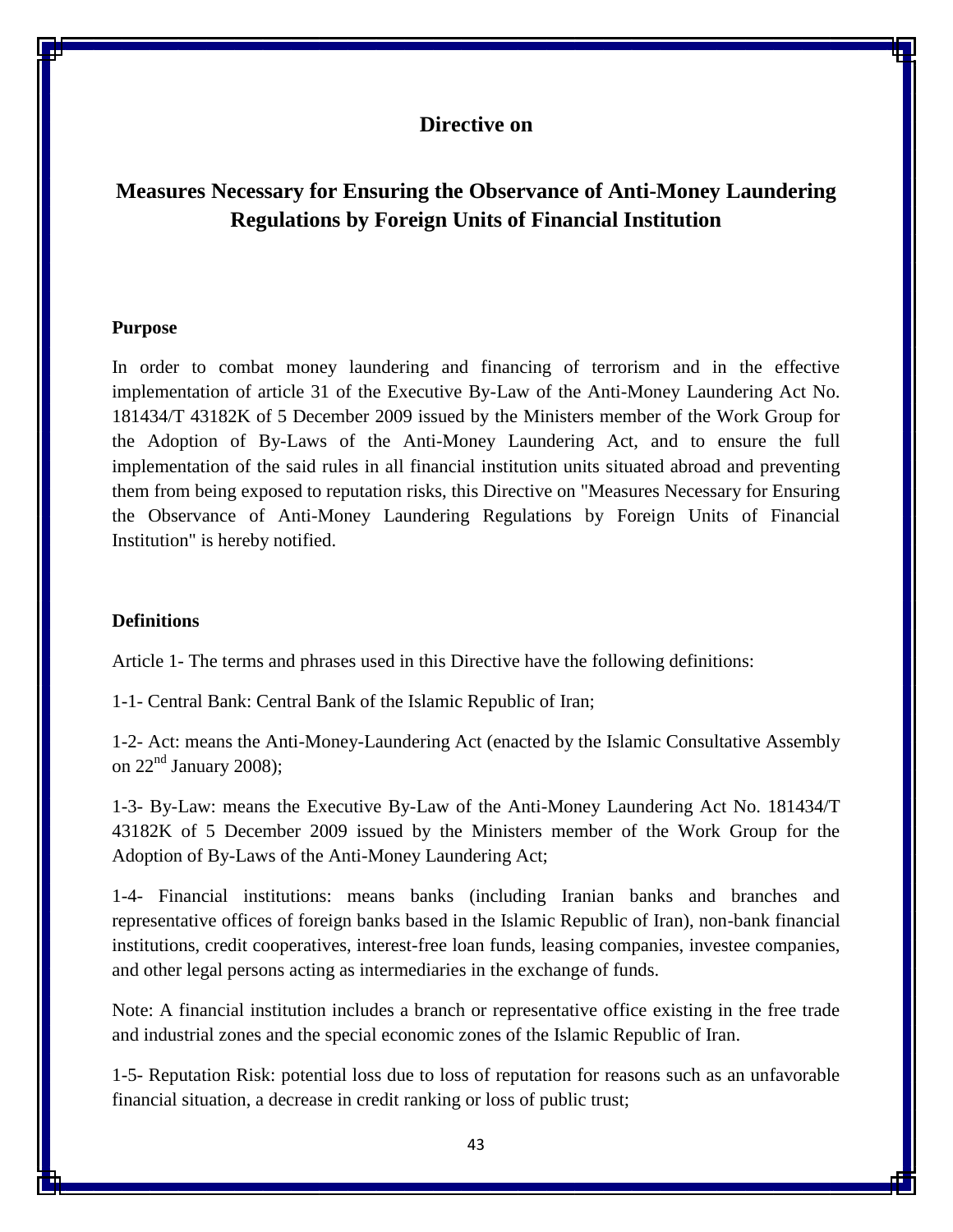1-6- Foreign Units: representative office or branch of a financial institution situated abroad;

1-7- Destination State: the country where the foreign unit of the financial institution is situated;

1-8- Foreign Subsidiary: refers to an independent legal person that has been incorporated in the destination state as a financial institution and is under the control of a financial institution of the Islamic Republic of Iran.

Article 2- A financial institution that has foreign units shall take measures to ensure that the laws and regulations on anti-money laundering and precautionary directives issued by the Central Bank are notified to such units for full implementation.

Article 3- A financial institution shall ensure that its foreign unit personnel have received the necessary training on anti-money-laundering regulations and methods of discharging the responsibilities entrusted to them and have sufficient knowledge of the relevant concepts.

Article 4- Foreign units shall, in accordance with the Central Bank's guidelines on observing anti-money-laundering laws and regulations in destination states, act as follows:

- 1. If there are anti-money-laundering regulations compatible with international standards in the destination state, the foreign unit shall fully and diligently abide by those regulations.
- 2. If the regulations of the destination state set a lower standard than the regulations of the Islamic Republic of Iran, the foreign unit shall abide by the regulations of the Islamic Republic of Iran.
- 3. If the destination state does not have any regulations on anti-money laundering, the foreign unit shall abide by the regulations of the Islamic Republic of Iran. In this case, or if the destination state is a high-risk region in terms of money-laundering, the financial institution shall report the matter to the Central Bank in order to receive the necessary guidelines.
- 4. The financial institution's inspectors shall, when inspecting foreign units, prepare a detailed report on the conditions of the destination state (on money-laundering risks and the precise implementation of anti-money-laundering regulations) for the Board of Directors of the financial institution or if the institution does not have a Board of Directors, for its highest official.
- 5. The Anti-Money Laundering Unit of the financial institution shall continuously monitor the conditions of those countries in which the financial institution units in respect of their compliance with international standards and the anti-money-laundering regulations of Iran, and report any developments to the Board of Directors of the financial institution or if the institution does not have a Board of Directors, to its highest official. Furthermore, the financial institution shall send a copy of these reports to the Central Bank.
- 6. The discharge of the duties set forth in this Directive is also incumbent on the financial institution's foreign subsidiaries, if the destination state's regulations allow it.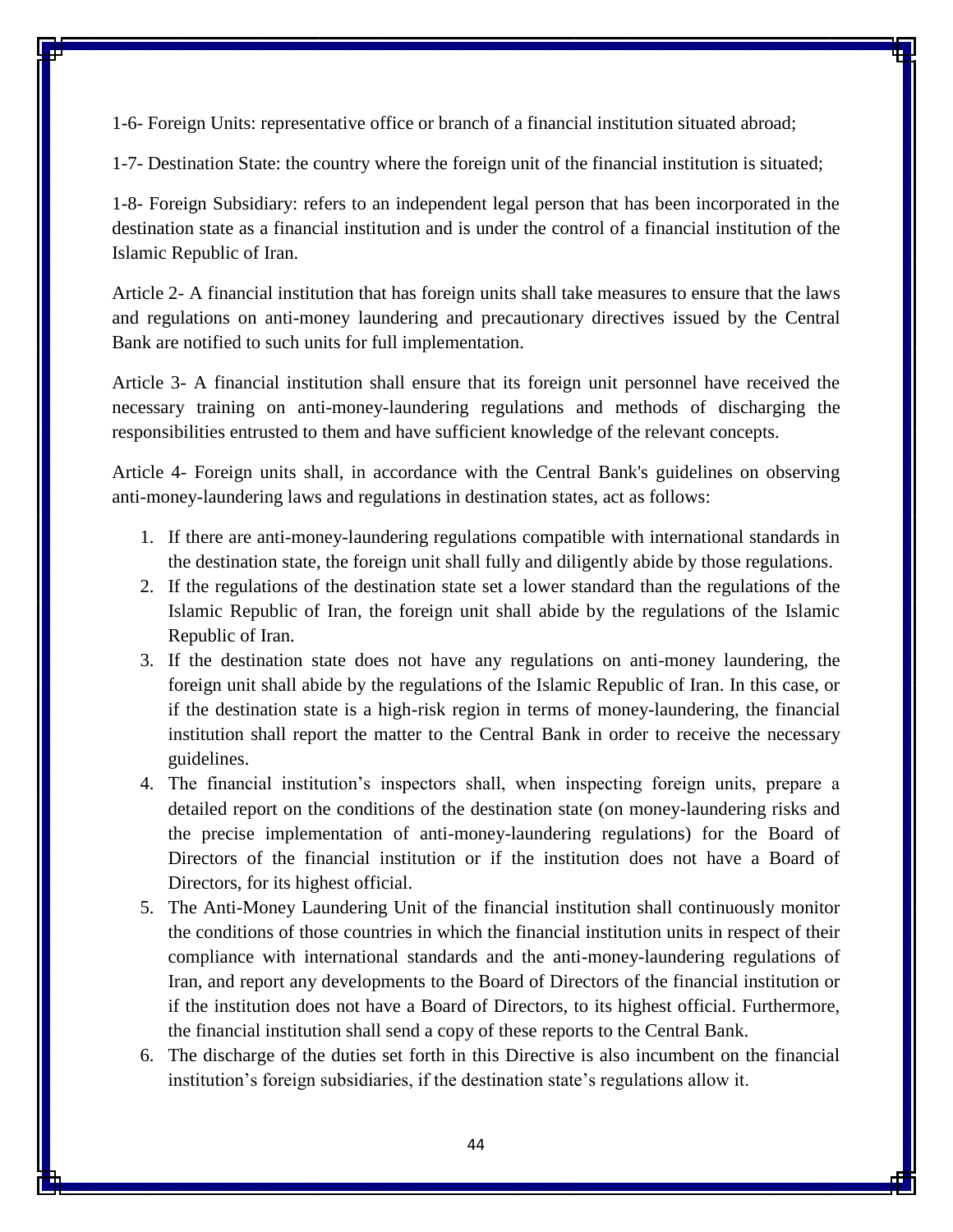This Directive has been approved in the eighth session of the High Council on Anti--Money Laundering on 9 February 2011 in 4 articles and one note and is effective from the date of notification.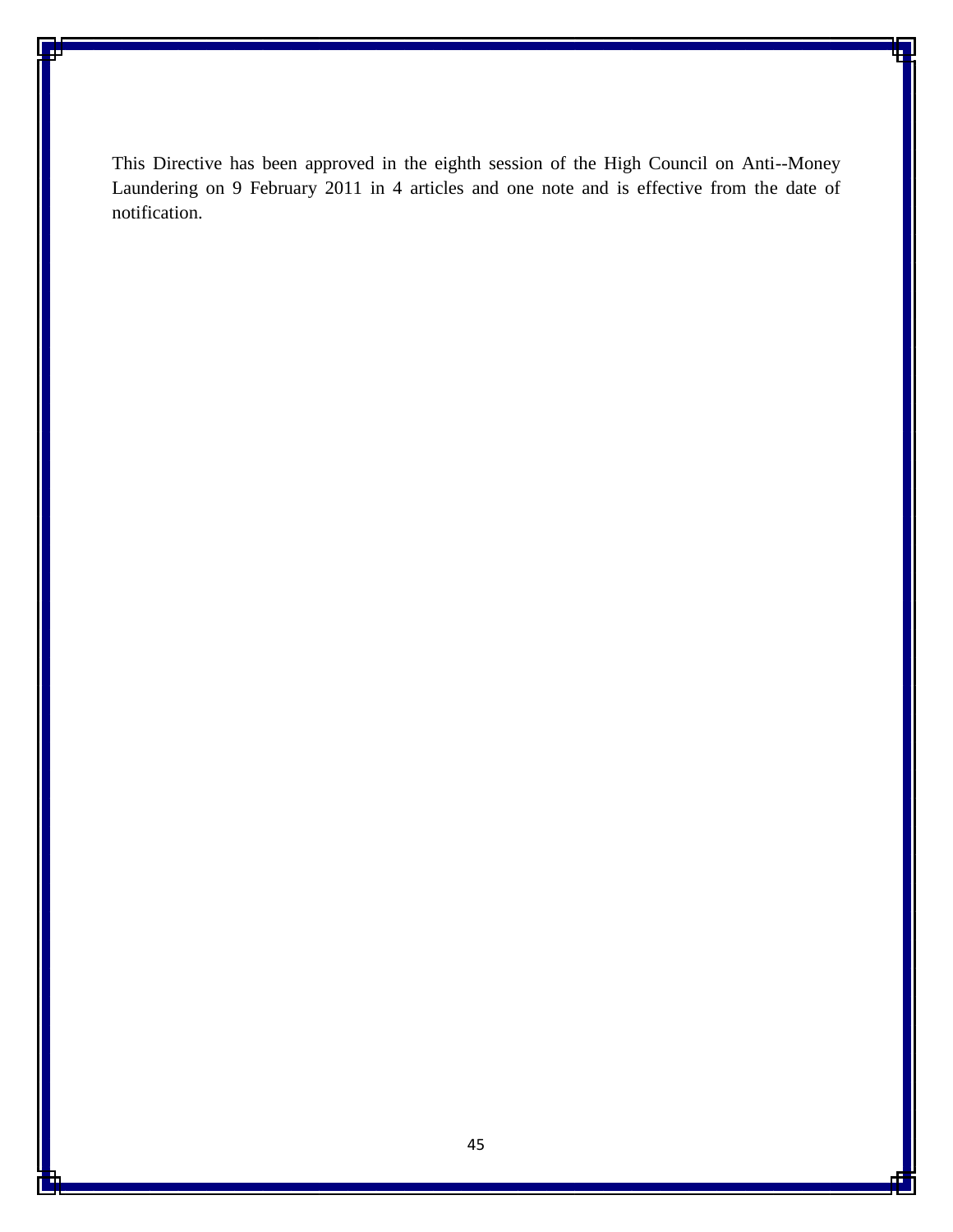## **Directive on**

# **The Procedure for Sending a Financial Institution's Customers' Deeds and Documents to Their Postal Address**

#### **Purpose**

In order to combat money-laundering and prevent financing of terrorism and to ensure the effective implementation of article 14 (8) of the National Banking and Monetary Act (of July 1972, as further amended), and article 7 (A) of the Anti-Money Laundering Act (enacted by the Islamic Consultative Assembly on 22 January 2008), and chapter 2 of the Executive By-Law of the Anti-Money Laundering Act No. 181434/T 43182K of 5 December 2009 issued by the Ministers member of the Work Group for the Adoption of By-Laws of the Anti-Money Laundering Act, and the Cabinet By-Law Number T/211815 H39395 on Referencing the Flow of Funds in the Country of 16 March 2008, this Directive on "The Procedure for Sending a Financial Institution's Customers' Deeds and Documents to Their Postal Address" is hereby notified.

### **Definitions**

Article 1- The terms and phrases used in this Directive have the following definitions:

1-1- Central Bank: Central Bank of the Islamic Republic of Iran;

1-2- Financial institution: means banks (including Iranian banks and branches and representative offices of foreign banks based in the Islamic Republic of Iran), non-bank financial institutions, credit cooperatives, interest-free loan funds, leasing companies, investee companies, and other natural and legal persons acting as intermediaries in the exchange of funds.

Note: A financial institution includes a branch or representative office existing in the free trade and industrial zones and the special economic zones of the Islamic Republic of Iran.

1-3- Customer:

- a natural or legal person who has an account in a financial institution, or a bank account is opened by or on behalf of that person;
- any natural or legal person who is in another banking or credit service relation with the financial institution (or other beneficiary or beneficiaries) and from whom various risks, especially risks to reputation and operations, may arise for the financial institution.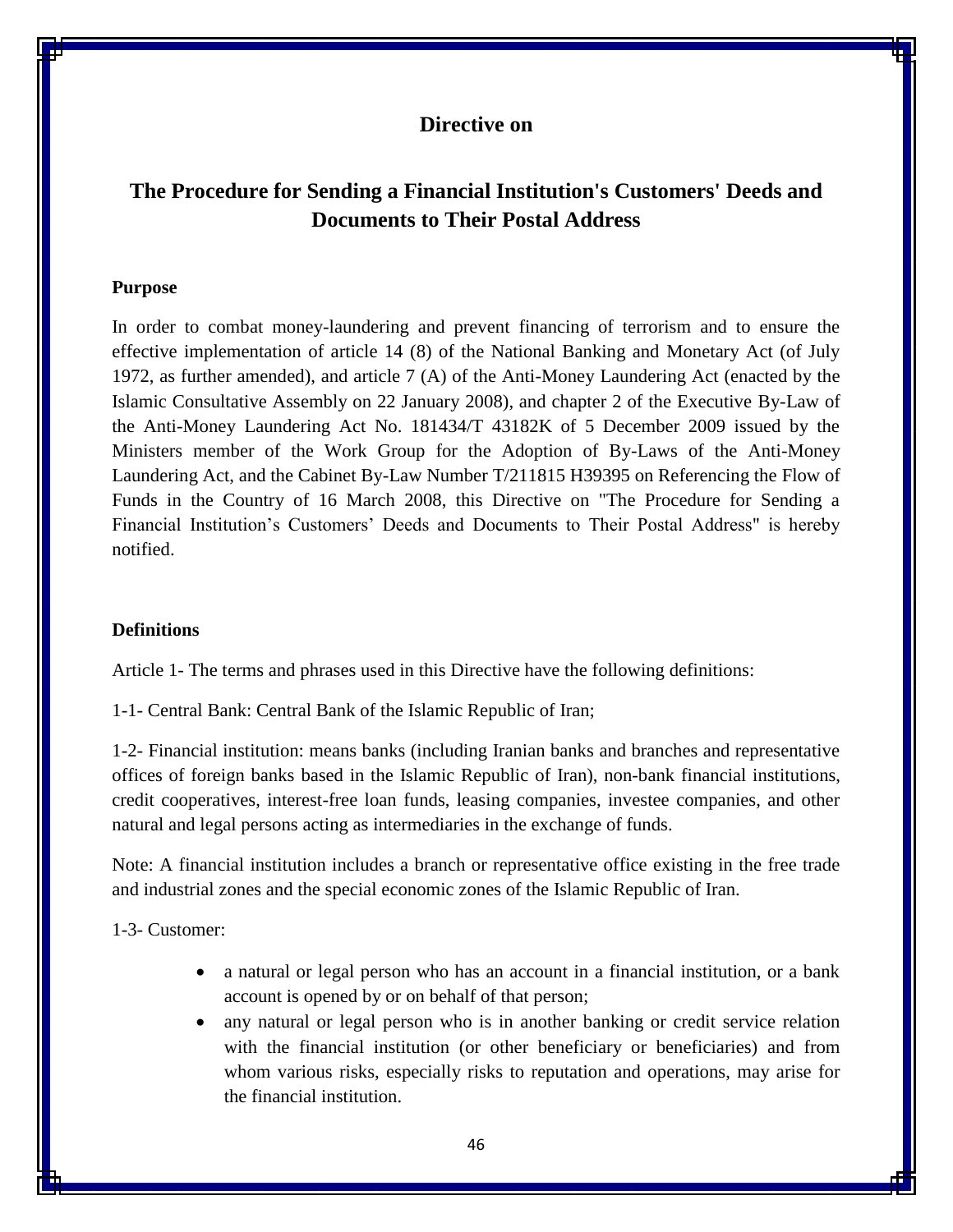1-4- Customer identification: the recognition and verification of the customer's identity using information sources and data that are independent, valid and reliable. Customer identification is divided into two groups of activities known as "initial identification" and "full identification".

1-5- Initial Identification: means checking against identification documents and entry of information declared by customer. In case the information is provided by agent or attorney, information of the principal shall be entered in addition to that of the attorney or agent.

1-6- Full Identification: means precise identification of customer at the time of providing basic services as referred to in this Directive.

1-7- Banking and financial services: refers to various services provided by the financial institution to a customer. Banking and financial services are divided into two groups, known as "non-basic services" and "basic services" as described below.

1-8- Non-basic Services: means services which are not a prerequisite and required for providing other services to a customer nor will they result in a continued relationship of the customer with the financial institution. The provision of these services to a customer only requires the customer's initial identification by the financial institution as set forth in this Directive. Nonbasic services include:

- Money order;
- Any form of payment or withdrawal;
- Buying and selling foreign currencies, whether cash, transfers, foreign travelers check, etc.;
- Issuance of various cashier's checks and inter-bank (certified) checks and payment of checks.

1-9- Basic Services: means services which, according to regulations, are considered to be prerequisite and required for providing other services by financial institutions after which customers call on the financial institution to receive frequent and continuous services. The provision of basic services to a customer requires full identification of the customer (in addition to initial identification) as defined in this Directive. Basic services include:

- Opening accounts of any type with banks;
- Provision of facilities and leasing transactions;
- Transactions related to letters of credit;
- Issuance of various bank guarantees and endorsement;
- Buying debt, reception or discounting of commercial and banking documents (including promissory notes, checks and bills of exchange) and endorsements thereof;
- Renting of safe deposit boxes;
- Issuance of various withdrawal and payment cards.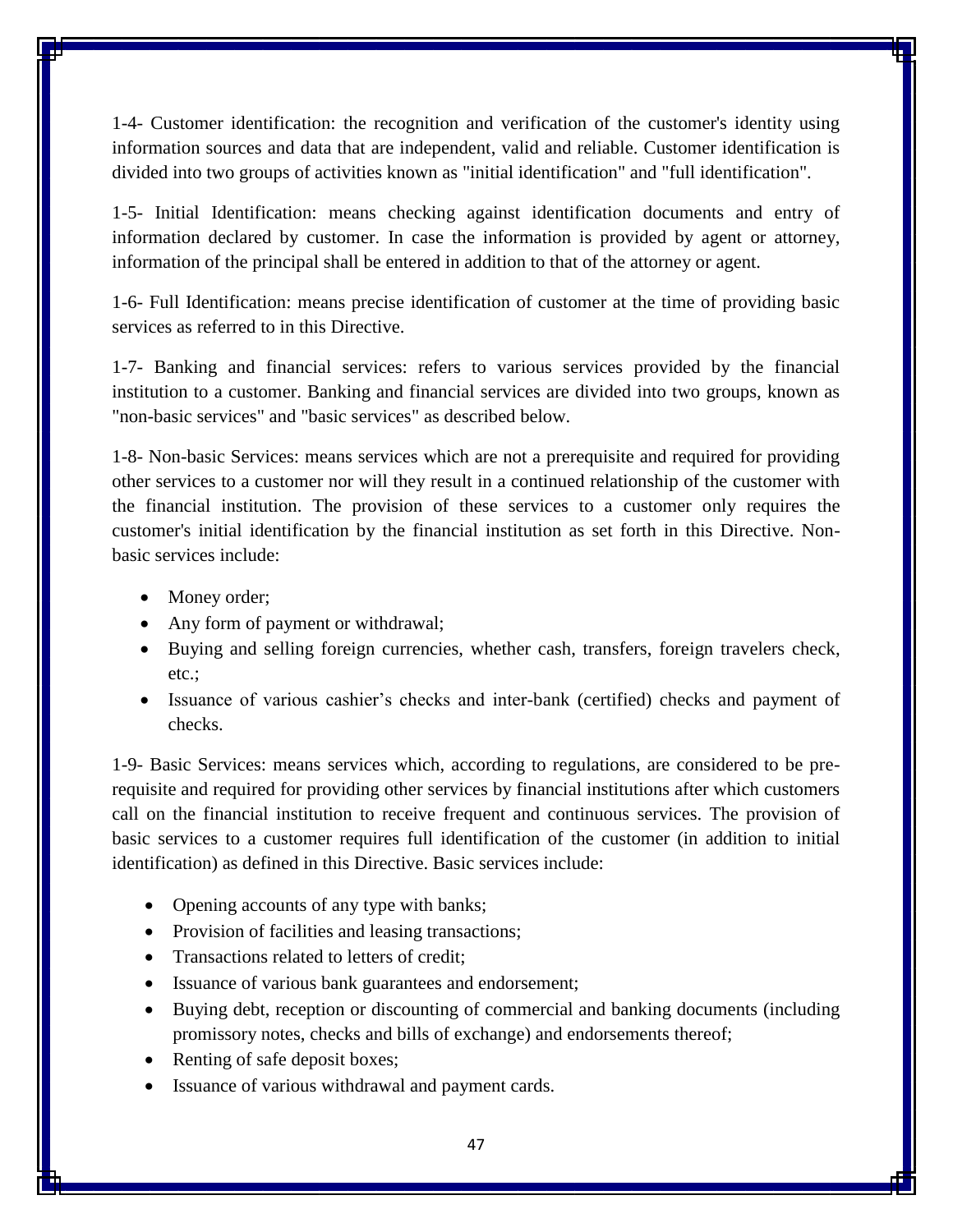1-10- National ID for Legal Persons: means a unique number that is allocated to all legal persons, according to By-Law No. H39271 T/16169 of Apr. 18, 2009.

1-11- Designated Number of Foreign Persons: means a unique number that is allocated to all foreigners related to I.R. Iran by the National Database for Foreign Nationals, according to By-Law No. H40266T/ 16173 of Apr. 18, 2009.

1-12- Legal Domicile of Legal Person: refers to the registered legal domicile in the National ID for Legal Persons Database existing in the National Organization for Notarization of Deeds and Properties.

1-13- Persons Identity Verification System (PIVS): a system existing in the Ministry of Economic Affairs and Finance, which is connected to relevant organizations such as the National Organization for Civil Registration, National Organization for Notarization of Deeds etc., and facilitates replies to financial institutions' inquiries on various persons identification and address.

### **The Necessity of Sending Deeds and Documents to the Customers' Postal Address**

Article 2- From the date this Directive is notified, a financial institution shall, in order to deliver deeds and documents of a customer who is requesting the use of basic services for the first time or for future occurrences (checkbook, bank account statement, debit and payment cards, etc.), send a letter by registered mail to the postal address of that customer and thereby inform the customer that only by providing that letter in a on-site visit to the financial institution can the customer receive the relevant deeds and documents.

Note 1: In respect of the residential address of natural persons, the postal code indicated on the national ID card and in respect of the legal domicile of legal persons, the postal code included in the relevant databases shall be the basis for sending the letter to the customer. A financial institution shall, upon receiving a customer's request for basic services for the first time, conduct a full identification of the customer and document the customer's address as described below and maintain the records in the customer's file.

Note 2: The financial institution may charge the customer for sending communications by registered mail.

#### **Obtaining a Customers' Address, Verifying Its Truth and Documenting It**

Article 3- A financial institution shall, when identifying natural or legal persons within the framework of the regulations of the Directive on Identification of Customers of Financial Institutions, obtain the precise residential address and postal code or legal domicile (for legal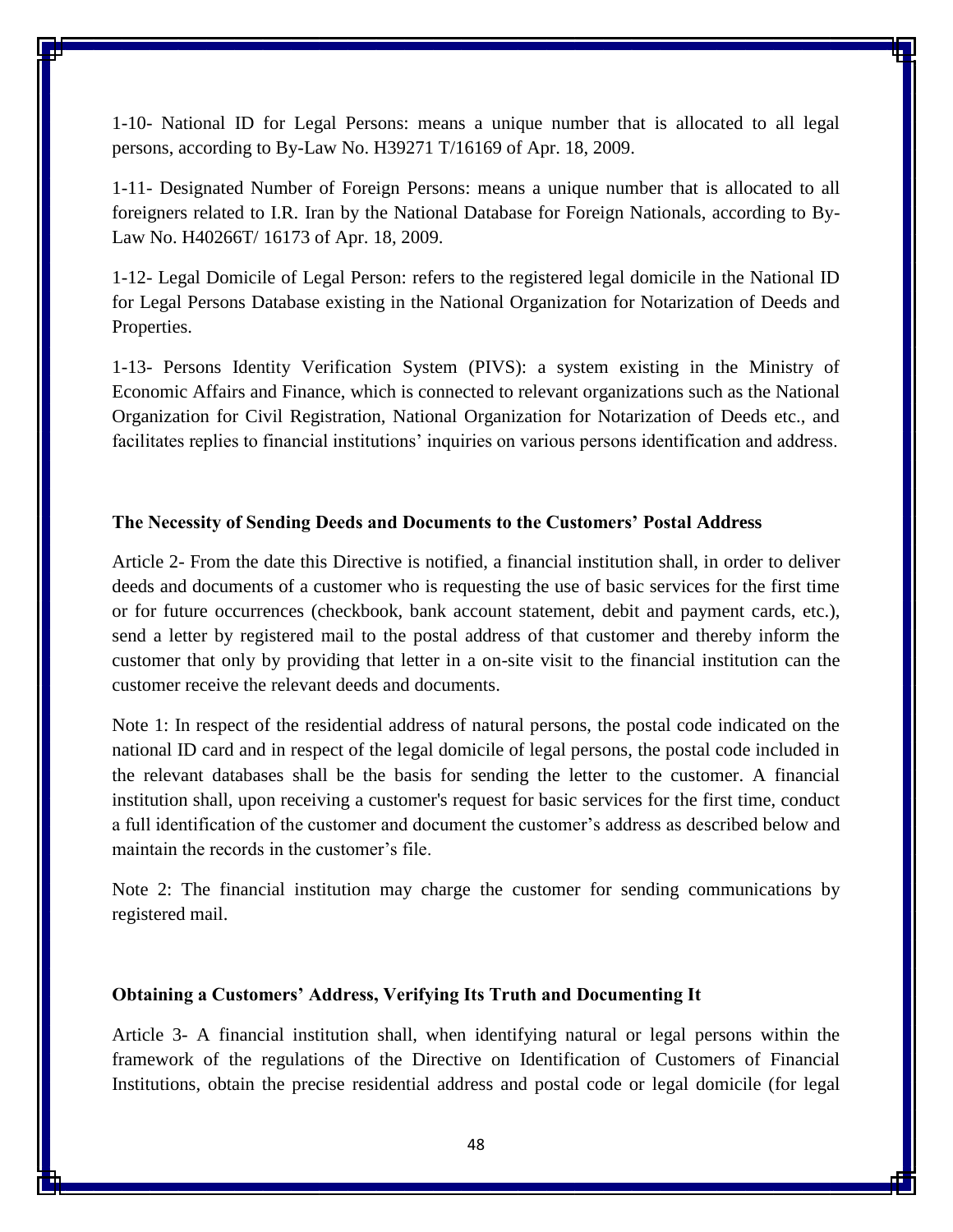persons), phone number and fax of the customer. Obtaining a post box number from a customer is not enough in itself.

Article 4- If an attorney, executor (of estate), guardian or parent is requesting banking services on behalf of another person or persons, the financial institution shall, in addition to the details of the principal, also obtain the precise residential address and postal code and phone number of such representatives.

Note 1: A financial institution shall, when conducting a full identification of a customer or an attorney, executor (of estate), guardian, or parent thereof, check the postal code on their national ID card or national ID card for legal persons against the address indicated in the PIVS and after ensuring that they match, certify a copy of the said documents by the authorized signatory of the financial institution and maintain that record in the customer's file.

Note 2: A customer's postal address and code that has been documented as above and is being maintained in the customer's file shall be the basis of the financial institution's communications with the customer. The financial institution shall emphasize the duty of the customer to report any change in its postal address and code to the relevant authority (Civil Registration or Notarization of Deeds and Properties) in the contract it concludes with the customer.

Article 5- In respect of joint accounts, a financial institution shall obtain the information stated in articles 3 and 4 of this Directive for each of the account's authorized signatories, and send document to the postal address of one of the account holders (according to the agreement between the financial institution and the authorized signatories).

Article 6- In order to document the address, postal code, phone number and fax number of a customer a financial institution shall:

6-1- In conducting the initial identification of a natural person, check the residential postal address of the customer against the details of the original national ID card. For foreign natural persons residing in Iran, check the postal address of the customer against valid identification documents – as set forth in the Directive on Identification of Customers of Financial Institutions.

6-2- For initial identification of legal persons, check the postal code of the legal person's legal domicile, according to the Directive on Identification of Customers of Financial Institutions.

6-3- For full identification of natural persons (Iranian or foreign), in addition to the duties set forth in the above paragraphs it is necessary to inquire about the address and postal code provided by the customer from PIVS or relevant databases. The person conducting the inquiry shall certify the time of receiving certification from the relevant databases and include his/her details on the copy of the relevant document.

6-4- For full identification of legal persons (Iranian or foreign), in addition to the duties set forth for initial identification, it is necessary to inquire about the address and postal code provided by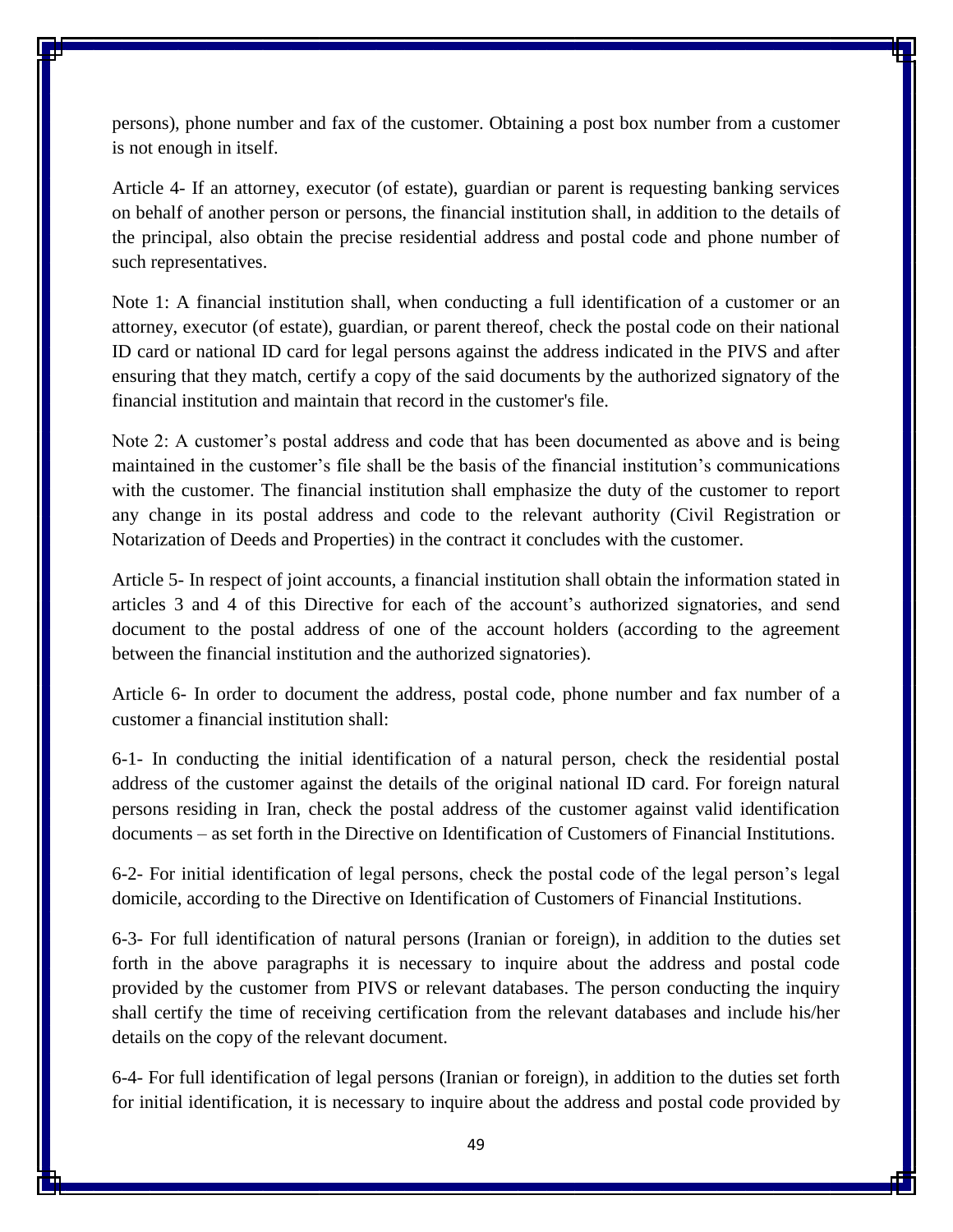the customer from the relevant databases. The financial institution shall also check the postal code and residential addresses of the authorized signatories of legal persons against information provided on the back of their national ID cards and verify its truth by inquiring from the relevant information databases. The person conducting the inquiry shall certify the time of receiving certification from the relevant databases and include his/her details on the copy of the relevant document. In order to document the residential postal code and address of the legal person's authorized signatories, it is necessary that these individuals pay an on-site visit to the financial institution like natural persons.

6-5- If there is any discrepancy between the address and postal code or postal code of the card with the postal code provided by the customer, the financial institution shall take the following measures:

- If there is a discrepancy between the address and postal code provided by the customer with the address and postal code of the post company database, the customer will be asked to correct its address or postal code.
- If there is a discrepancy between the postal code provided by the customer and the postal code indicated at the back of the national ID card (indicating the residential address of a natural person), services shall be provided to the customer and the customer shall be given one month to provide a new national ID card that has the new postal code indicated on it. Obviously during this period no facilities shall be provided to the customer, and only services such as opening an investment account or an interest-free loan account shall be provided. If the customer does not provide a new national ID card during this period, the matter shall be reported to the Central Bank for the adoption of a decision. After inquiring from the relevant authorities, the Central Bank shall determine the continuation or cessation of services to that customer.
- If there is a discrepancy between the postal code of the legal domicile of a legal person provided by the customer with the postal code indicated in the legal persons identification database, the provision of services shall be suspended until either one of the codes are corrected.
- If the postal code of a legal person is not included in the legal persons identification database, the customer shall be requested to refer to the organization that has input the details of the legal person in the legal persons identification database and correct its address and postal code. In this case, the provision of any facilities and services to the customer shall cease by the financial institution.

## **Creating and Updating Information Pertaining to a Customers' Address**

Article 7- A financial institution shall include an appropriate box in all the forms it uses for the inclusion of a national ID number or national ID number of legal persons or designated number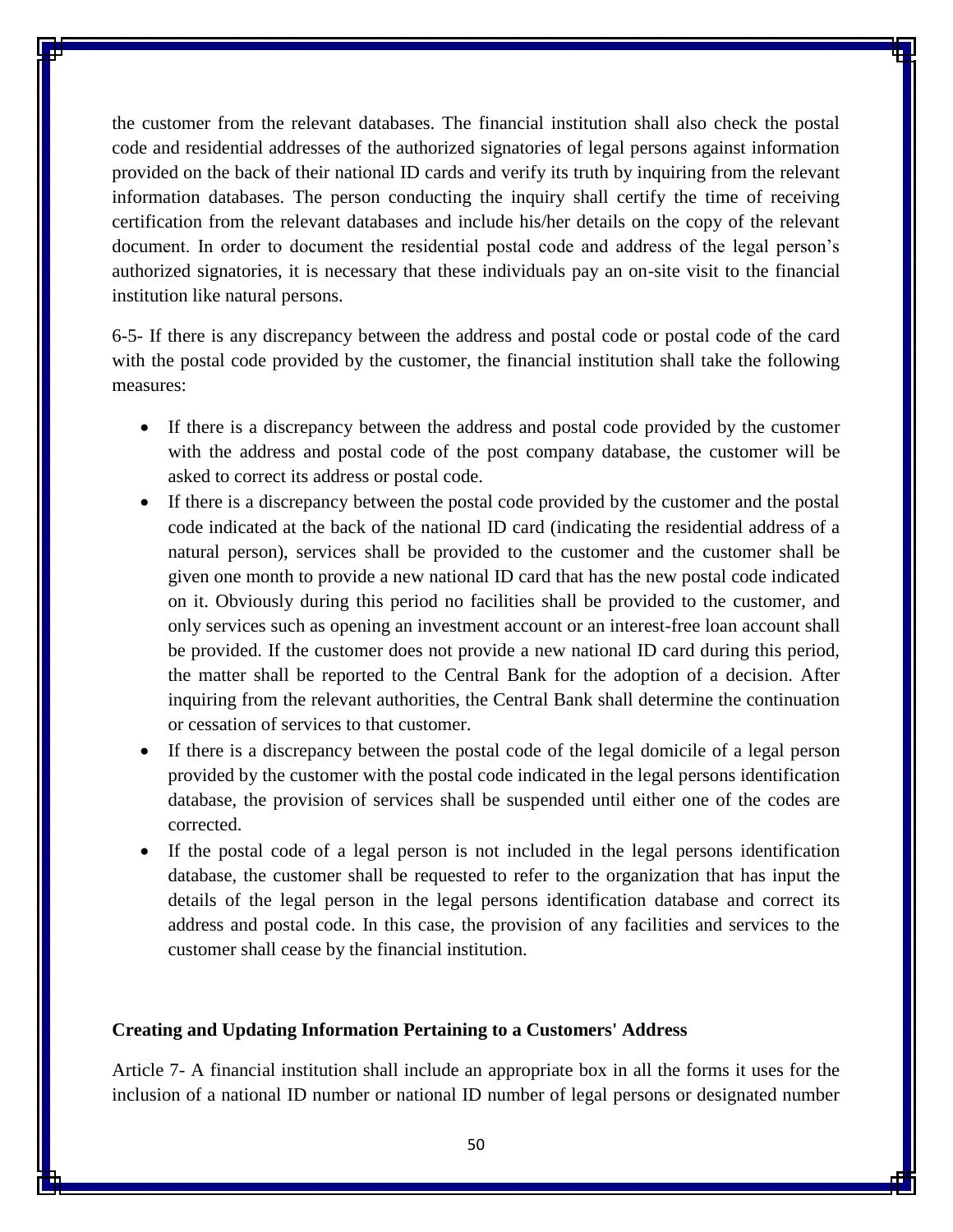of foreign persons and postal code, and this information shall be fully and precisely obtained and checked.

Article 8- A financial institution shall include an appropriate box in all its softwares and information systems which are used to record the banking operations of customers for the inclusion of a national ID number or national ID number of legal persons or designated number of foreign persons and postal code and provide for the search possibility of these numbers in the said softwares. The financial institution shall also incorporate the necessary mechanism for updating the postal code and ID numbers stated above in its softwares and systems.

Article 9- A financial institution shall send the postal code and address information and other details of its customers within its information systems to the relevant authorities at least once every six months for verification and shall receive and incorporate in its systems any changes to such information. For a financial institution, the last address of a customer is the address that exists in the relevant databases, even if the customer has not corrected its address. This shall be included in the contract concluded with the customer. If, prior to updating the information a customer requests a correction of its address and postal code, such correction is conditional upon conformity with information provided in the relevant information databases.

Article 10- If after carrying out the duties stated above it comes to light that the customer's postal code (natural, legal) belongs to another, the financial institution shall report the matter to the Financial Intelligence Unit within the framework of reporting suspicious transactions.

Article 11- A financial institution shall, upon notification of this Directive, implement the duties set forth in this Directive in respect of its current customers who, by virtue of receiving prior basic services, have maintained relations with the institution.

Note: Such current customers whose details have shown discrepancy during the verification process, shall rectify such discrepancies within three months. If such discrepancies are not rectified, the Anti-Money Laundering Unit of the financial institution shall report the matter to the Financial Intelligence Unit within the framework of reporting suspicious transactions.

Article 12- A financial institution shall cease providing services to all customers who do not have a postal code within three months of the notification of this Directive. Upon the provision of a postal code by a customer, the provision of services to the account holder shall resume.

This Directive has been approved in the eighth session of the High Council on Anti--Money Laundering on 9 February 2011 in 12 articles and six notes and is effective from the date of notification.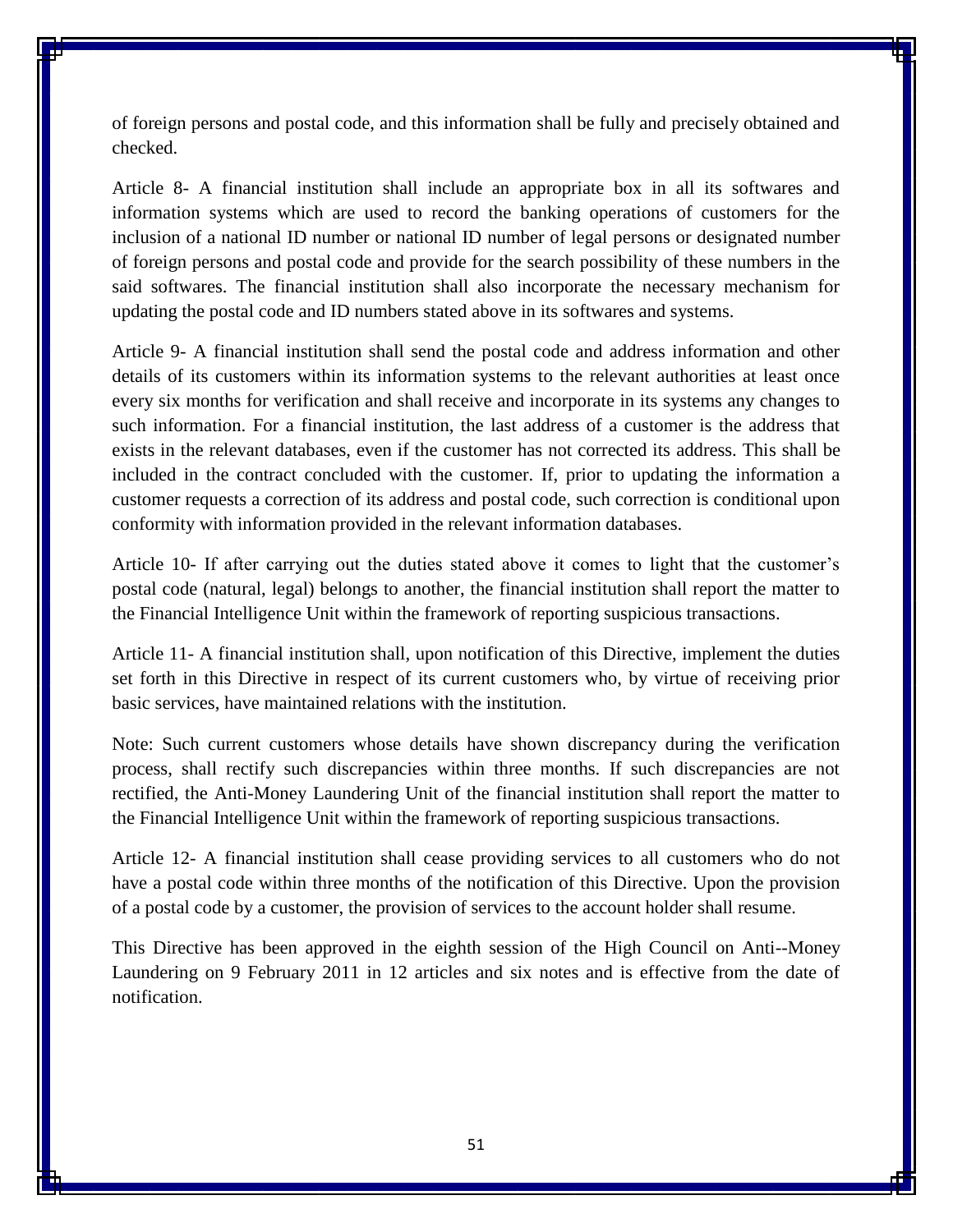## **By-law on**

# **The Duration and Method for Maintaining Commercial Papers, Banks' Ledgers and Documents**

The Monetary and Credit Council, acting under article 33 (F) of the National Monetary and Banking Act of 9 July 1972, approved the By-Law on "the Duration and Method for Maintaining Commercial Papers, Banks' Ledgers and Documents", hereinafter referred to as the by-law, in its  $1114<sup>th</sup>$  session of 15 June 2010 in 12 articles and 11 notes as follows.

## **Chapter 1- Scope**

Article 1- The documents subject of this bylaw consist of: deeds, commercial papers, documents and ledgers of banks in five levels as defined below:

1-1- First level documents:

- A. Deeds and documents on the ownership of movable and immovable properties of banks;
- B. Articles of Association, records and documents on the establishment of a bank;
- C. Shareholder logs of banks;
- D. Memoranda of meetings of the Assembly and Board of Directors of a bank;
- E. The original copies of banks' balance sheets and relevant annexes that have been approved by the General Assembly and the activity report of the Board of Directors.

1-2- Second level documents:

- A. General ledger;
- B. Journal.

1-3- Third level documents:

- A. Signature sample cards, documents for identification and opening of various domestic or foreign currency accounts for customers;
- B. Canceled checks, including ordinary checks, cash checks, Iran checks, cashier's checks, etc. promissory notes, bills of exchange and other payment or reception instruments of domestic or foreign currency;
- C. Certificates of nonpayment of bounced checks and documents on the clearance of bounced checks;
- D. All concluded contracts and agreements between a bank and a person (except contracts on facilities provided);
- E. Documents on a bank's account operations for internal transactions carried out in respect of tenders;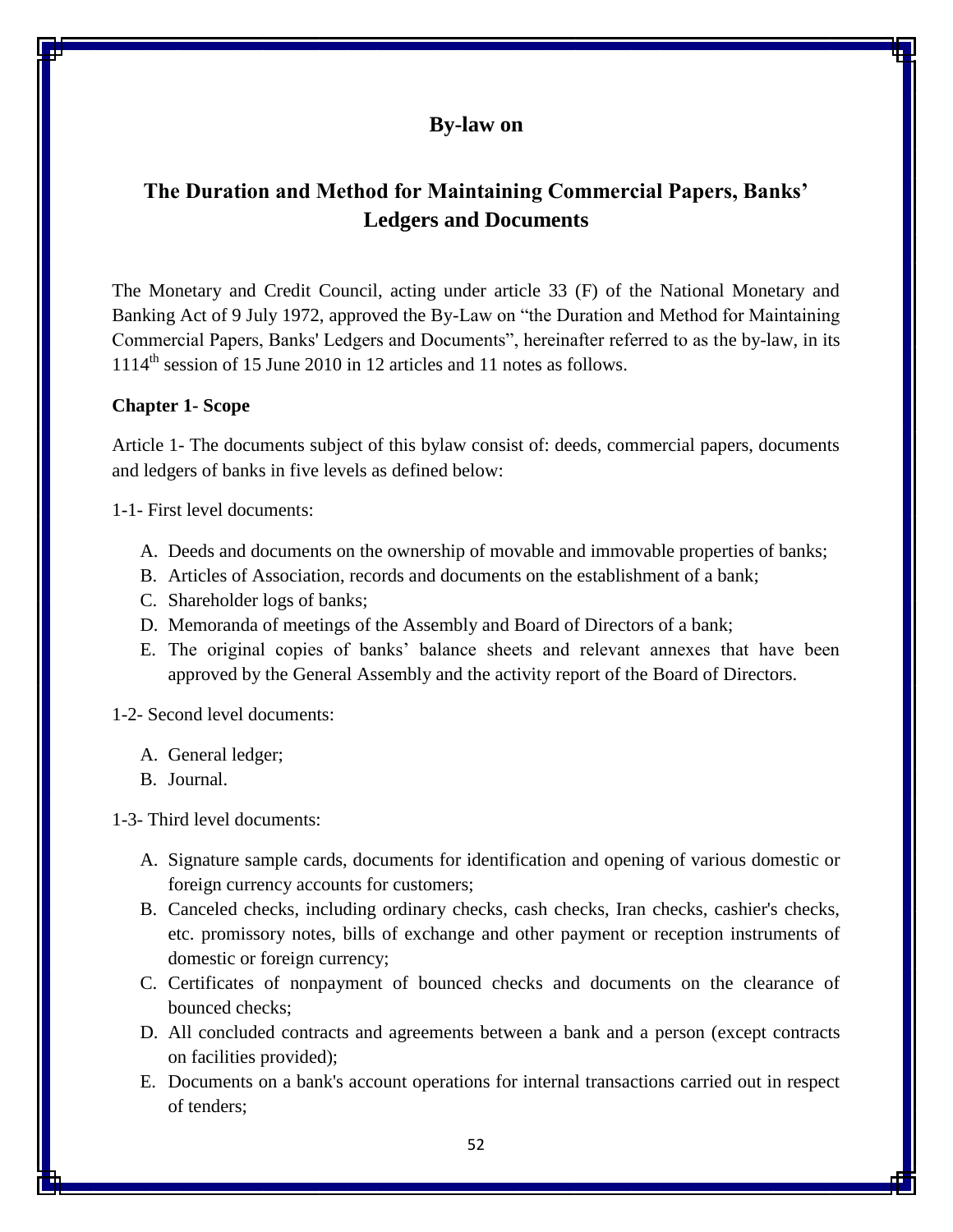- F. Canceled guarantees and relevant documents;
- G. Documents on the transfer of shares;
- H. The second copy of long-term investment deposit certificates and various bank certificates of deposit bonds<sup>1</sup>;
- I. All papers and documents on the sale and purchase of foreign currencies, foreign drafts, foreign credit cards and foreign currency agreements;
- J. All papers and documents on drafts, clearing house, safety deposit box and participation bonds;
- K. Papers and documents on import and export letters of credit;
- L. All accounting documents, whether domestic or foreign currency cash or transfers.

1-4- Fourth level documents:

- A. Contracts, papers and documents on facilities provided and credits used by customers;
- B. Papers on the sale of worn-out and used and decommissioned equipment and furniture;
- C. Papers and documents on discounted commercial instruments;
- D. Papers on the purchase of a bank's requirements and movable and immovable properties.

1-5- Fifth level documents:

l

- A. Registration books on issued and received letters;
- B. Outgoing communications books;
- C. Check stubs issued by a bank's offices and bureaus.

Note: The determination of the level for other documents shall be carried out upon the suggestion of banks and verification of the central bank.

## **Chapter 2- Duration of Maintaining Information on Documents**

Article 2- Banks shall indefinitely maintain information relevant to documents of the first, second, third and subparagraph A of fourth and fifth level documents in electronic form.

### **Chapter 3- Duration and Method of Maintaining Documents**

### **Article 3- Duration of Maintaining Documents**

3-1- Banks shall maintain first level documents indefinitely.

3-2- Banks shall maintain second level documents for a period of at least 10 years after the end of the financial year.

3-3- Banks shall maintain third level documents for a period of five years after the times specified in the table annexed to this bylaw.

<sup>&</sup>lt;sup>1</sup> Amendment of the 87<sup>th</sup> session of the credit commission of the central bank of the Islamic Republic of Iran of 9 February 2011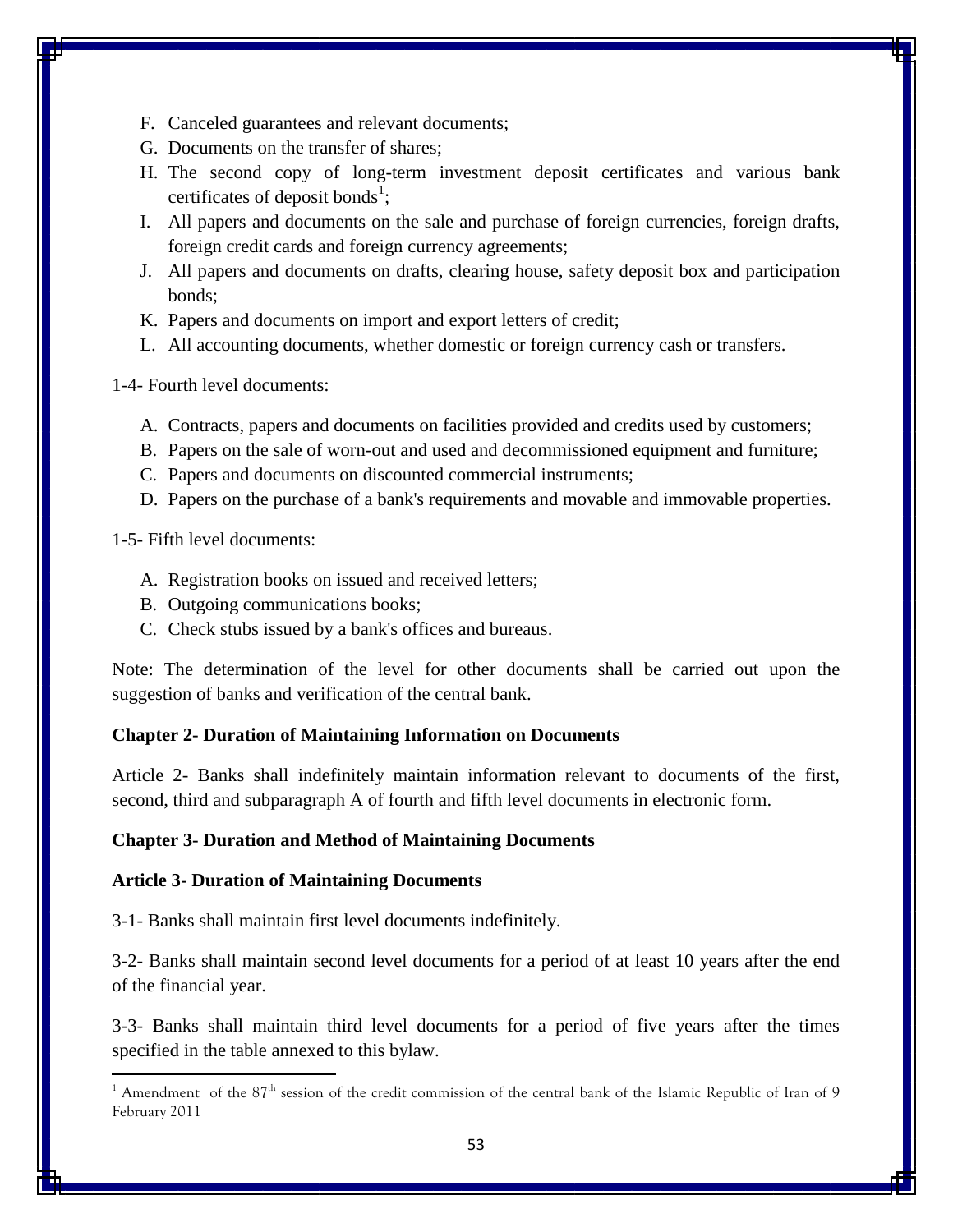3-4- Banks shall maintain fourth level documents for a period of three years after the times specified in the table annexed to this bylaw.

3-5- Banks shall maintain fifth level documents for a period of one year after the times specified in the table annexed to this bylaw.

Note 1: In respect of documents that have become relevant to a dispute prior to the expiration of the duration of their maintenance, banks shall maintain such documents until the finalization of the dispute.

Note 2: In respect of other documents that must be maintained for a specific period of time by virtue of laws, such documents shall be maintained for the specified periods.

### **Article 4- Method of Maintaining Documents**

4-1- In physical form:

Banks shall take necessary measures, such that while protecting the security and quality of documents, access to the documents shall be easily possible when needed.

4-2- Digital copies:

In respect of third, fourth and fifth level documents, banks may, in addition to physical maintenance, maintain a digital copy of such documents within the framework of a comprehensive system based on a codified bylaw approved by the board of directors of each bank.

Note 1: If a digital copy is prepared, the physical maintenance of the documents at the location of their preparation and production shall not be obligatory.

Note 2: If the documents are being physically maintained in a place other than the location of their preparation and production, the Board of Directors of the bank shall adopt measures and conditions whereby access to the original documents shall be possible within four working days.

4-3- Microfilms:

Subject to undertaking procedures specified in article 7, banks may maintain all their documents as microfilms.

#### **Chapter 4- Destruction of Documents**

#### **Article 5- Destruction after Duration**

The destruction of second, third, fourth and fifth level documents after the expiration of the duration set forth in sections 3-2, 3-3, 3-4 and 3-5 and within the framework of the bank's internal regulations is permitted.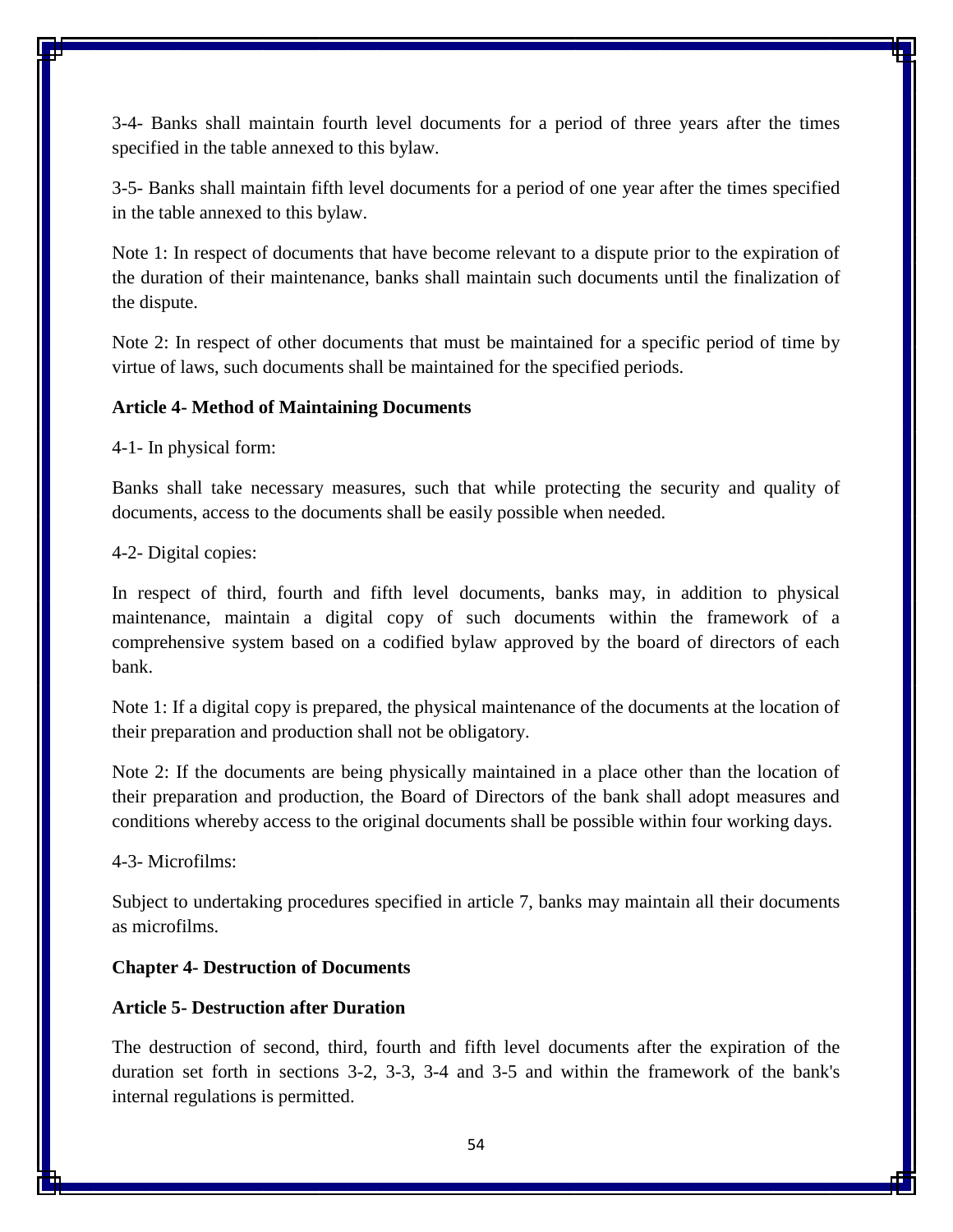## **Article 6- Destruction Prior to Expiration**

Banks may destroy third, fourth and fifth level documents prior to expiration of the duration set forth in article three, subject to undertaking the procedures specified in article 7.

## **Article 7- The Process of Converting Documents to Microfilm by the Combined Digital and Microfilm Method**

The destruction of third, fourth and fifth level documents prior to the durations set forth in article 3 is conditional upon carrying out the following procedures:

- A. Determination of an organizational unit for the conversion of documents to microfilm by the combined digital and microfilm method;
- B. The allocation of a suitable location for carrying out the process of converting documents to microfilm by the combined digital and microfilm method;
- C. The transfer of all relevant documents to the location mentioned under "B";
- D. The preparation of the relevant documents for digital scanning;
- E. Carrying out a digital scan of the documents;
- F. Control, editing and standardization of the digital scans such that the retrieval, classification and analysis of their information will be easily possible;
- G. Filming the digital scans on microfilm rolls by using archive writer equipment;
- H. The precise control of the microfilm in respect of clarity and readability of the transferred information. If the contents of the microfilm are not readable the relevant copy shall be digitally scanned once again, and after filming, the documents shall be added to the end of the microfilm role;
- I. Preparation of the minutes of meeting for checking the microfilm against documents and its signature by a committee consisting of the following members:
	- The president or vice president of the general archives;
	- The president or vice president of the organizational unit responsible for converting documents to microfilm;
	- A representative of the inspection bureau;
	- A representative of the legal department;
	- A representative of security;
	- A representative of electronics services or informatics or information technologies auditing.
- J. Obtaining a digital scan of the minutes mentioned under "I" and filming the said minutes at the beginning and end of each microfilm roll.

Note 1: If there are any contents or writings on the back of documents, such continents shall also be included in the microfilm.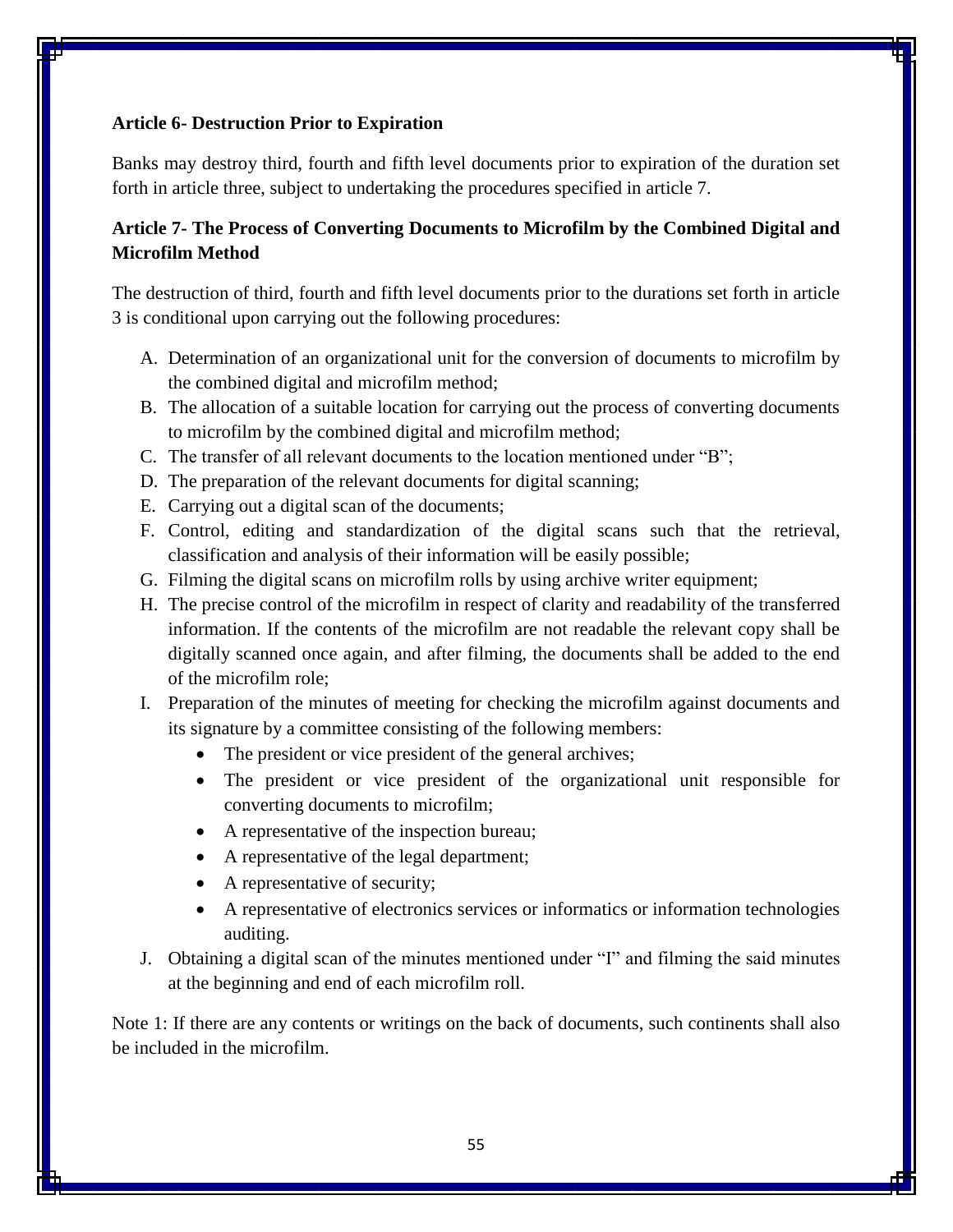Note 2: The original minutes of meetings mentioned under "I" shall be maintained until such time that the microfilms are destroyed.

Note 3: The president or vice president of the general archives shall head the committee mentioned under "I" and the meetings of the said committee shall take place and be managed by that person.

Note 4: If the persons or units stated under "I" do not exist in the bank's organizational chart, the Board of Directors of the bank shall designate alternative persons or units.

Note 5: The Board of Directors of the bank shall define the scope and extent of the powers and competences of the committee stated under "I".

Note 6: The presence of all members of the committee stated under "I" is necessary for carrying out the process of converting documents to microfilm by the combined digital and microfilm method.

Article 8- The microfilms prepared in accordance with this bylaw are considered as the originals of the documents and may be referred to in all courts of law.

#### **Chapter 5- Electronic Documents**

Article 9- Documents that in accordance with article 2 of the Electronic Commerce Act are produced, sent, received, saved or processed by using electronic, light or new information technologies are considered as the originals of the documents subject to article 8 of the said Act. Banks shall indefinitely maintain electronic documents concerning the second, third, fourth and fifth levels.

Article 10- Banks shall save backups of all electronic documents such that in the event of damage to one copy, the other copy shall be immune.

#### **Chapter 6- Miscellaneous**

Article 11- In respect of documents and deeds that by virtue of regulations have historical value, banks shall maintain such documents in accordance with the Act for the Establishment of the National Documents Organization of Iran.

Article 12- The contents of this bylaw shall also apply in respect of nonbanking financial institutions licensed and supervised by the central bank of the Islamic Republic of Iran.

This bylaw supersedes and replaces the bylaw of 25 February 1975 and the enactments of 9 January 1983 and 29 December 1990 of this Council concerning the said bylaw.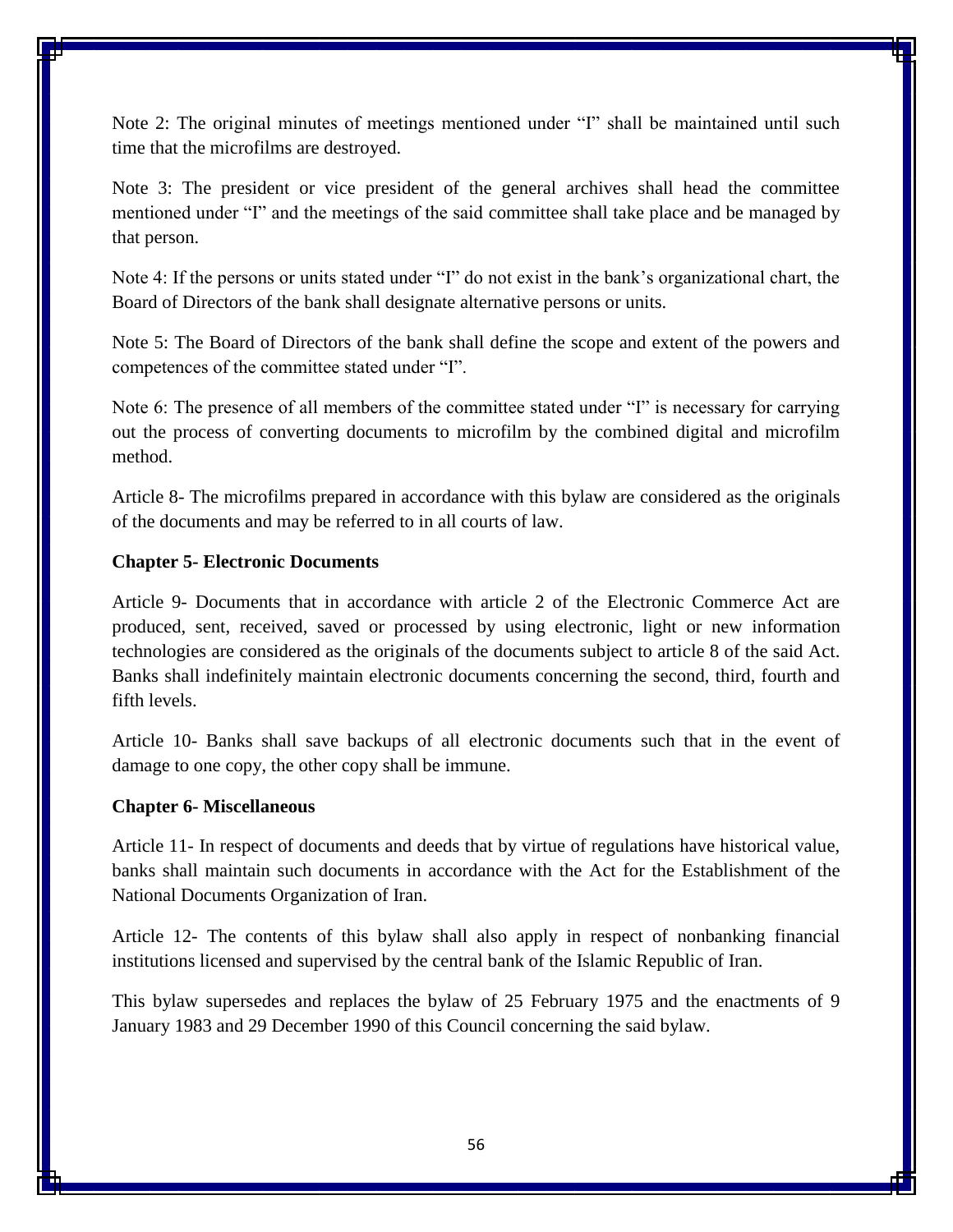| <b>Row</b>                    | <b>Name of Document</b>                                                                                                                                                                                              | <b>Base Time</b>                                                                                      |
|-------------------------------|----------------------------------------------------------------------------------------------------------------------------------------------------------------------------------------------------------------------|-------------------------------------------------------------------------------------------------------|
| <b>Third level documents</b>  |                                                                                                                                                                                                                      |                                                                                                       |
| A                             | Signature sample cards, documents for identification and opening<br>of various domestic or foreign currency accounts for customers                                                                                   | From the date the account is closed<br>or a change in the authorized<br>signatories or the signatures |
| B                             | Canceled checks, including ordinary checks, cash checks, Iran<br>checks, cashier's checks, etc. promissory notes, bills of exchange<br>and other payment or reception instruments of domestic or foreign<br>currency | From the date of settlement                                                                           |
| $\mathcal{C}$                 | Certificates of nonpayment of bounced checks and documents on<br>the clearance of bounced checks                                                                                                                     | From the date of issue                                                                                |
| D                             | All concluded contracts and agreements between a bank and a<br>person (except contracts on facilities provided)                                                                                                      | From<br>the<br>date<br>of<br>termination<br>contract and settlement of account                        |
| E                             | Documents on a bank's account operations for internal transactions<br>carried out in respect of tenders                                                                                                              | From the date of transaction                                                                          |
| F                             | Canceled guarantees and relevant documents                                                                                                                                                                           | From the date of termination or<br>settlement of account                                              |
| G                             | Documents on the transfer of shares                                                                                                                                                                                  | From the date of transfer                                                                             |
| H                             | The second copy of long-term investment deposit certificates and<br>various bank certificates of deposit bonds                                                                                                       | From the date of closing the account                                                                  |
| $\mathbf I$                   | All papers and documents on the sale and purchase of foreign<br>currencies, foreign drafts, foreign credit cards and foreign currency<br>agreements                                                                  | From the date of concluding banking<br>operations                                                     |
| J                             | All papers and documents on drafts, clearing house, safety deposit<br>box and participation bonds                                                                                                                    | From the date of concluding banking<br>operations                                                     |
| K                             | Papers and documents on import and export letters of credit                                                                                                                                                          | From the date of concluding banking<br>operations                                                     |
| L                             | All accounting documents, whether domestic or foreign currency<br>cash or transfers                                                                                                                                  | From the date of concluding banking<br>operations                                                     |
| <b>Fourth level documents</b> |                                                                                                                                                                                                                      |                                                                                                       |
| A                             | Contracts, papers and documents on facilities provided and credits<br>used by customers                                                                                                                              | From the date of settlement of<br>account and release of securities                                   |
| B                             | Papers on the sale of worn-out and used and decommissioned<br>equipment and furniture                                                                                                                                | From the date of sale                                                                                 |
| $\mathcal{C}$                 | Papers and documents on discounted commercial instruments                                                                                                                                                            | From the date of concluding banking<br>operations                                                     |
| D                             | Papers on the purchase of a bank's requirements and movable and<br>immovable properties                                                                                                                              | From the date of purchase                                                                             |
| <b>Fifth level documents</b>  |                                                                                                                                                                                                                      |                                                                                                       |
| A                             | Registration books on issued and received letters                                                                                                                                                                    | From the date of closing the book                                                                     |
| B                             | Outgoing communications books                                                                                                                                                                                        | From the date of closing the book                                                                     |
| $\mathsf{C}$                  | Check stubs issued by a bank's offices and bureaus                                                                                                                                                                   | From the date the check book is<br>finished                                                           |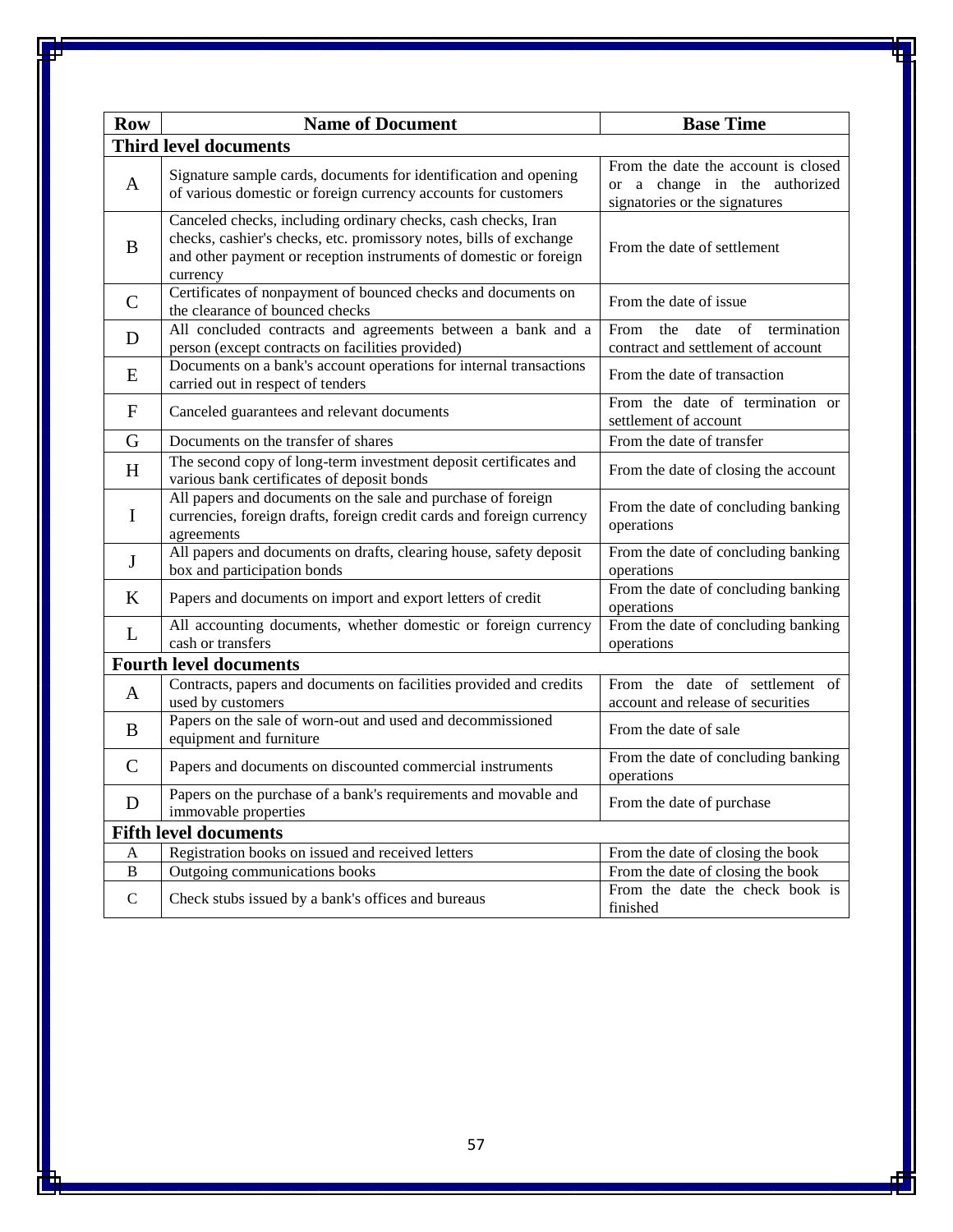## **Directive on**

## **Method of Identification of Foreign Customers of Financial Institutions**

#### **Purpose**

In order to combat money laundering and prevent financing of terrorism and in the effective implementation of article 14 (8) of The National Money and Banking Act (July 1972 and its later amendments), article 7(a) of the Anti-Money Laundering Act (adopted by the Islamic Consultative Assembly on the 22 January 2008), chapter 2 of the Executive By-Law of the Anti-Money Laundering Act, subject of By-Law No. 181434/T 43182K of 5 December 2009 issued by the Ministers member of the Work Group for the Adoption of By-Laws of the Anti-Money Laundering Act and its later amendments, the Cabinet By-Law No. T/211815 H39395 on Documenting the Flow of Funds in the Country of 16 March 2008, By-Law on "Determining the Designated Number of Foreign Persons Related to the Country", Subject of H40266T/ 16173 of Apr.18, 2009 approved by the Council of Ministers and Resolutions by the Committee of its Article 9 and to manage various banking risks, especially operational, reputation, and conformity risks, this Directive on "Method of Identification of Foreign Customers of Financial Institutions" is hereby notified.

## **Definitions**

Article 1- The terms and phrases used in this Directive have the following definitions:

1-1- Central Bank: Central Bank of the Islamic Republic of Iran.

1-2- Act: The Anti-Money Laundering Act of 22 January 2008.

1-3- By-Law: the Executive By-Law of the Anti-Money Laundering Act No. 181434/T 43182K of 5 December 2009 issued by the Ministers member of the Work Group for the Adoption of By-Laws of the Anti-Money Laundering Act and its later amendments.

1-4- Financial institutions: means banks (including Iranian banks and branches and representative offices of foreign banks based in the Islamic Republic of Iran), non-bank financial institutions, credit cooperatives, interest-free loan funds, leasing companies, investee companies, and other legal persons acting as intermediaries in the exchange of funds.

Note: A financial institution includes a branch or representative office existing in the free trade and industrial zones and the special economic zones of the Islamic Republic of Iran.

1-5- Senior Management: members of the executive board/managing director and such managers and senior personnel of the financial institution who are directly under the supervision of the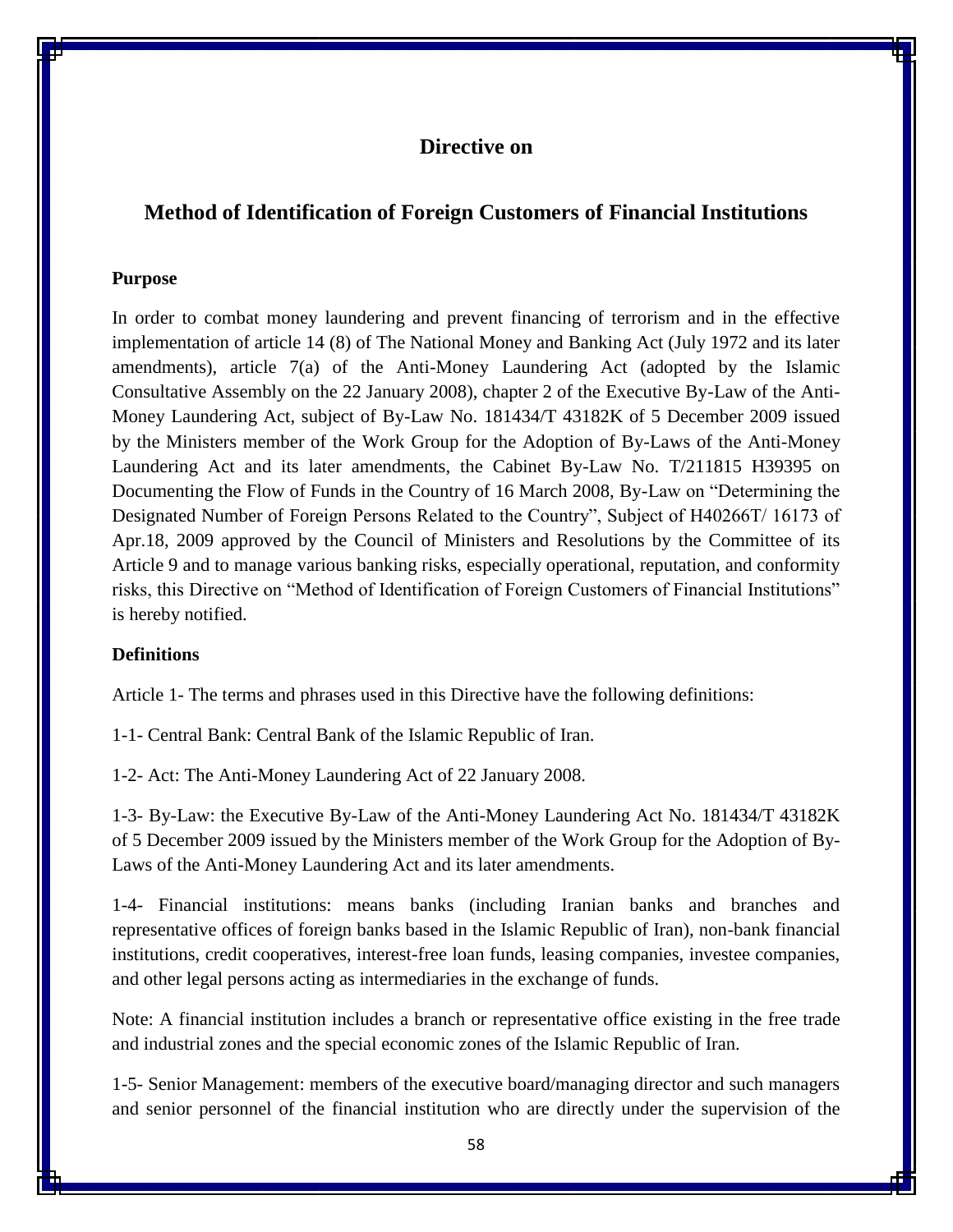executive board/managing director and are responsible for carrying out the strategies and policies of the Board of Directors/Board of Trustees or the executive board as the case may be.

1-6- Operational Risk: the possibility of loss arising from insufficient or inappropriate processes and methods, manpower and internal systems or occurrences that take place outside the financial institution, including suspension of operations, customer penalties, business products and performance, employee performance and workplace safety.

1-7- Reputation Risk: potential loss due to loss of reputation for reasons such as an unfavorable financial situation, a decrease in credit ranking or loss of public trust.

1-8- Conformity: compliance of the financial institution's activities with laws, regulations and standards relevant to the activities of the institution.

1-9- Conformity risk: the possibility of imposition of fines, legal punishments, monitoring punishment, suffering of important losses or damage to the reputation of the financial institution resulting from violating laws, regulations and standards.

1-10- Customer:

- a natural or legal person who has an account in a financial institution, or a bank account is opened in favor or on behalf of that person;
- any natural or legal person who is in another banking or credit service relation with the financial institution (or other beneficiary or beneficiaries) and from whom various risks, especially risks to reputation and operations, may arise for the financial institution.

A customer may be divided into two types of occasional and permanent as defined below.

1-10-1- Occasional customer: a customer visits the financial institution to receive non-basic services and the provision of services to the customer does not require the creation of a file. An occasional customer does not have a "continuous" relationship with the financial institution. Customers requesting the payment of checks, money order and payment of bills are occasional customers.

1-10-2- Permanent customer: a customer whose relationship with the financial institution has the important quality of being continuous and due to the type and nature of the services required, it is necessary to create an identification and other relevant information file for that customer.

1-11- Foreign natural persons: are individuals who do not have Iranian nationality, have valid documents of the passport issuing country and have visa or valid residence permission in Iran. As regards stateless foreigners, have special card for foreign nationals or valid temporary exit card issued by the Interior Ministry of I.R. Iran. As for foreign refugees, have valid refugee card issued by the Police of I.R. Iran.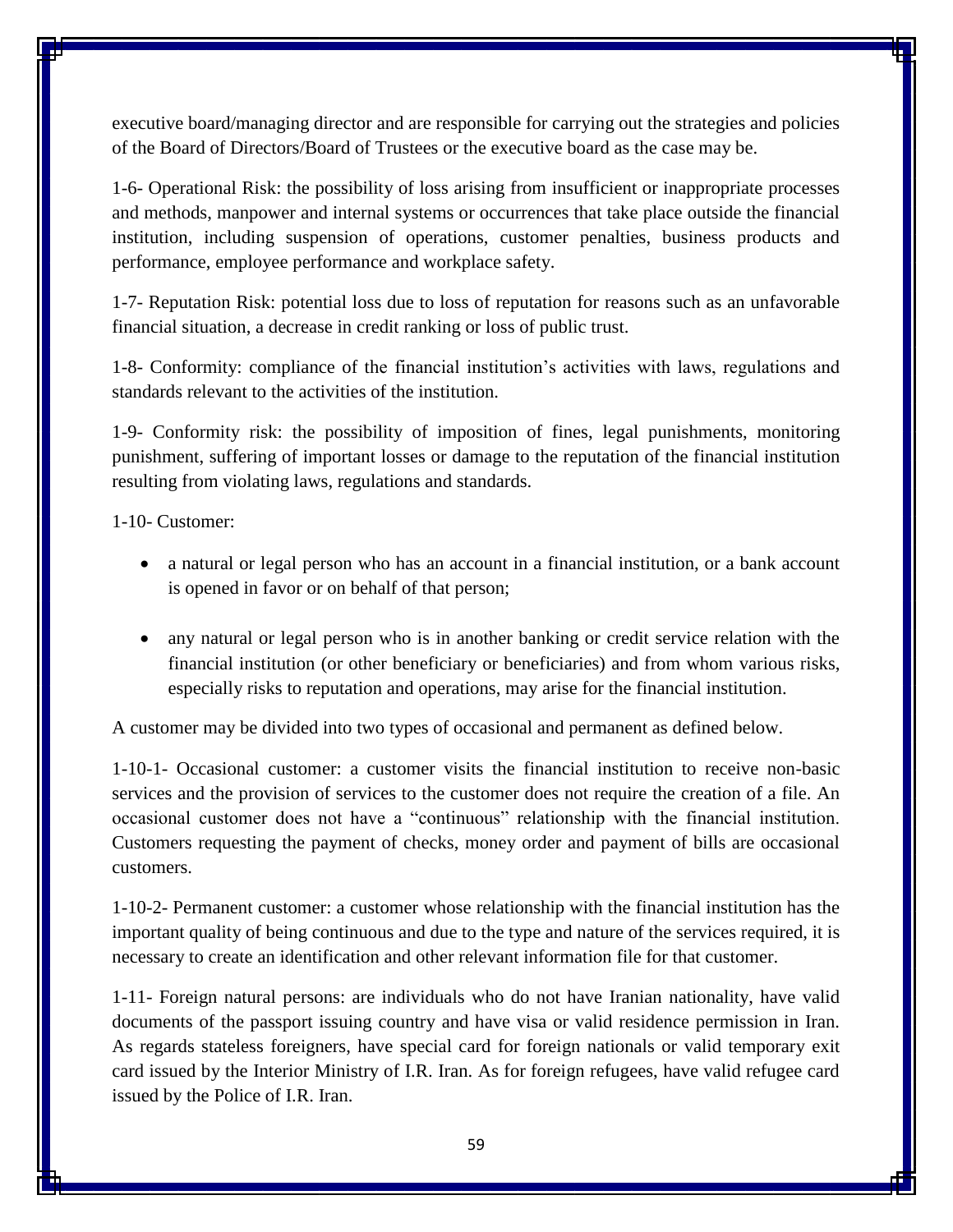## **1-12- Foreign legal persons**

They include:

a) Institutions, companies and their active branches registered outside Iran.

Note- Agency and branches of foreign companies and institutions registered with the Iranian General Bureau of Registration of Companies are considered as Iranian legal persons.

b) Foreign political representatives resident in Iran including embassies and consulates.

c) Official representative offices of international organizations located in Iran approved by the Ministry of Foreign Affairs.

d) Offices of foreign NGOs with license for activity issued by the Interior Ministry.

1-13- Customer identification: the recognition and verification of the customer's identity using information sources, documents and data that are independent, valid and reliable. Customer identification is divided into two groups of activities known as "initial identification" and "full identification".

1-13-1- Initial Identification: means checking against identification documents and entry of information declared by customer. In case the information is provided by representative or attorney, information of the principal shall be entered in addition to that of the attorney or representative.

1-13-2- Full Identification: means precise identification of customer at the time of providing basic services as referred to in this Directive.

1-14- Banking and financial services: refers to various services provided by the financial institution to a customer. Banking and financial services are divided into two groups, known as "non-basic services" and "basic services" as described below.

1-14-1- Non-basic Services: means services which are not a prerequisite and required for providing other services to a customer nor will they result in a continued relationship of the customer with the financial institution. The provision of these services to a customer only requires the customer's initial identification by the financial institution as set forth in this Directive. Non-basic services include:

- Money order;
- Any form of payment or withdrawal;
- Buying and selling foreign currencies, whether cash, transfers, foreign travelers check, etc.;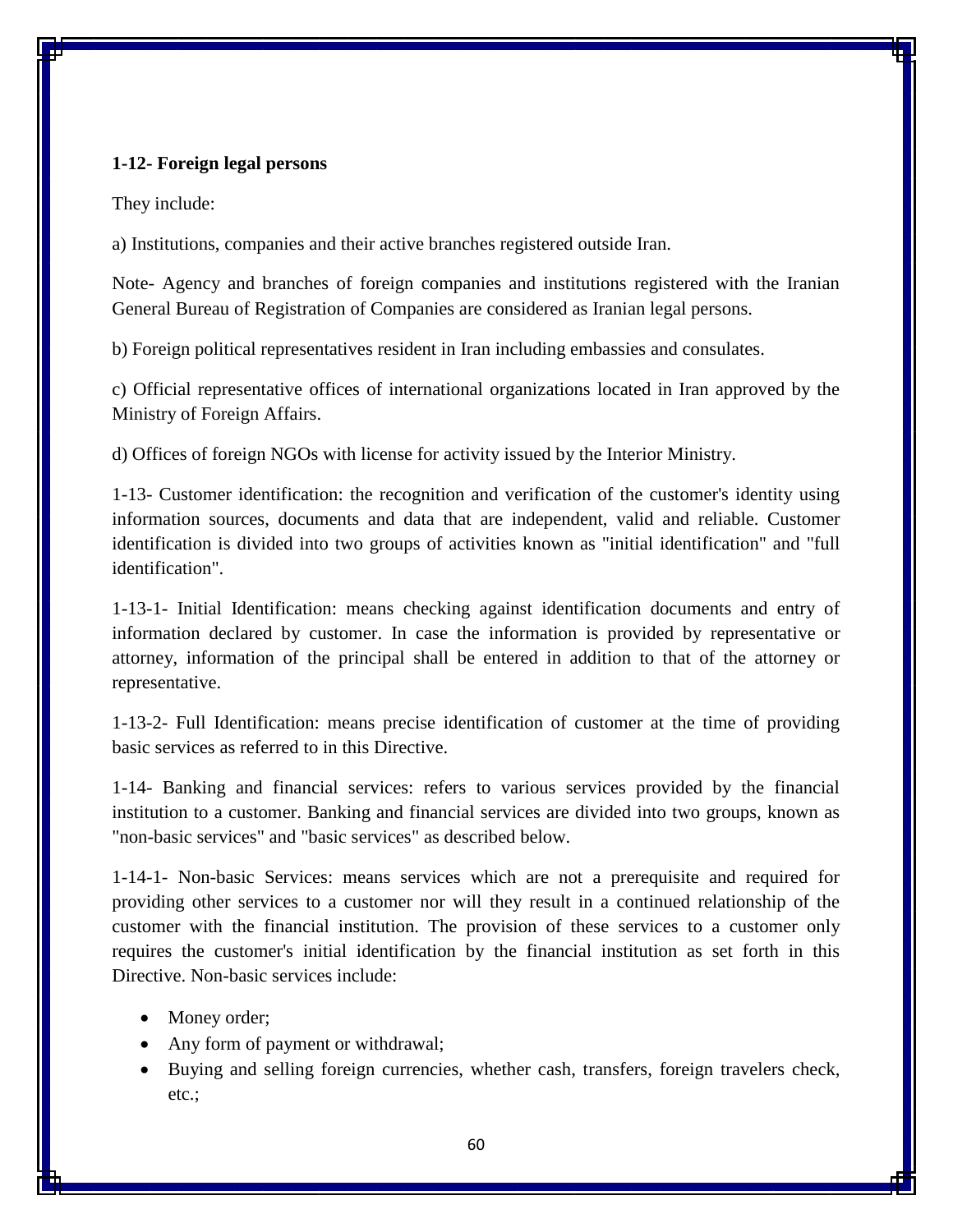Issuance of various cashier's checks and interbank (certified) checks and payment of checks.

1-14-2- Basic Services: means banking and financial services which, according to regulations, are considered to be prerequisite and required for providing other services by financial institutions after which customers call on the financial institution to receive frequent and continuous services. Basic services include:

- Opening accounts of any type with banks;
- Provision of facilities and leasing transactions;
- Transactions related to letters of credit:
- Issuance of various bank guarantees and endorsement;
- Buying debt, reception or discounting of commercial and banking documents (including promissory notes, checks and bills of exchange) and endorsements thereof;
- Renting of safe deposit boxes;
- Issuance of various withdrawal and payment cards.
- $\bullet$

1-15- Designated Number: A unique number which is determined and allocated to each of foreign natural and legal persons and shall be inserted on the valid ID as a code.

1-16- Financial Intelligence Unit: (FIU) a national, centralized and independent financial unit that has the responsibility to receive, analyze and refer the reports about suspicious transactions to the competent authorities (as specified in article 38 of the Executive By-Law of the Anti-Money Laundering Act).

1-17- Designated Threshold Amount: as defined in article 1 (G) of The Executive By-Law of the Anti-Money Laundering Act.

1-18- The Council: means High Council on Anti-Money Laundering.

1-19- Secretariat: means the Secretariat of the High Council on Anti-Money Laundering.

1-20- National Database for Foreign Nationals: the authority in charge of determining the designated number of foreign natural and legal persons having relation with I. R. Iran, , according to By-Law No. H40266T/ 16173 of Apr.18, 2009 approved by the Council of Ministers.

1-21- Persons Identity Verification System (PIVS): a system existing in the Ministry of Economic Affairs and Finance, which is connected to relevant organizations (National Organization for Civil Registration, National Database for Foreign Nationals, National Organization for Notarization of Deeds and properties, Post company, and the Tax Affairs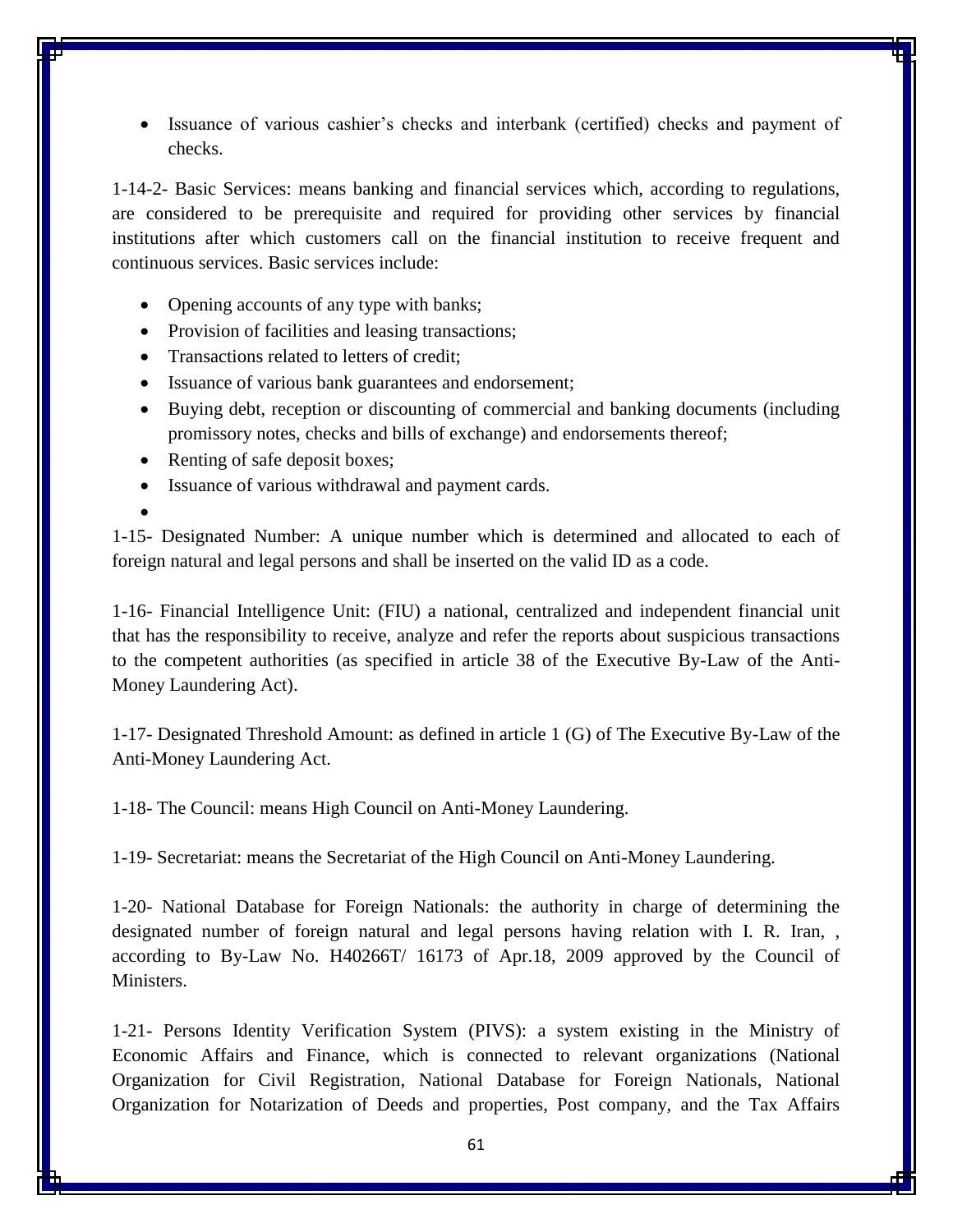Organization) and facilitates replies to financial institutions inquiries on various persons identification and address.

## **1-22- Valid identification documents**

1-22-1- Foreign natural persons

• Valid passport: means a passport that its expiry date has not been passed and includes valid residence permission.

Note 1: Valid residence permission is:

1- The valid residence permission issued by the Police, inserted on the passport;

2- Visa with valid date issued by the Ministry of Foreign Affairs, inserted on the passport;

3- The passport of nationals whose country requires entry visa for Iranian nationals with entrance stamp to the country and at most one month since the entrance date;

4- Passport of foreign nationals with visa renewal permission issued by the Police.

Note 2- visa or residence permission inserted on the service and political passports issued by the Ministry of Foreign Affairs.

- Valid refugee document issued by the Police;
- Valid identification card issued by the Interior Ministry;
- Valid temporary exit card (Processing) issued by the Interior Ministry.

Note 3- Validity of refugee documents, identification cards and Processing is subject to nonexpiry of the date.

1-22-2- Foreign legal persons

• Introduction letter by the Ministry of Foreign Affairs for political representative of countries and international organizations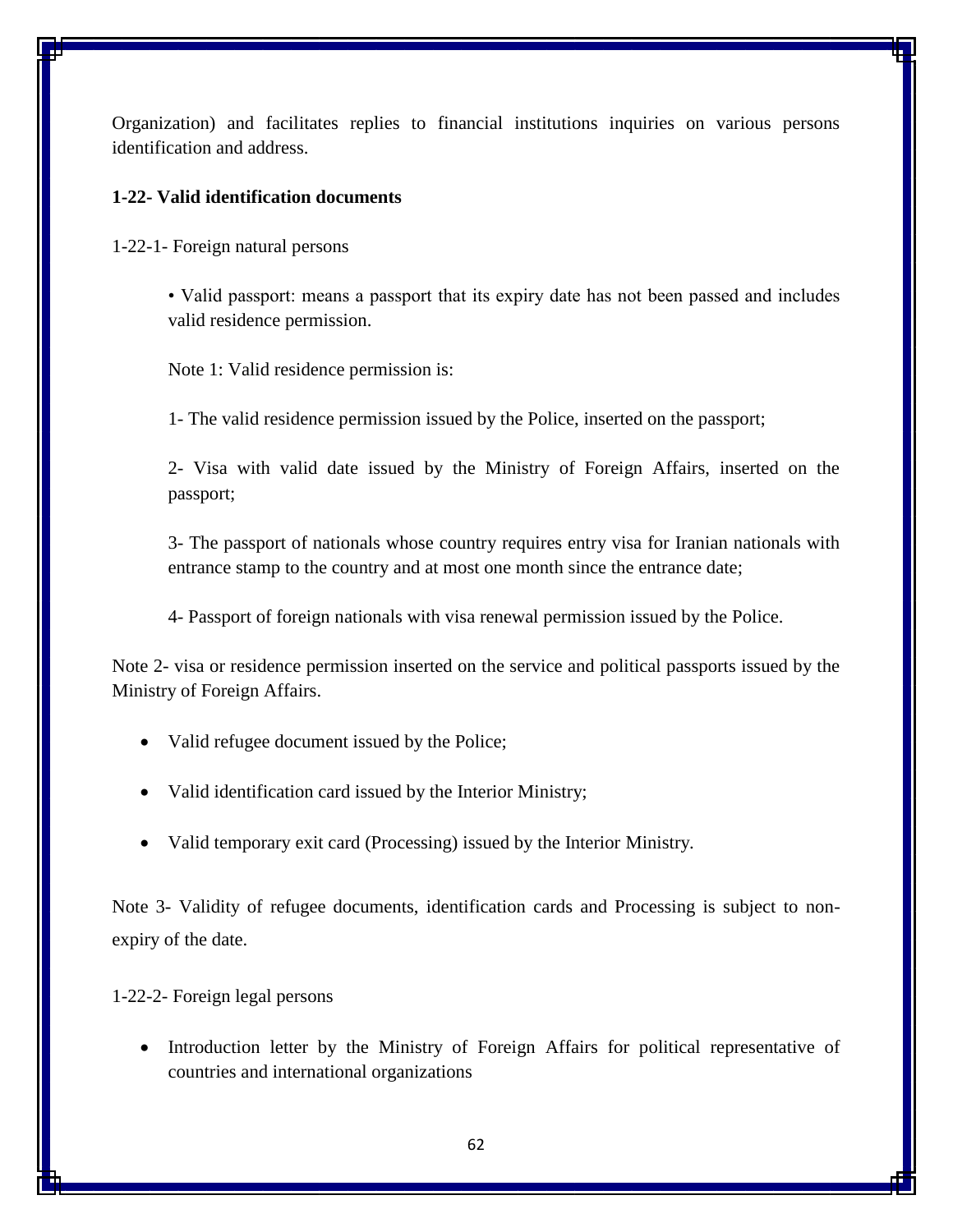- Introduction letter by the Interior Ministry for foreign NGOs;
- Registration documents of other foreign legal persons outside Iran on which the place, date and number of registration and subject of legal person's activity have been inserted;

## **1-23- Identity specifications**

1-23-1- Natural persons: Name and surname, father or mother's name, date of birth, country of birth, number and kind of identification document, nationality, gender, designated number.

Note: as regards Arab nationals, the name of ancestor is considered as identity specifications with no need to obtain surname

1-23-2- Legal persons: name, nationality, subject of activity, kind of activity, number, place and date of registration, designated number.

Note: This Directive contains minimum necessary information on the method of identification of valid documents of foreign documents. The Central Bank take measures to prepare and notify relevant guidelines of valid identification documents. Also, due to complexity of identifying the validity and lawfulness of presented documents by foreign natural or legal persons, personnel of financial institutions shall have to inquire the matter on a case basis via connecting to PIVS or through contact with National Database for Foreign Nationals.

Note: While verification of evidences and documents of occasional foreign customers is conducted at the place of the financial institution, they should employ experienced staff in each branch.

Article 2- A financial institution shall, in order to give effect to the purposes of this Directive, draft transparent policies and procedures within the framework of the prescribed laws and regulations and review the same annually. These policies and procedures must contain the following:

- The policy on accepting customers;
- The procedures for identification of customers;
- Continuous monitoring of accounts;
- Risk management.

## **The Policy on Accepting Customers**

Article 3- A financial institution must have clearly defined criteria for accepting customers. These criteria should incorporate the following: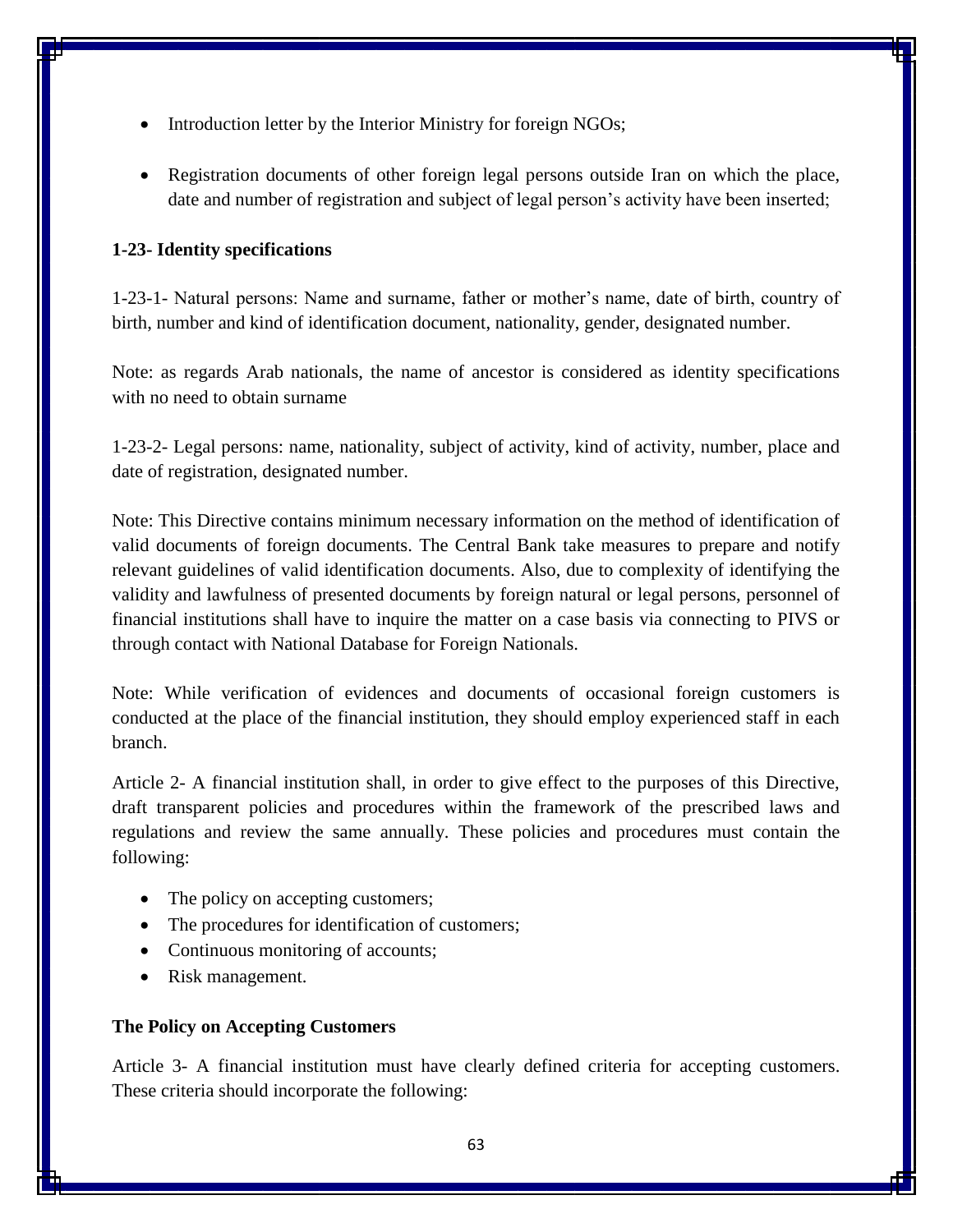3-1- Opening any kind of account requires full identification of the customer based on identity documents and papers, valid residence and activity permission and rules set forth in this Directive.

3-2- A financial institution must check the identity and information provided by the customer and its representative (parent, executor (of estate), guardian, and Iranian or foreign attorney) against valid identification documents, according to the rules set forth in this Directive.

3-3- Prior to opening an account, a financial institution shall check to ensure that the details of the person requesting the opening of an account does not correspond to the details of foreign persons for whom it is forbidden to open accounts.

3-4- The financial institution shall have to refrain from opening account for foreign natural and legal persons who do not provide valid documents for their residence in Iran.

3-5- AML Unit of financial institution is obliged to report details of foreign customers who have provided false information to the Financial Intelligence Unit.

Article 4- as for foreign nationals with refugee document issued by The Police, special card of foreign nationals and temporary exit card (processing) issued by the Interior Ministry, financial institutions shall have only, after initial and full identification, to provide relevant services of opening interest-free loan saving account, investment saving and operation for cashing checks.

Note: provision of any E-card and license of E-services to the above mentioned persons are forbidden.

Article 5- provision of any bank services to foreign nationals with valid passport and residence permission is permitted.

Article 6- The financial institution must promptly implement article 15 of the By-Law concerning the identification of existing customers.

Note 1: Such existing customers, whose details show inconformity at the comparison stage, must clarify such inconformity within three months. If the inconformity is not clarified, the Anti-Money Laundering Unit of the financial institution shall submit the matter to the Financial Intelligence Unit.

Note 2: Such existing customers whose median annual activity is considered unimportant by virtue of the relevant Directive that shall be approved by the Council are exempt from this article.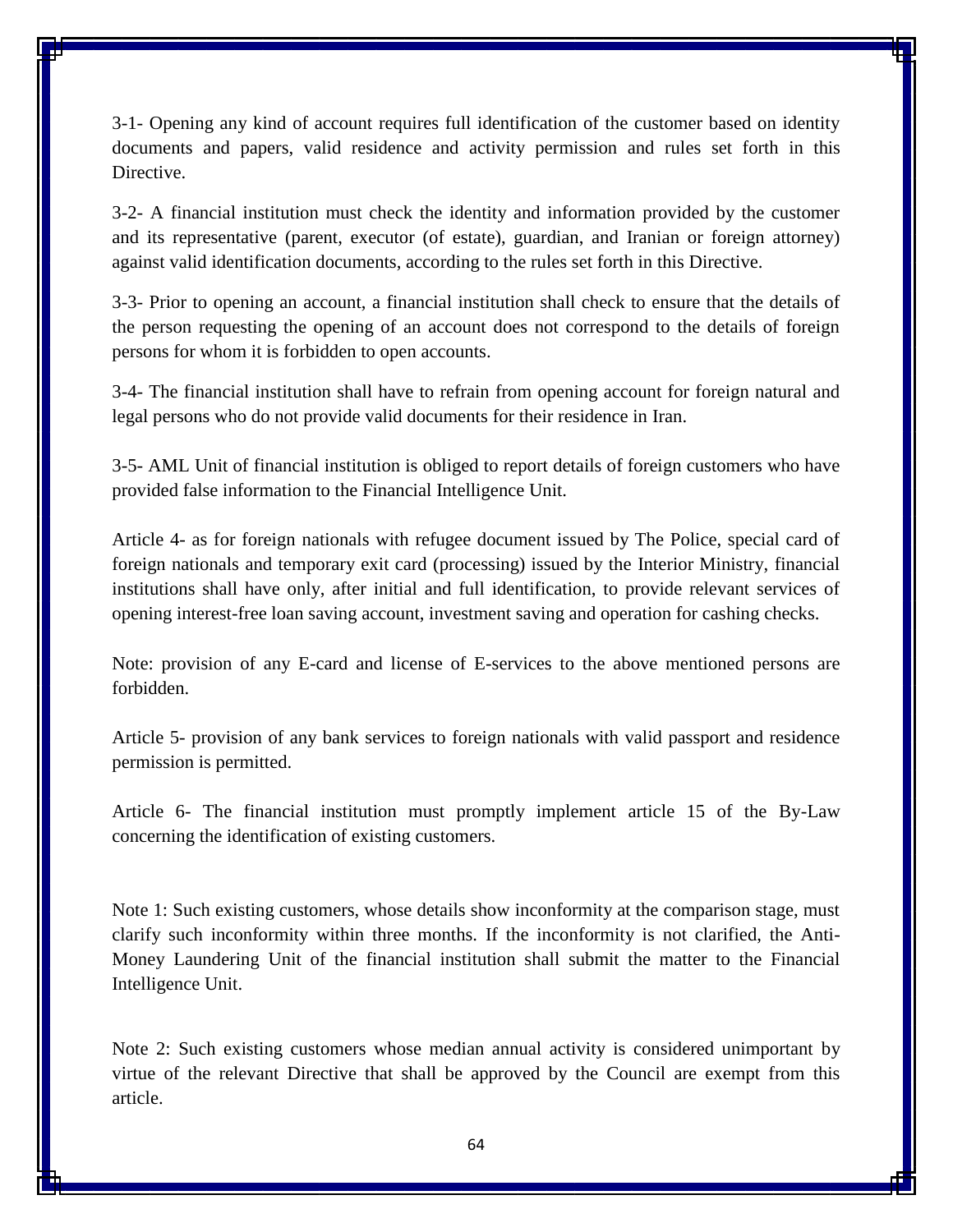Article 7- If a financial institution is unable to obtain the necessary information for the identification of a customer for reasons such as a lack of cooperation by the customer or the customer provides false information, the financial institution shall, after explaining the issue, abstain from providing services to the customer.

Article 8- A financial institution shall report the details of customers who have provided false information to the Financial Intelligence Unit.

## **Procedures for Identification of Customers**

The identification of a foreign natural or legal customer is divided into initial identification and full identification based on the services it requests. While providing banking services to foreign customers, financial institution is obliged to obey relevant provisions of Directive on Identification of Iranian Customers of Financial Institutions in addition to rules set forth in this Directive. Hence, a financial institution shall, when providing any banking and financial services (whether non-basic services or basic services) to a foreign customer, whether occasional or permanent, and conducting any kind of monetary and financial operations (even under the designated threshold amount), including any form of payment and withdrawal, money order, issuance and payment checks, provision of facilities, issuance of any kind of payment and debit cards, issuance of guarantees, sale and purchase of foreign currencies, certificate of deposit and participation bonds, acceptance of guarantees and undertakings of guarantors in any form, such as signing promissory notes, bills of exchange and letters of credit, carry out identification of the customer as set forth in this Directive and registered information in its information systems.

Note: Payment of government bills and utilities under the designated threshold amounts does not require the identification of the customer.

#### **Initial Identification of Foreign Persons (Natural, Legal)**

Article 9- While providing non-basic services, the financial institution is obliged to obtain identity specifications of the customer and his/ her representative (parent, executor (of estate), guardian, Iranian or foreign attorney) and upon verification against the original valid identity documents, register them.

Note: as regards legal persons, identification of their representative or attorney is mandatory.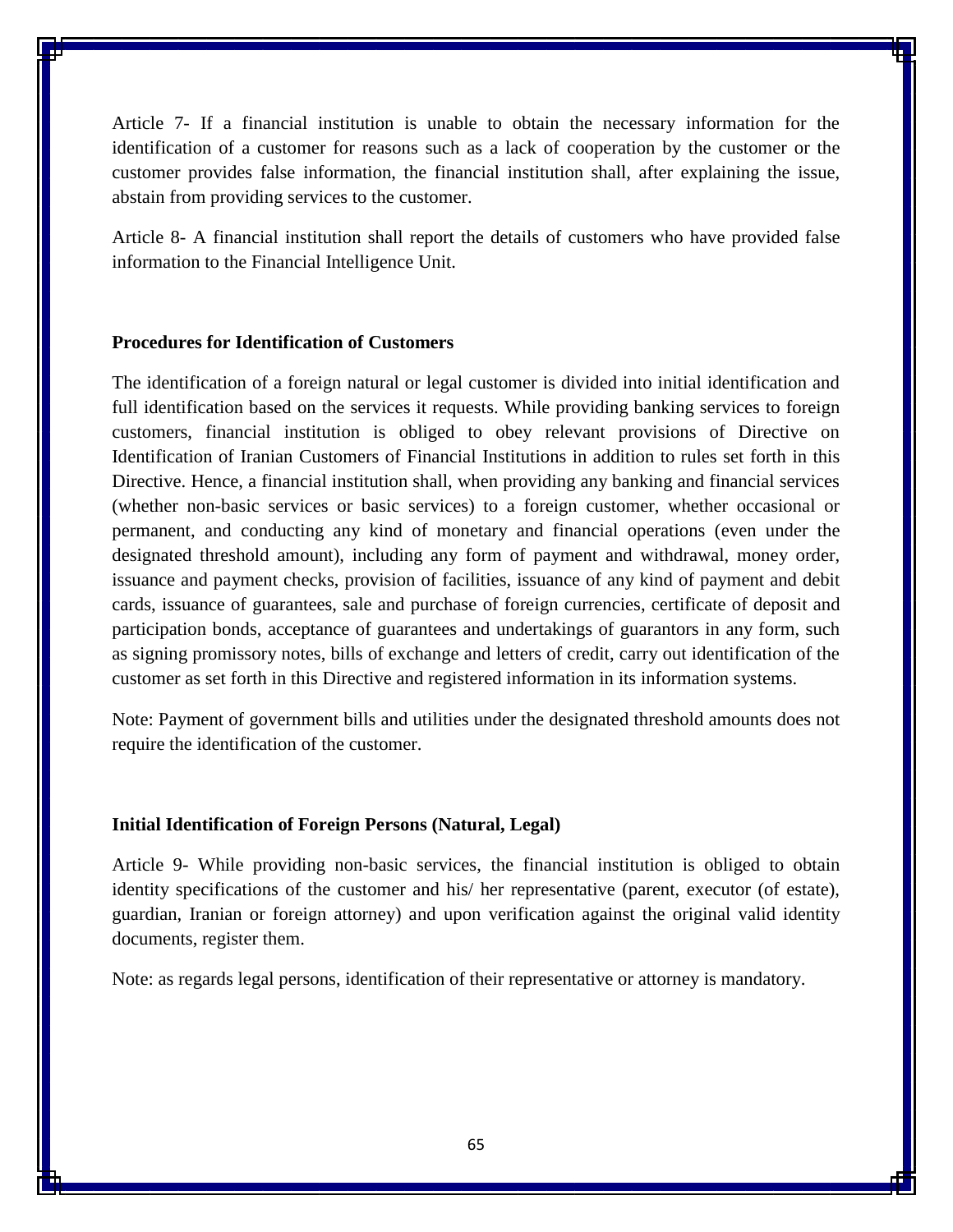## **Full Identification of Foreign Persons (Natural, Legal)**

A financial institution shall, when providing any basic services to foreign persons (natural or legal), fully identify them, in addition to carrying out the initial identification.

#### **Full Identification of Foreign Natural Persons**

Article 10- For full identification of foreign natural persons, relevant personnel of the financial institution is obliged to complete the annexed form number 1, attached with the scan or copy of valid identification documents of foreign natural persons and send it to the AML Unit. This Unit shall obtain the designated number of foreign persons via PIVS. If that number already exists, the AML Unit shall have to check its authenticity and then order opening the account to the requesting branch. At the same time, the valid documents and the filled out form shall be sent to FIU via the communication system of FIU. The latter Unit, after doing necessary surveys from relevant databases which shall take within at most three working days, notifies the license of activity to the AML Unit of the financial institution. Prior to the issuance of the said license, the financial institution is only allowed to receive funds from the owner of the account and provision of any other banking services is subject to the issuance of license. In case the FIU does not issue the said license, the financial institution shall have to take measures according to the order of the FIU.

#### **Full Identification of Foreign Legal Persons**

Article 11- For full identification of foreign legal persons, relevant personnel of the financial institution is obliged to complete the annexed form number 2, attached with the scan or copy of valid identification documents of foreign legal persons and send it to the AML Unit. This Unit shall obtain the designated number of foreign persons via PIVS. If that number already exists, the AML Unit shall have to check its authenticity and then order opening the account to the requesting branch. At the same time, the valid documents and the filled out form shall be sent to FIU via the communication system of FIU. The latter Unit, after doing necessary surveys from relevant databases which shall take within at most three working days, notifies the license of activity to the AML Unit of the financial institution. Prior to the issuance of the said license, the financial institution is only allowed to receive funds from the owner of the account and provision of any other banking services is subject to the issuance of license. In case the FIU does not issue the said license, the financial institution shall have to take measures according to the order of the FIU.

Note: as regards foreign companies, branches and representative offices of foreign companies in Iran and foreign NGOs, in addition to full identification of natural persons with authorized signature, foreign resident officials traveling to Iran (as per the requirements for natural persons)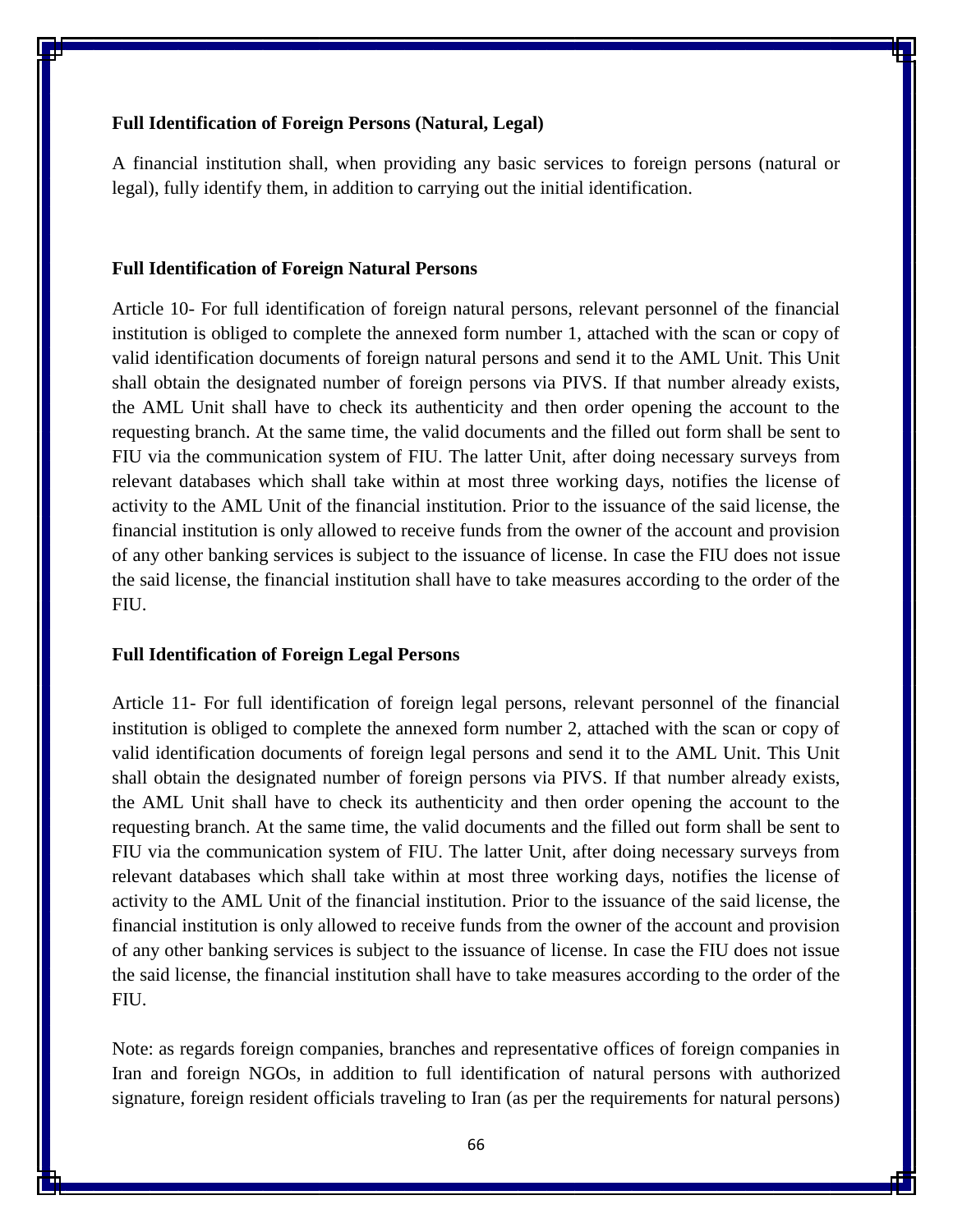and also specifications of board of directors, and senior managers and equivalent organizational position in foreign countries (as noted for natural persons, except the number of residence permission and visa and address), obtain specifications of their principal company outside Iran, according to the content of forms No. 1 and 2).

Article 12- For full identification of foreign customers (natural or legal), financial institution shall have to obtain all information that it obtains (as the case may be) for full identification of Iranian customers (natural, legal) and maintain them in their records.

#### **Continuous Monitoring of Accounts**

Article 13- branches that open accounts for foreign natural and legal persons are obliged to provide a summary of the information of customers' turnover and submit it to AML Unit of the financial institution every three months via E-system, so that, based on this information, in addition to monitoring specified in this Directive, necessary monitoring shall be conducted in accordance with conditions of legal and illegal activity and presence of natural and legal persons. In case of changes of the said conditions, necessary informing to the relevant branches shall be conducted.

Article 14-The Board of Directors, senior management, or equivalent organizational position of the financial institution shall ensure the existence and implementation of effective programs for foreign customer identification by adopting appropriate procedures. These programs must provide for the possibility of efficient management of systems, controls, segregation of duties and training of personnel. The final responsibility for decisions taken in this regard rests with the Board of Directors or its equivalent in the financial institution.

Article 15- The responsibility for the implementation of policies and procedures of the Board of Directors and senior management or equivalent organizational position in the financial institution (in respect of foreign customer identification and creation of relevant information systems) rests with that institution's Anti-Money Laundering Unit. The said unit shall evaluate the implementation of the policies and procedures for customer identification in all branches and all levels of the financial institution and report any deviation accompanied by corrective suggestions to the Board of Directors and senior management of the financial institution.

Article 16- Financial institution shall provide training to its personnel on identification of customers. Training modules must be designed such that personnel gain sufficient and reasonable knowledge on the necessity, importance and method of implementing policies and procedures on customer identification. These modules must be continuous (specifically in respect of new personnel) so that it is ensured that the relevant personnel have received the relevant training in this regard. The financial institution shall include the relevant training records in its employees' files.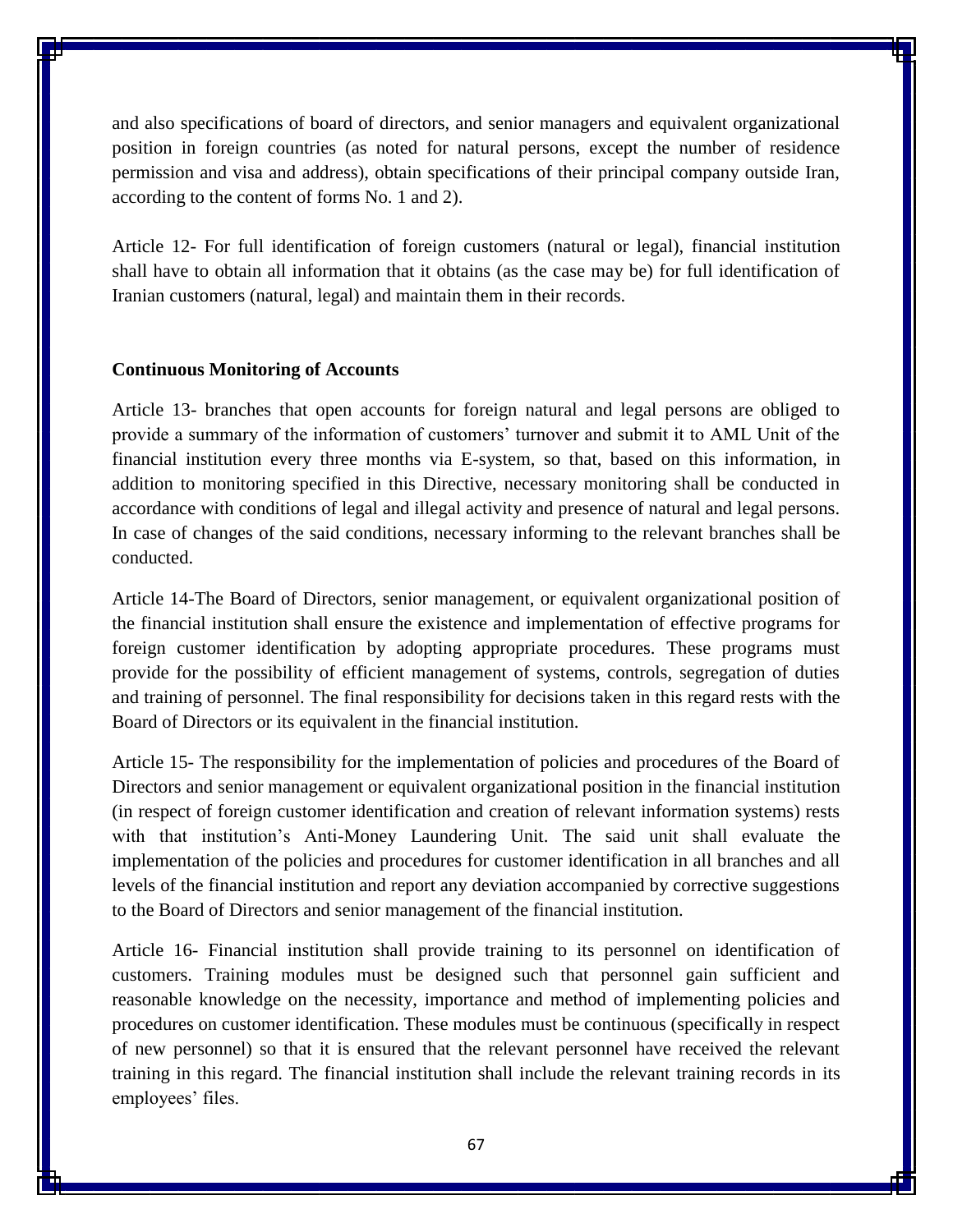Article 17- Financial institution is obliged to review the information pertaining to a customer being active once every six months. Also, on request of a customer or the incidence of substantial change in a customer's situation, the financial institution shall once again conduct a full identification of the customer.

#### **Keeping Records of Customers and Their Transactions**

Article 18- The Board of Directors of the financial institution shall ensure that necessary steps have been taken for the appropriate maintenance and processing of information, and that powerful systems have been established in the institution, such that when necessary, these systems are able to provide required information by relevant authorities with ease, and within the framework of relevant laws and regulations within one working day at the maximum.

Article 19- The maintenance of the documents and evidences in the financial institution shall be in accordance with the By-Law on "the Duration and Method for Maintaining Commercial Papers, Banks' Ledgers and Documents" approved in the 1114<sup>th</sup> session of the Money and Credit Council on 15th June 2010 (the Central Bank By-Law number 80223/89 of 6 July 2010, and its later amendments).

The type of transaction, amount and kind of currency, date of transaction and parties to the transaction, accounts whereby the transaction has taken place, and details of the account holder(s) shall be included in the records of financial transactions maintained.

#### **Miscellaneous**

Article 20- Observance of other provisions mentioned in the Directive on Identification of Iranian Customers of Financial Institutions is mandatory for foreign natural and legal persons.

#### **Scope of This Directive**

Article 21- In addition to financial institutions, this Directive is binding on all branches and representatives of foreign banks and financial institutions in Iran, financial institutions situated in free trade and industrial zones and special economic zones.

## **Effective Date**

Article 22- The effective date of this Directive is one month after its notification by the Central Bank. During this time, financial institutions shall inform customers and adopt the necessary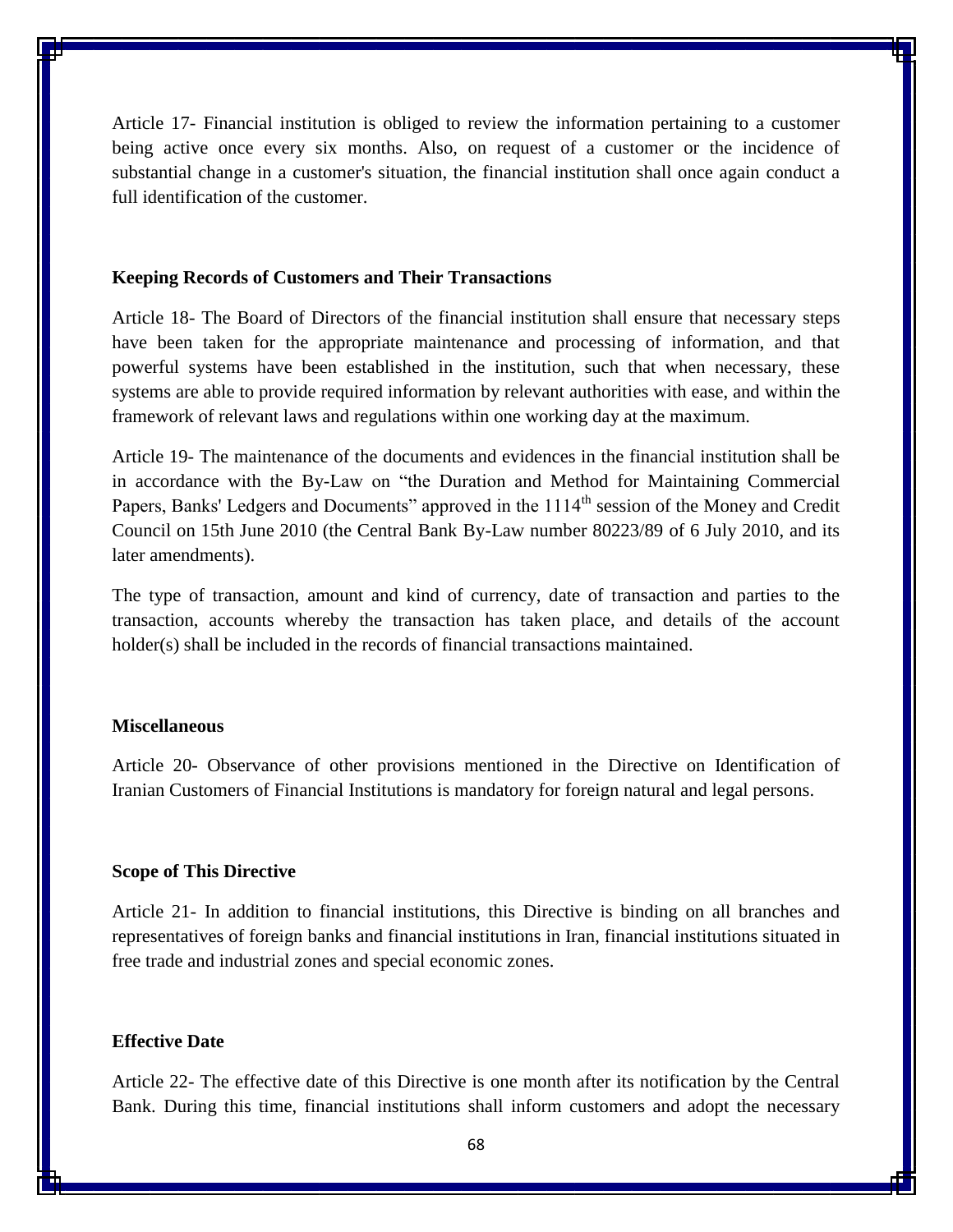measures and facilities for implementing this Directive, such that its implementation will as far as possible not interfere with customers' affairs.

This Directive has been approved in the twelfth session of the High Council on Anti-Money Laundering on 2 January 2012 in 22 articles and 14 notes.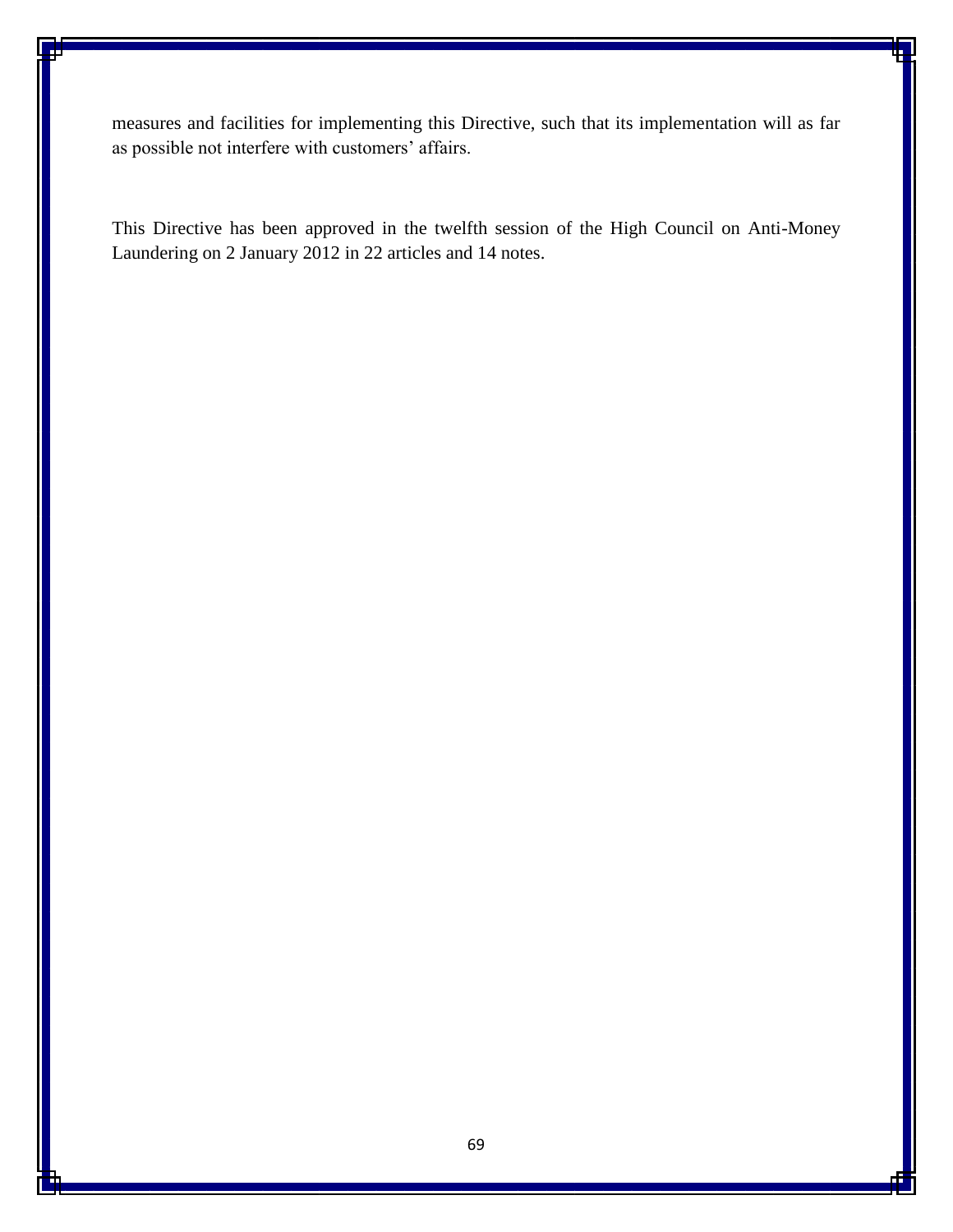## **Directive on**

# **Method of Taking Particular Precision and Supervision While Providing Basic Services to Foreign Politically Exposed Persons by Financial Institutions**

In order to combat money laundering and prevent financing of terrorism and ensure the effective implementation of the Executive Bylaw of the Anti-Money Laundering Act subject of By-law No. 181434/T 43182K of 5 December 2009 issued by the Ministers member of the Work Group for the Adoption of Bylaws of the Anti-Money Laundering Act, in particular its Article 9, this Directive on "method of taking particular precision and supervision while providing basic services to foreign political person by financial institutions" is hereby notified.

## **Definitions**

Article 1- The terms and phrases used in this Directive have the following definitions:

1-1- Central Bank: Central Bank of the Islamic Republic of Iran;

1-2- Financial institutions: means banks (including Iranian banks and branches and representative offices of foreign banks based in the Islamic Republic of Iran), non-bank financial institutions, credit cooperatives, interest-free loan funds.

Note: A financial institution includes a branch or representative office existing in the free trade and industrial zones and the special economic zones of the Islamic Republic of Iran.

1-3-Designated Number: a unique number that, according to resolution No. H40266T/ 16173 of Apr. 18, 2009 by the Council of Ministers, is determined and allocated to each of foreign persons.

1-4- Act: the Anti-Money-Laundering Act of 22 January 2008;

1-5- Bylaw: means the Executive Bylaw of the Anti-Money Laundering Act of By-law No. 181434/T 43182K of 5 December 2009 issued by the Ministers member of the Work Group for the Adoption of Bylaws of the Anti-Money Laundering Act.

1-6-Foreign natural persons: are individuals who do not have Iranian nationality, have valid passport of another country and have visa or valid residence permission in Iran. As regards stateless foreigners, have special card for foreign nationals or valid temporary exit card issued by the interior ministry of I.R. Iran. As for foreign refugees, have valid refugee card issued by the police of I.R. Iran.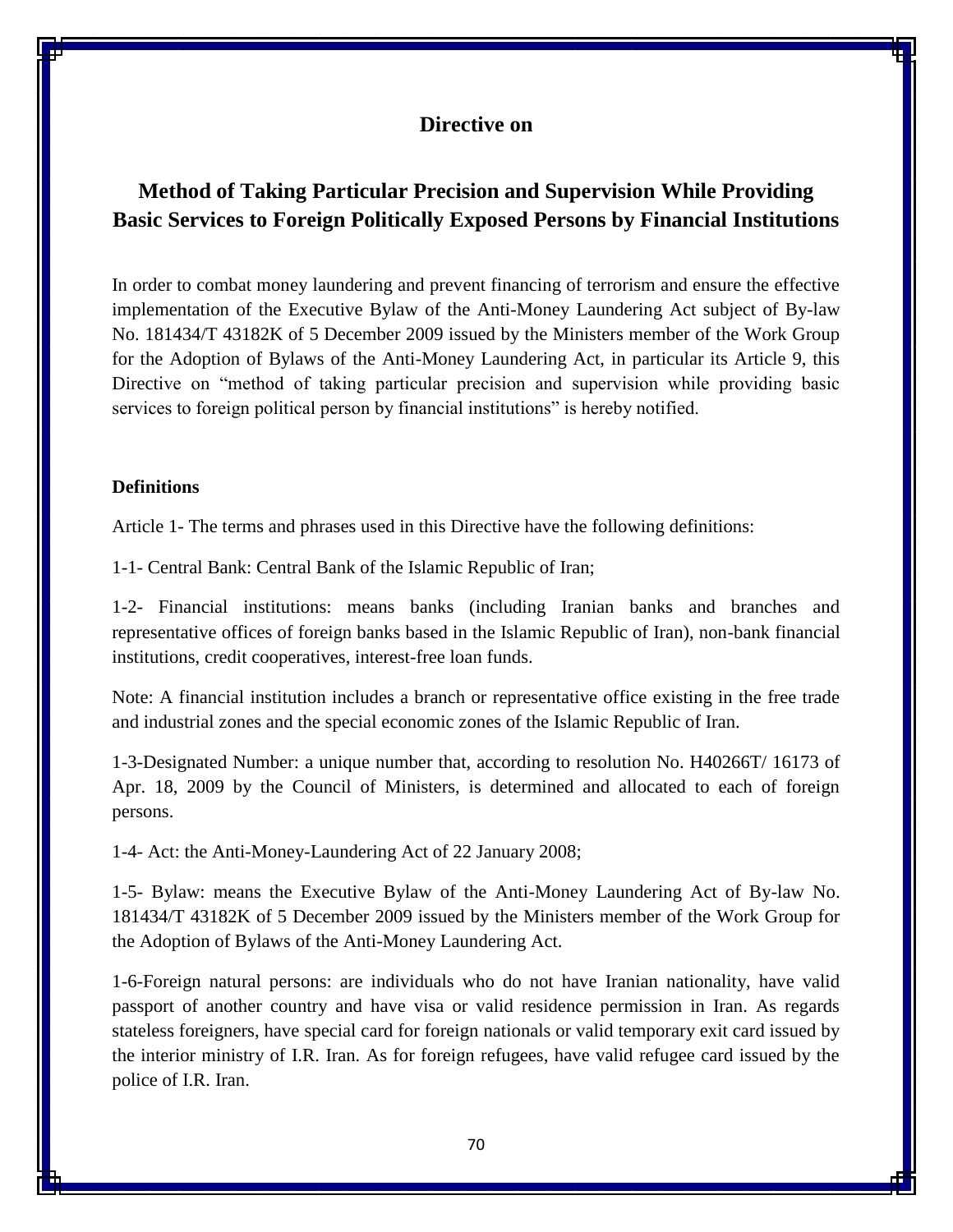## **1-7- Foreign Political Persons**

Foreign natural persons who have one of the following conditions:

1-7-1- Persons who have official political position in their own country or have a diplomatic position on behalf of their country in foreign countries.

1-7-2- Persons who have not any official position but are known as persons of political parties at that country and are engaged in political activities in their own or foreign countries.

1-7-3- Persons who have official position in inter-state or international organizations.

1-8- Special foreign politically exposed persons: foreign politically exposed persons as noted in item (1-7) or other foreign politically exposed persons affiliated to military or quasi-military or cult groups, provided that they have one of the following conditions:

- a) Prosecuted by Interpol
- b) Prosecuted under provisions of extradition of criminals
- c) Boycotted by Security Council of the UN.

Note: The list of foreign politically exposed persons and special foreign politically exposed persons shall be updated by the Central Bank and notified to financial institutions.

1-9- Banking and financial services: refers to various services provided by the financial institution to a customer. Banking and financial services are divided into two groups, known as "non-basic services" and "basic services".

1-9-1- Non-basic Services: means services which are not a prerequisite and required for providing other services to a customer nor will result in a continued relationship of the customer with the financial institution. The provision of these services to a customer only requires the customer's initial identification by the financial institution as set forth in this Directive. Nonbasic services include:

- Money order;
- Any form of payment or withdrawal;
- Buying and selling foreign currencies, whether cash, transfers, foreign travelers check, etc.;
- Issuance of various cashier's checks and certified checks and payment of checks.
- Buying and selling certificate of deposit (special or general) and other securities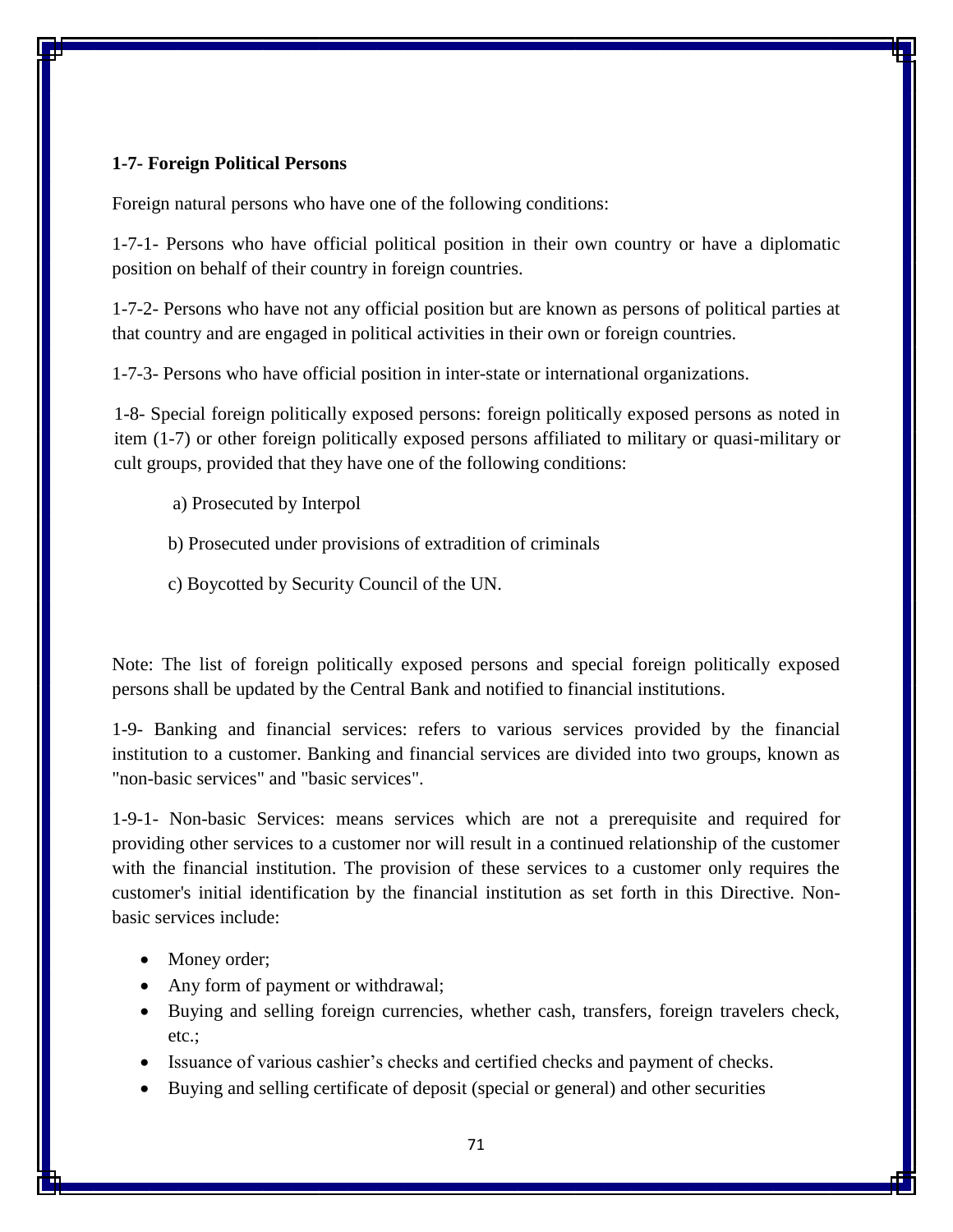1-9-2- Basic Services: means services which, according to regulations, are considered to be prerequisite and required for providing other services by financial institutions after which customers call on the financial institution to receive frequent and continuous services. The provision of basic services to a customer requires full identification of the customer (in addition to initial identification) as defined in this Directive. Basic services include:

- Opening accounts of any type with banks;
- Provision of facilities and leasing transactions;
- Transactions related to letters of credit;
- Issuance of various bank guarantees and endorsement;
- Buying debt, reception or discounting of commercial and banking documents (including promissory notes, checks and bills of exchange) and endorsements thereof;
- Renting of safe deposit boxes;
- Issuance of various withdrawal and payment cards.

Article 2- financial institution is obliged, while providing basic services, in particular the following banking services, to foreign political persons, to observe provisions set forth in this Directive:

1- Opening, blocking (the whole or part of the account) and closing interest-free loan saving account.

2- Opening, blocking (the whole or part of the account) and closing interest-free loan saving account and termed deposit investment account

Note 1: According to letter No644/1496977 dated 14Nov 2011 of General Manager of International Law of the Ministry of Foreign Affairs, introducing legal and natural persons of foreign representatives located in I.R. Iran for conducting banking activities and receiving basic services is subject to issuance of an official letter by the General Protocol Office of the Ministry of Foreign Affairs.

Note 2- Provision of all basic services to special foreign political persons is forbidden. In case of provision of basic services to the said persons before the notification of this Directive, it is necessary to immediately report the issue to the Central Bank so that the method of action be, upon usual evaluation, declared.

Note 3: Provision of basic services to other foreign political persons is permitted but the issue should be immediately reported to the Central Bank.

Article 3- In case where foreign political person withdraws from receiving basic services or in case the provision of the said services is ceased (such as blocking account, settlement of facilities), the issue should immediately be reported to the Central Bank.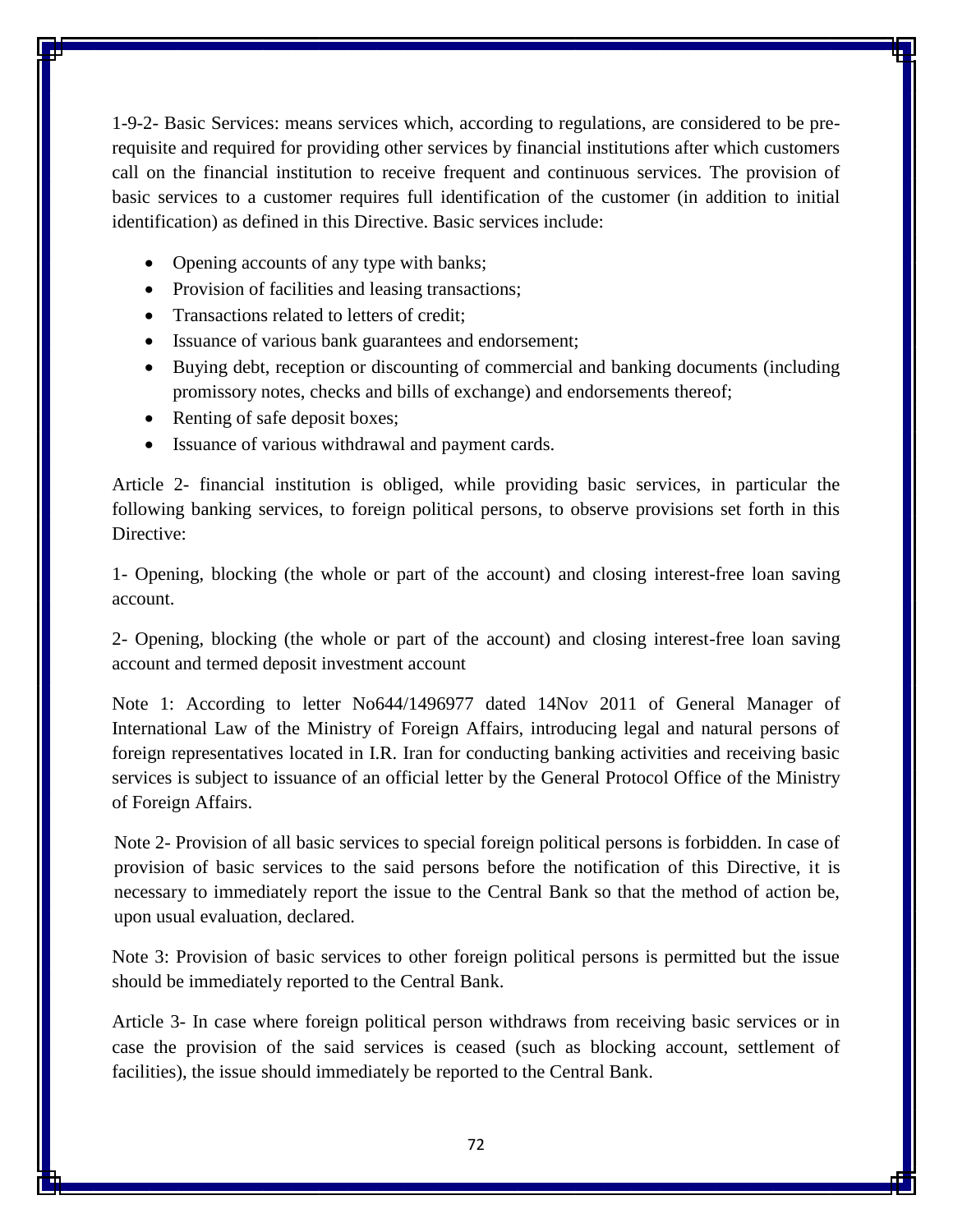#### **Opening interest-free loan saving account**

Article 4- Opening interest-free loan current account for foreign political persons is possible, only within the framework of provisions set forth in the Directive on "Method of Identification of Foreign Customers of Financial Institutions", in particular their full identification.

Article 5- As for opening interest-free loan current account for foreign political person, the financial institution is obliged to review this matter that the applicant person falls within which group of foreign political persons mentioned in this Directive. In this regard:

5-1- Opening current account for special foreign political persons is absolutely forbidden.

5-2- In case the original home country of foreign political persons is among those countries in which organized crimes and predicate offences of money laundering are many, opening current account for them shall be subject to obtaining permission from the Central Bank.

5-3- In case after opening account, foreign political persons who hold the accounts fall under one of the previous Items…., it is necessary to immediately report the issue to the Central Bank so that the method of action be, upon usual evaluation, declared to the financial institution.

Article 6- Banks are obliged to exercise necessary controls, in order to ensure that specifications of person applying for opening account are not those of persons whom it is forbidden to open account for (such as persons who are in the black list due to the order of a judicial authority or due to having the record of bounced checks).

Article 7- Prior to opening current account, the bank is obliged to obtain necessary information, through predicted mechanisms, in order to identify the number of current accounts of the applicant in the whole banking system. Also, banks shall have to design and apply proper monitoring activities within the framework of the Circular "Guidelines for Efficient Internal Monitoring System in Financial Institution" No. 1172/MB dated 21 June 2007 issued by the Central Bank to identify the applicants who have numerous current accounts and are probably lacking necessary capacity for opening new current account.

## **Opening Interest-free Loan Saving Account and Termed saving Investment**

Article 8- While opening interest-free loan saving account and termed deposit investment for foreign political persons, banks are obliged to conduct full identification, according to Directive on method of identification of foreign customers of financial institutions. For opening the said accounts, permanent residence of the applicant in Iran is not required.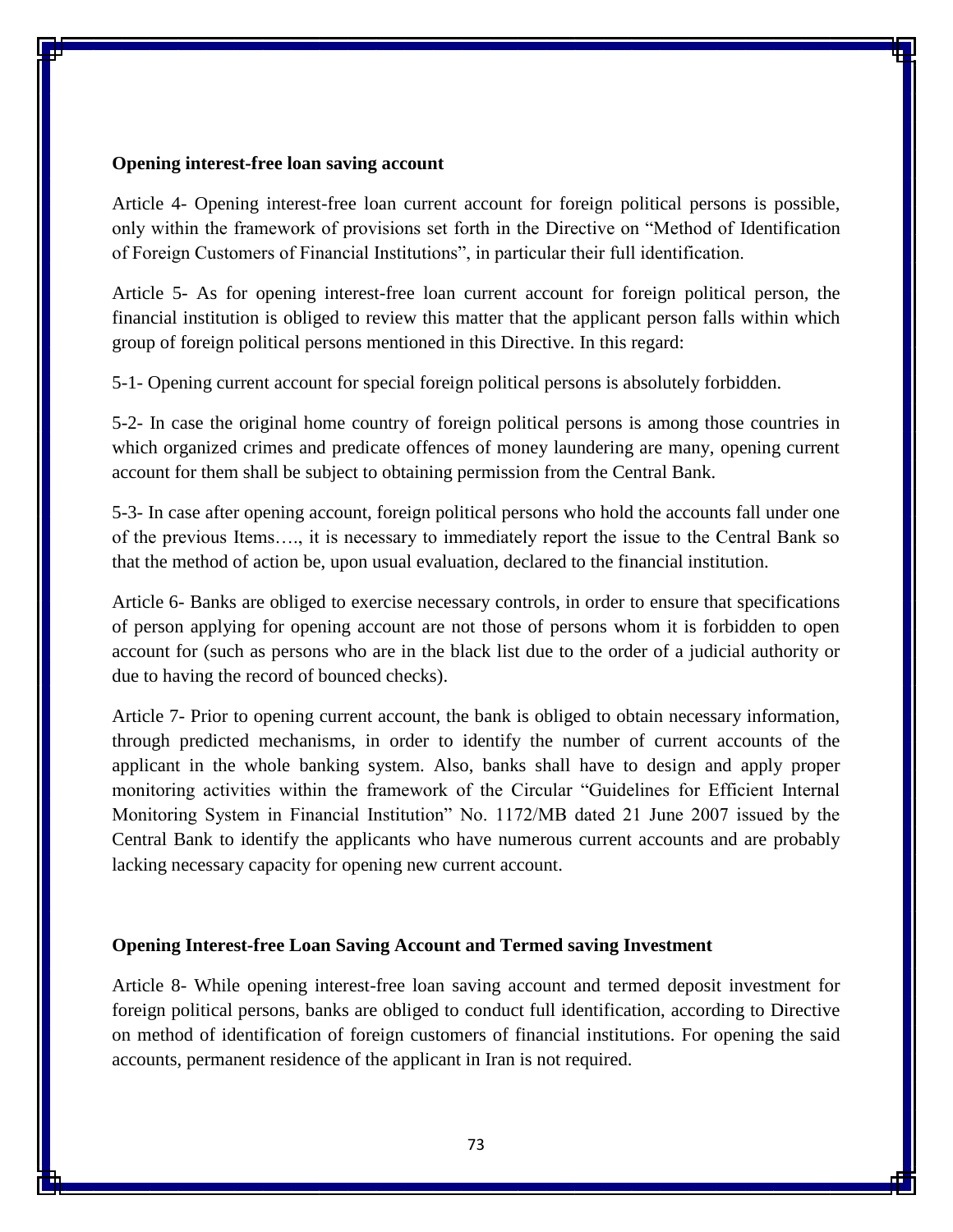# **Closing and Blocking Account**

Article 9- The accounts mentioned in this Directive shall be closed in the following cases:

9-1- requesting of the applicant

9-2- By virtue of issuance of judicial verdict by Iranian courts;

9-3- By virtue of issuance of judicial verdict by foreign courts, upon approval by the Central Bank;

9-4- By virtue of issuance of judicial order by international authorities, upon approval by the Central Bank;

Note: Accounts shall be blocked only when conditions set out in items (9-2), (9-3) and (9-4) are met. The financial institution is obliged to report closing or blocking accounts of foreign political persons, along with a full report, to the Central Bank.

# **General Requirements**

Article 10- All financial institutions are obliged to ensure observance of this Directive by their foreign branches.

Article 11- Financial institutions are obliged to report all basic services that have been provided to foreign political persons to the Central Bank.

Article 12- The financial institution should, in addition to observing provisions of this Directive, observe regulations relating to opening, blocking and closing current account applicable to all Iranian and foreign persons, in the case of foreign political persons.

This Directive has been approved in the twelfth session of the High Council on Anti-Money Laundering on 2 January 2012 in 12 articles and 6 notes.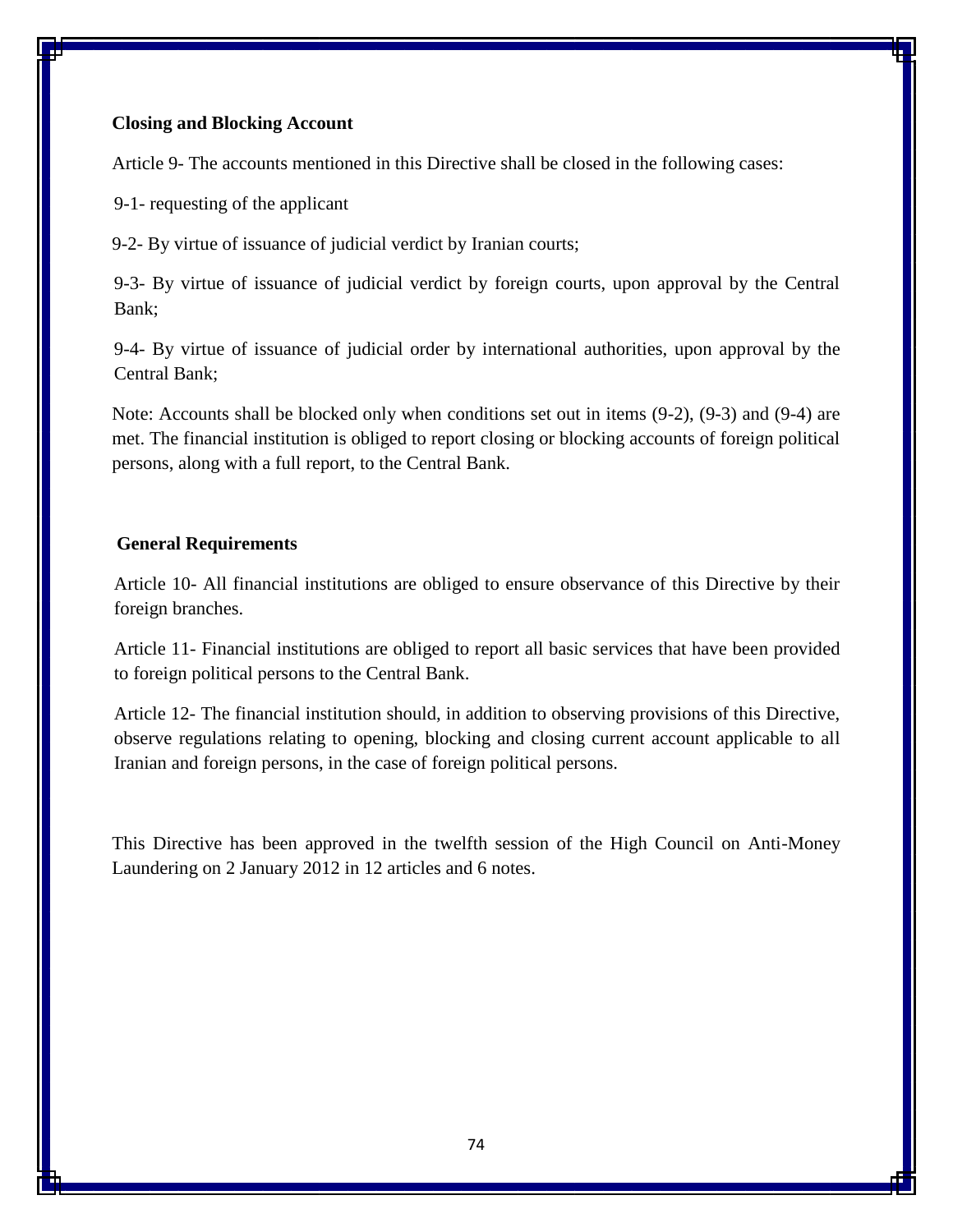# **Executive Directive on**

# **Anti-Money Laundering in Currency Exchange Bureaus**

## **Purpose**

In order to combat money-laundering and prevent financing of terrorism and ensure the effective implementation of article 7 of the Anti-Money Laundering Act (enacted by the Islamic Consultative Assembly on 22 January 2008), the Executive By-Law of the Anti-Money Laundering Act No. 181434/T 43182K of 5 December 2009 issued by the Ministers member of the Work Group for the Adoption of By-Laws of the Anti-Money Laundering Act and its later amendments, and the Cabinet By-Law Number T/211815 H39395 on "Documenting the Flow of Funds in the Country" of 16 March 2008, and in line with international rules and criteria in the field of AML and CFT this Directive on "Anti-Money Laundering in Currency Exchange bureaus" is hereby notified.

#### **Definitions**

Article 1- The terms and phrases used in this Directive have the following definitions:

1-1- Central Bank: Central Bank of the Islamic Republic of Iran;

1-2- Act: the Anti-Money Laundering Act of 22 January 2008.

1-3- By-Law: Executive By-Law of the Anti-Money Laundering Act No. 181434/T 43182K of 5 December 2009 issued by the Ministers member of the Work Group for the Adoption of By-Laws of the Anti-Money Laundering Act and its later amendments.

1-4- Financial Intelligence Unit (FIU): means a centralized and independent unit that is responsible to receive, analyze and refer the reports about suspicious transactions to the competent authorities (as specified in article 38 of the Executive By-Law to the Anti-Money Laundering Act).

1-5- Currency Exchange Bureau: any private stock company or joint guarantee company that, upon obtaining license from the Central Bank, engages in the act of sale and purchase or transfer of foreign currencies in cash or by money order or via brokers outside the country and/or engages in sale and purchase of gold and silver coins.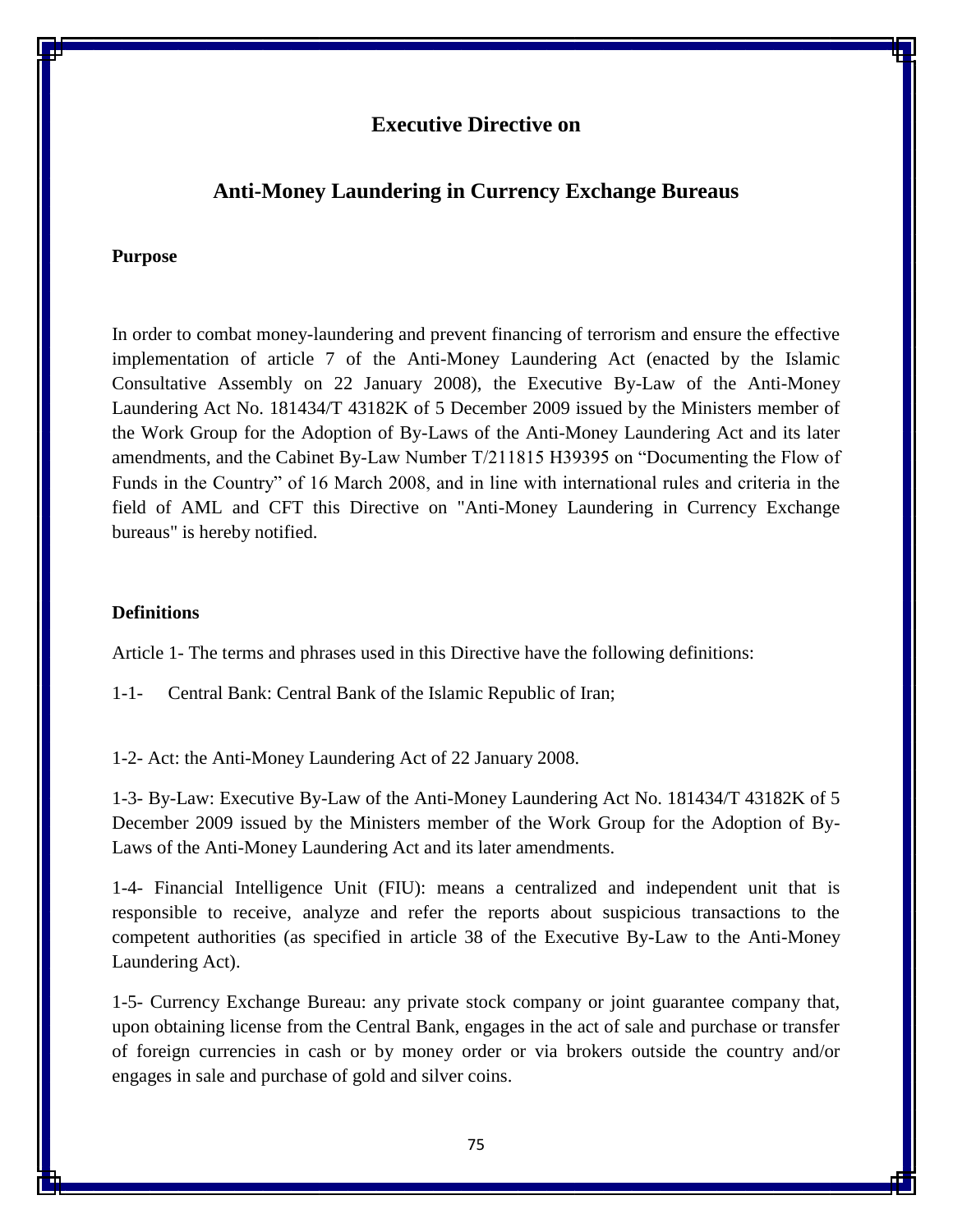1-6- Designated Threshold Amount: the sum of one hundred and fifty million (150,000,000) Riyals cash, or its equivalent in other foreign currencies and precious material. The Cabinet may, where necessary, modify such Threshold with a view to the country's economic conditions.

1-7- Cash: means any type of coins and banknotes and checks of various kinds whose transfers is not being documented and is untraceable, such as ordinary bearer checks and other checks whose bearer is a party other than the first beneficiary (such as the endorsed checks by third parties, travelers, checks, Iran checks and the like).

1-8- Money laundering: means the crime of money laundering, as defined by section 2 of the AML Act;

1-9- Suspicious Transactions and Activities: means transactions and activities which persons, having access to information and/or reasonable grounds, suspect are being performed with the aim of money laundering or the financing of terrorism;

1-10- Customer: any person including principal, attorney or legal representative who calls on the currency exchange bureau for receiving services, dealing or transfer of funds.

1-11- Customer identification: the recognition and verification of the customer's identity using information sources and data that are independent, valid and reliable.

1-12- National ID for Legal Persons: means a unique number that is allocated to all legal persons, according to By-law No.H39271 T/16169 of Apr. 18, 2009 of the Council of Ministers.

1-13- Designated Number of Foreign Persons: means a unique number that is allocated to all foreigners related to I.R. Iran by the National Database for Foreign Nationals, according to Bylaw No.H40266T/ 16173 of Apr. 18, 2009 of the Council of Ministers.

1-14- FCMS: is the Foreign Currency Monitoring System that is located at the Central Bank and currency exchange bureaus are obliged to register all exchange operations and information related to identification of the customer in that System.

1-15-Currency fund: national money unit of I.R. Iran that is Rial.

1-16- Currency Exchange Bureau Designated Account: a designated account (in Rial or foreign currency) under the name of the currency exchange bureau through which the bureau's financial operations are conducted.

1-17- Customer Code: is a unique number which each individual should obtain once from the currency exchange bureau for the exchange activity.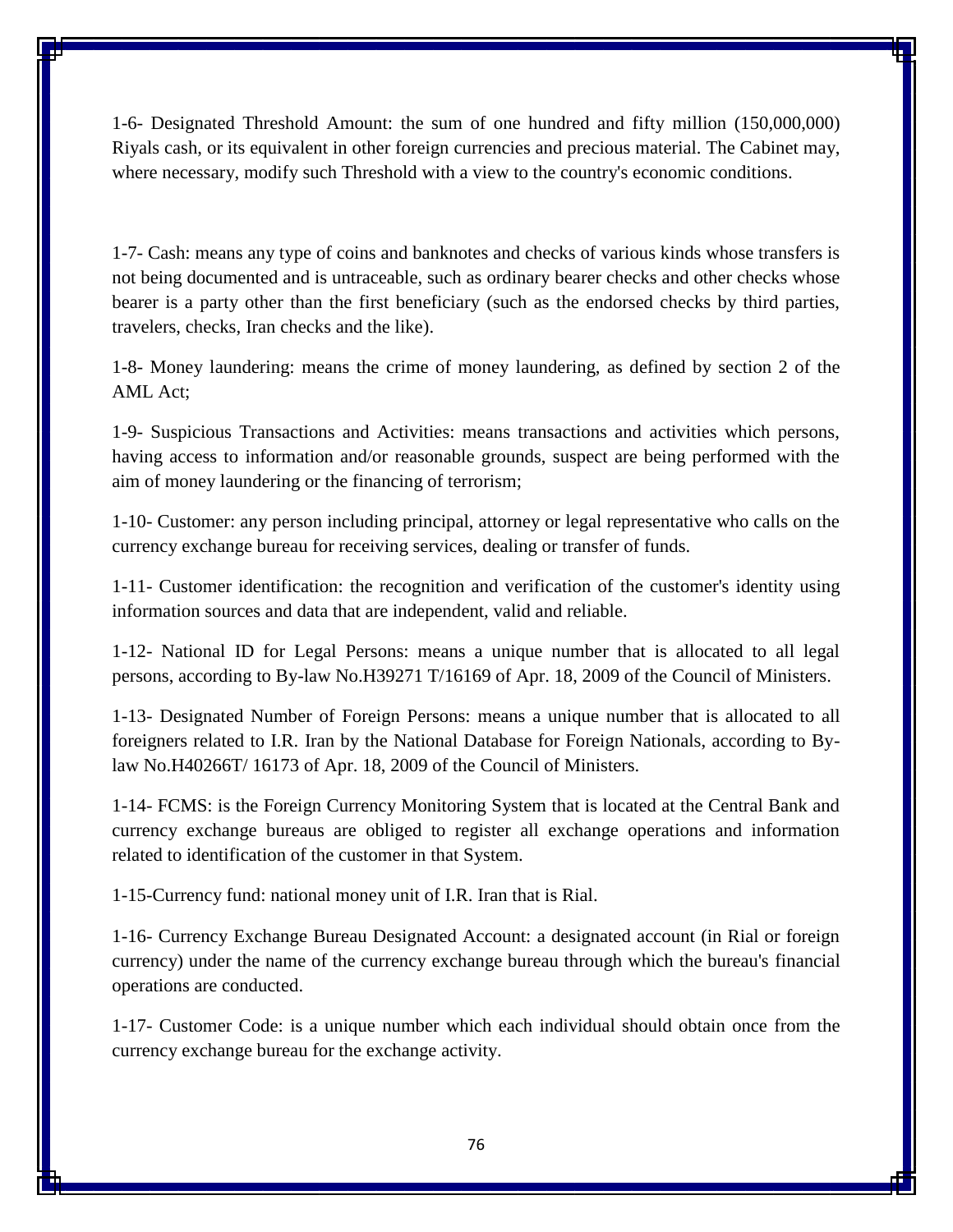# **Identification of the customer**

Article 2- All currency exchange bureaus are obliged, before providing services to customers, to identify them in the following manner:

# **2-1- Identification of Iranian natural person**

Required information for Identification of Iranian natural person includes name and surname, national ID number, date of birth, father's name, number of birth certificate, place of birth, complete residential address and postal code, landline and mobile numbers.

Currency exchange bureaus are obliged, in conducting all exchange activities, to obtain the above mentioned information from the customer, verify it against the content of the national card, register the information in the FCMS, write it on the relevant invoice and get the invoice signed by the customer.

## **2-2- Identification of foreign natural person**

Required information for Identification of foreign natural person includes name and surname, father's or grandfather's name, nationality, number of visa, number of passport, complete residential address and postal code, home or domicile address in Iran, telephone number, designated number of foreign persons.

While obtaining the said information from foreign natural customer and verifying against original identification documents, all currency exchange bureaus are obliged in all currency operations to register information in FCMS and write it on the invoice which customer shall sign.

Note: As regards foreign natural person, the valid passport including entry and residence permission or ID card and or valid processing paper for foreign nationals, designated number of foreign persons is considered identification documents.

#### **2-3- Identification of Iranian legal person**

Required information for Identification of Iranian legal person includes, name, registration number, registration place, national ID, economic code, complete address and postal code of legal domicile of legal person and telephone number.

While obtaining the said information from legal customer and verifying against original identification documents, all currency exchange bureaus are obliged in all currency operations to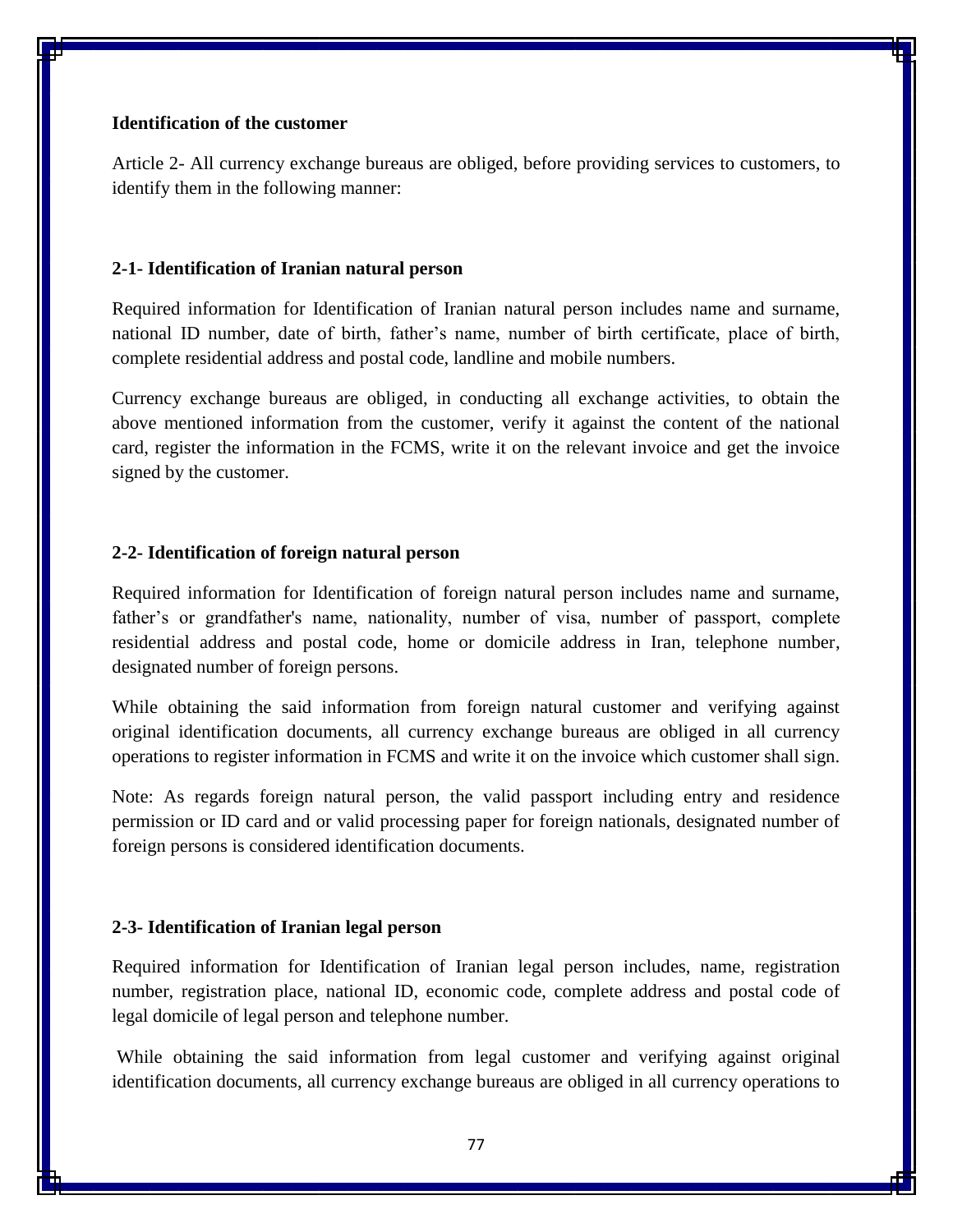register information in FCMS and write it on the invoice which the representative of the legal person shall sign.

Note: Valid documents for legal persons consist of: Articles of association; the certificate of registration of the company; latest Official gazette;

### **2-4- Identification of foreign legal person**

Required information for identification of foreign legal person includes: name, registration number, country and city of registration, economic code, complete address and postal code of legal domicile of legal person, telephone number, license for activity in Iran, designated number of foreign persons.

While obtaining the said information from legal customer and verifying against original identification documents, all currency exchange bureaus are obliged in all currency operations to register information in FCMS and write it on the invoice which the representative of the legal person shall sign.

Note 1: In case the transaction is more than the designated threshold amount, it is necessary for the currency exchange bureau to scan the identification documents of the customer.

Note 2: As regards all legal persons, including Iranian and foreign, it is necessary, in addition to obtaining and filing the original of the valid introduction letter, to identify the introduced representative by the legal person, in accordance with the regulations on identification natural persons.

Article 3: In case the customer who refers to the currency exchange bureau does not have the customer code, it is necessary, before defining the customer in the FCMS, to search via the national number (Iranian natural person) national ID (Iranian legal person) passport number or designated number (foreign persons) and if the customer information is not registered in the System, the bureau shall define it.

Article 4- In case of money order's operations, the declarations of customer about reason of performing money order shall be registered with relevant documents in FCMS.

Note 1: In case the purchased order by the customer is for importing, the currency exchange bureau is obliged to insert the order registration number in the FCMS.

Note 2: n case specifications provided by the customer are false and or his/her identification documents are assessed as forged by the bureau, the bureau is obliged to immediately report the issue as a suspicious transaction to the FIU. In these cases, provision of services to the customer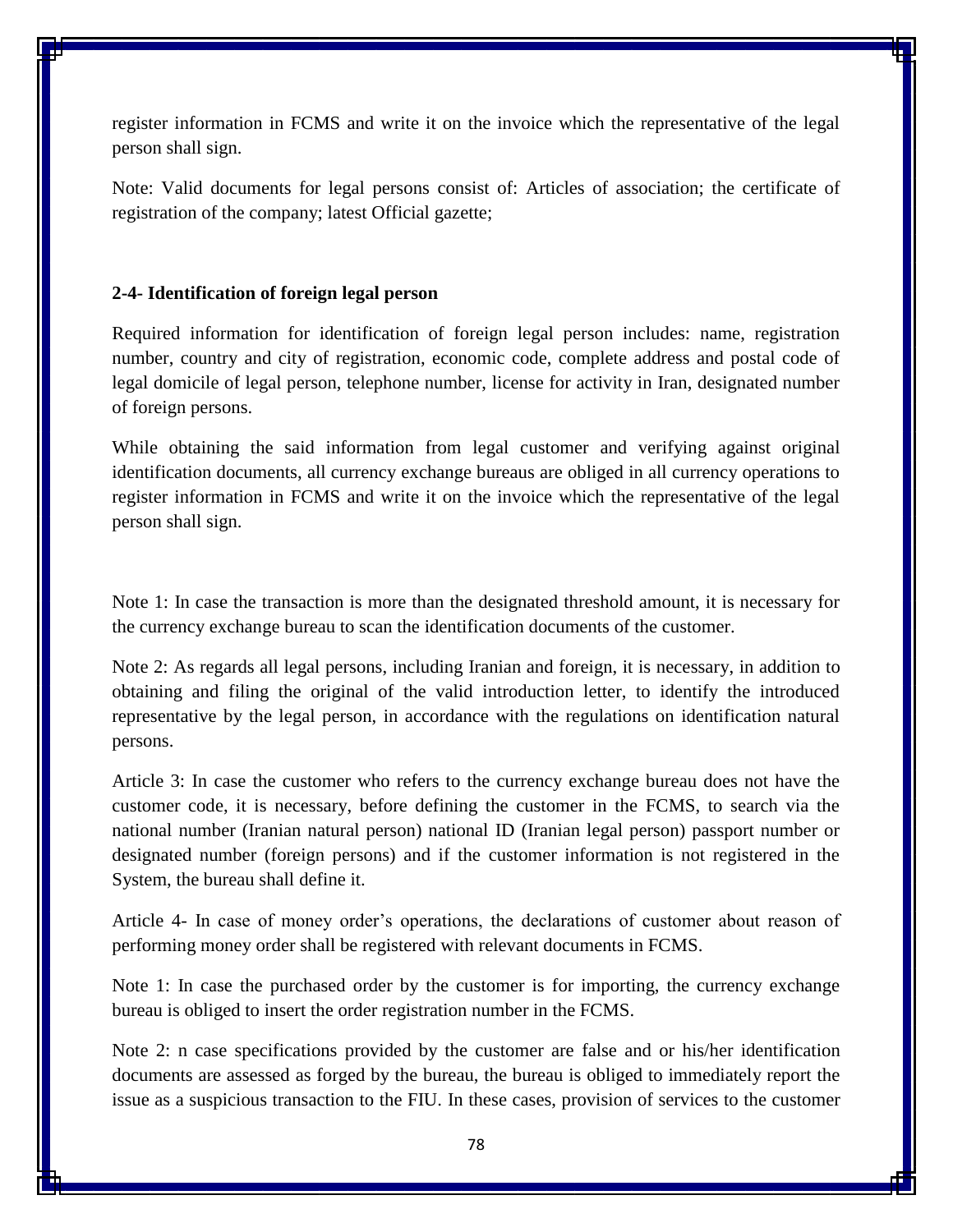shall be ceased for one working day after submission of the report. After that time and in case the FIU presents a judicial decree to the bureau, necessary measures on that basis shall be taken, otherwise provision of services to the customer is permitted.

#### **Financial transaction in currency exchange operations:**

Article 5- The currency exchange bureau is obliged to install POS device – in Rial – connected to the bureau's account.

Note: Upon notification of the Central Bank for the possibility of installing POS device – in foreign currency - the bureaus shall have to install it.

Article 6- It is necessary to conduct any payment of cash higher than the designated threshold amount to the customer (including settlement of the ordered transaction or cancellation of the order or part of it by the customer) be conducted via paying in the account of the customer or issuing check in his/her name (without the possibility of countersigning). The bureau is by no means allowed to offset the original or remaining part of the customer account with other accounts.

### **Reporting**

Article 7- Upon observing transactions and operations suspicious of money laundering and financing of terrorism, all currency exchange bureaus have a duty to submit the matter to the FIU through STR System in their institution without informing the customer. Such reports are confidential and if a customer is informed of such reports, the informer will be dealt with according to law.

Note 1: The list of some indices of identifying suspicious transactions and activities shall be sent through STR System. The currency exchange bureau is obliged to use the latest version of this list by continuous visiting of the System.

Note 2: The appraisal of the relevant personnel of the currency exchange bureau regarding a suspicious transaction is of primary importance and the declared criteria are only part of the relevant criteria.

Article 8- The submission of a report on suspicious transactions and other reports that a currency exchange bureau is obligated to submit to the Financial Intelligence Unit is not considered an accusation of any person and the submission thereof to the said unit is not considered a disclosure of personal secrets, and therefore the reporters will face no accusation in this regard.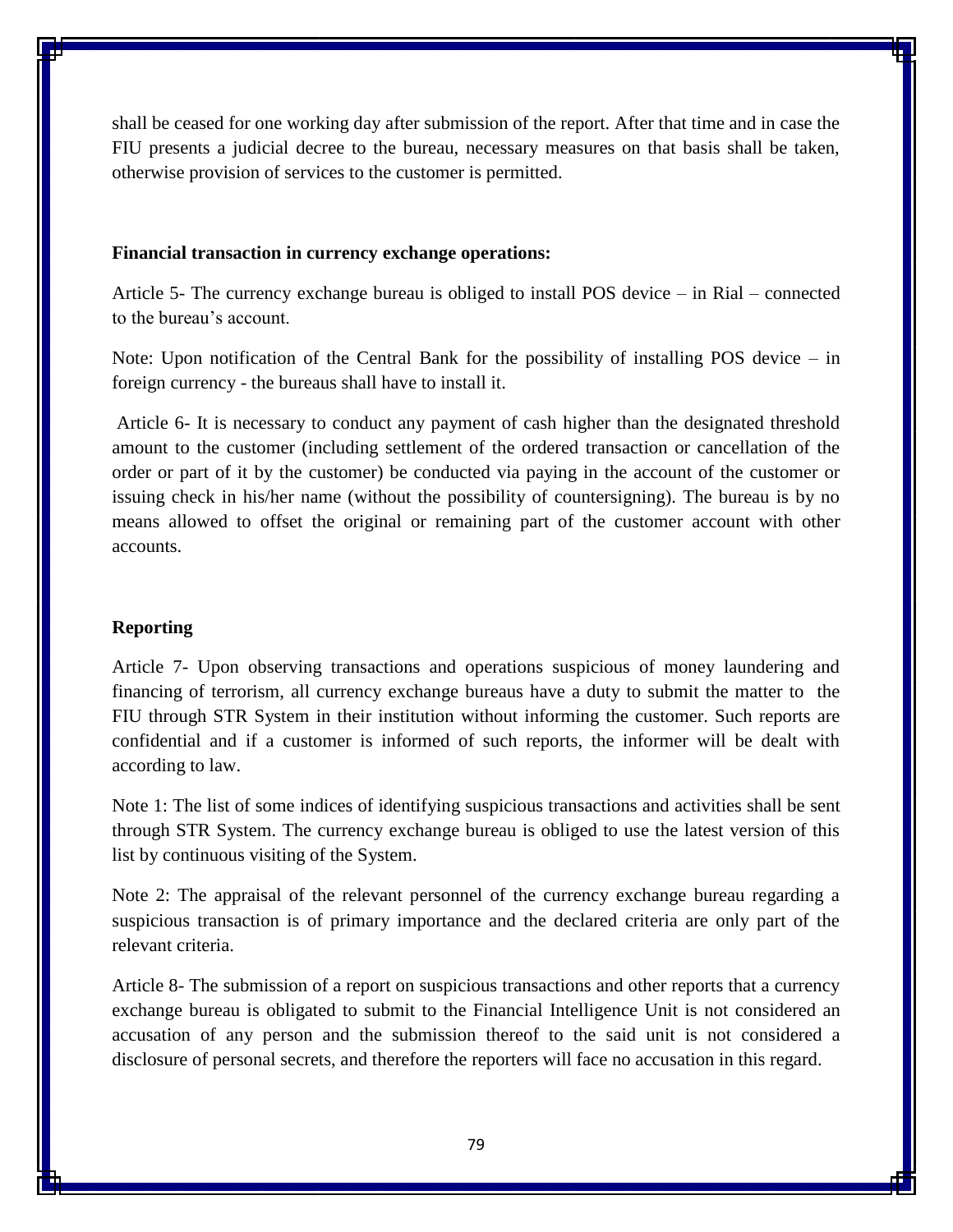Article 9- All currency exchange bureaus are obliged, in all transactions more than the designated threshold amount whose price is paid in cash by the customer, obtain explanations of the customer and complete the form of cash payment more than the designated threshold amount in the System.

Note: If the customer does not complete the form, or refrains from providing information that would enable the personnel of the relevant currency exchange bureau to complete the form, the personnel of the currency exchange bureaus are obligated to accept the funds from the customer, but shall inform the Financial Intelligence Unit of the issue and designate the matter has "urgent".

Article 10- If the explanations provided by the customer about the source of the cash exceeding the Designated Threshold Amount are not convincing, or for any other reason, there is a suspicion of money laundering or the financing of terrorism, the relevant official shall have to submit the report on suspicious transactions to FIU.

Article 11- All currency exchange bureaus are obliged to submit every six months a report of their activities related in any way to this Directive to the Central Bank.

#### **Maintaining the Records:**

Article 12- All currency exchange bureaus are obliged to register the records of financial transactions and operations electronically in FCMS and keep documents relating to identification record of customers, invoices and other documents related to currency exchange bureau operations physically and at least five years since completion of operation.

.Note: Also, in case of winding up or liquidation of the currency exchange bureau, the documents shall have to be kept for five years after the winding up or liquidation.

Article 13- Records and documents mentioned in this section ought to be kept and maintained in a way that it is possible to send the requested information by the FIU within at most four working days and the requested evidence and documents within at most one month. The currency exchange bureau is responsible for search and provision of the documents.

# **Method of monitoring of suspect persons:**

Article 14- All currency exchange bureaus are obliged to monitor operations and transactions of persons whose names have been announced by the FIU and take measures on them according to orders issued by the Unit.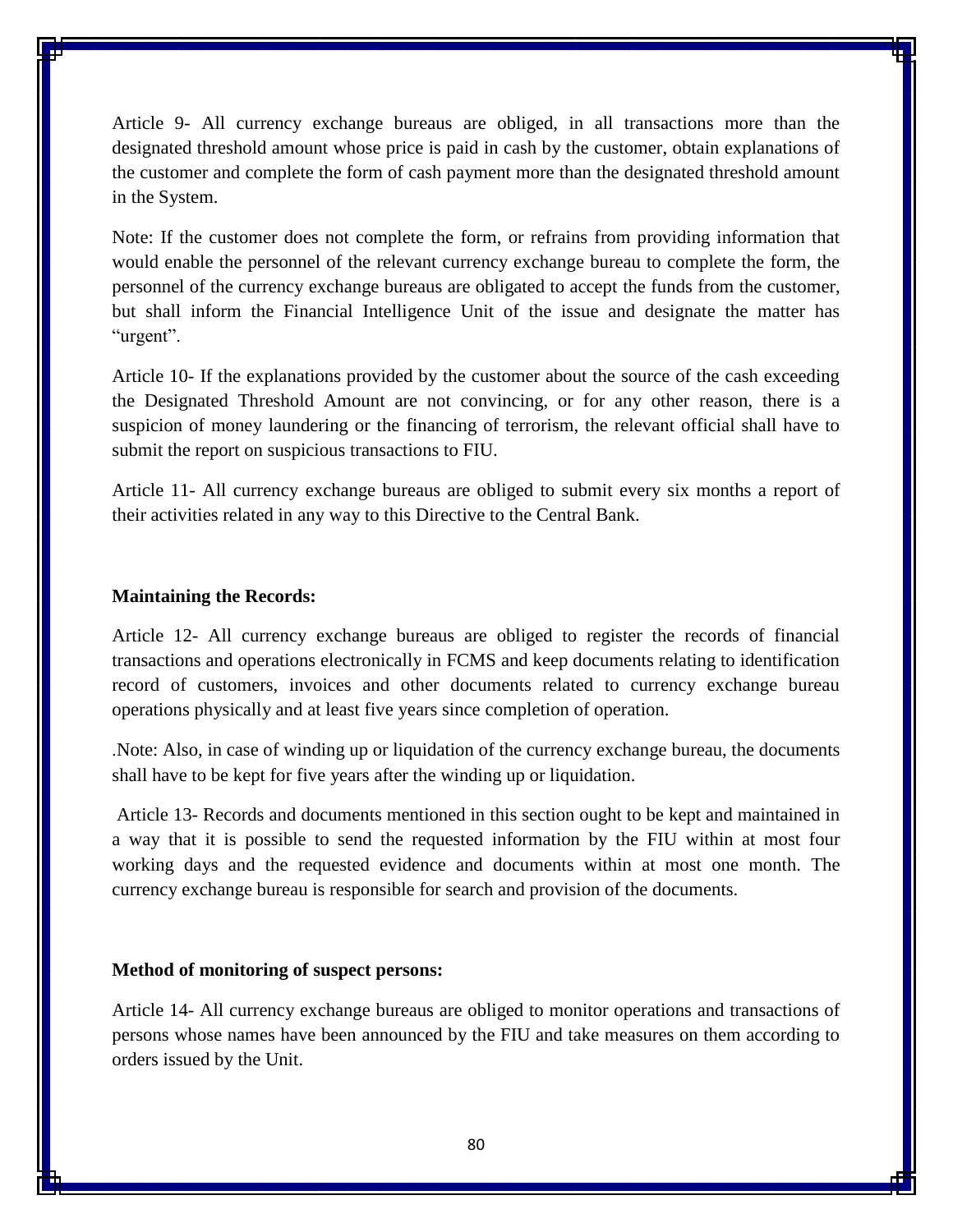#### **Access of personnel to the names and details of suspect persons**

Article 15- All currency exchange bureaus shall provide the names and details of persons, according to article 14, to its relevant personnel that provide services to customers and along with inserting them in their software, provide the possibility of issuing necessary alerts at the time of conducting transaction with those persons.

## **Confidentiality of information**

Article 16- All currency exchange bureaus are to consider the names and details of persons, according to article 14, as confidential and only provide them to their relevant personnel. Any case of disclosure or unauthorized use of this information shall be dealt with according to the law.

## **Updating**

Article 17- All currency exchange bureaus shall immediately after receiving the names and details of persons, according to article 14, update the previous list, such that the list of these persons will consistently contain the latest amendments and be at the disposal of the relevant personnel.

#### **Ad hoc reporting**

Article 18- In any case where all currency exchange bureaus are acting in accordance with article 14 of this Directive, it shall immediately report the Financial Intelligence Unit of the matter.

#### **Training of personnel**

Article 19- All currency exchange bureaus are obliged to train their employees the content of AML Act, its Executive By-Law and the relevant Directives.

Article 20- All currency exchange bureaus are obliged to make necessary arrangements for their employees to attend training courses on AML and CFT held by the Central Bank or the Secretariat of the High Council on AML.